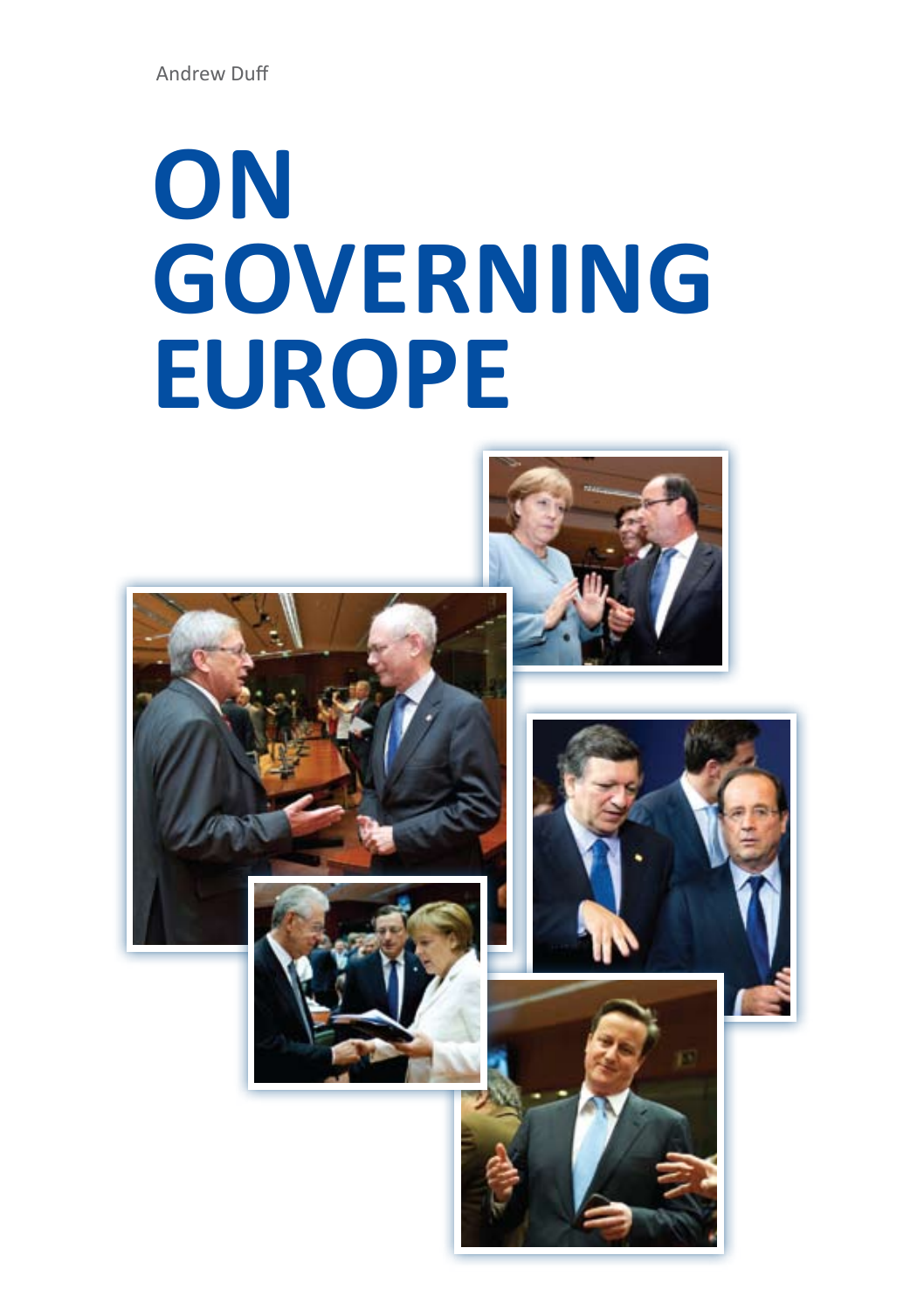#### Published in 2012 by Policy Network Copyright © 2012 Policy Network

Policy Network 11 Tufton Street, London, SW1P 3QB Tel: +44 20 7 340 2200 Email: info@policy-network.net Website: www.policy-network.net

All rights reserved. Except for the quotation of short passages for the purpose of criticism and review, no part of this publication may be reproduced, stored in a retrieval system or transmitted, in any form or by any means, electronic, mechanical, photocopying, recording or otherwise, without the prior permission of the publisher.

Production editor: Michael McTernan Design and Lay-out: Alan Hunt Printed by: John Drewe Graphic Services, 26 Aldeburgh Way, Chelmsford, CM1 7PD

This publication has been produced by Policy Network and supported by the Alliance of Liberals and Democrats for Europe (ALDE)

#### **About Policy Network**

Policy Network is a leading international thinktank and political network based in London. It is a leading platform for long-term strategic thinking and international best practice, impacting upon policy debates in the UK, Europe and the wider world. *www.policy-network.net*

#### **About ALDE**

The Alliance of Liberals and Democrats for Europe (ALDE) is the third largest political group in the European Parliament, comprising Members of the European Parliament (MEPs) from European political parties right across the continent. It is a strong centre force with a pro-European political agenda. *www.alde.eu*

# **Contents**

| Economic and monetary union 15                                                                    |  |
|---------------------------------------------------------------------------------------------------|--|
|                                                                                                   |  |
|                                                                                                   |  |
|                                                                                                   |  |
| First steps in crisis management 23                                                               |  |
| New supervisory authorities  25                                                                   |  |
|                                                                                                   |  |
| European semester & Six Pack  28                                                                  |  |
|                                                                                                   |  |
|                                                                                                   |  |
|                                                                                                   |  |
|                                                                                                   |  |
|                                                                                                   |  |
| European Council December 2011  38                                                                |  |
|                                                                                                   |  |
|                                                                                                   |  |
| Banking union, fiscal union, political union 45                                                   |  |
|                                                                                                   |  |
| 'Towards a Genuine Economic and Monetary Union' 48                                                |  |
|                                                                                                   |  |
|                                                                                                   |  |
|                                                                                                   |  |
| The wider institutional agenda $\ldots \ldots \ldots \ldots \ldots \ldots \ldots \ldots$          |  |
| The British problem again $\ldots \ldots \ldots \ldots \ldots \ldots \ldots \ldots \ldots \ldots$ |  |
|                                                                                                   |  |
|                                                                                                   |  |
|                                                                                                   |  |
|                                                                                                   |  |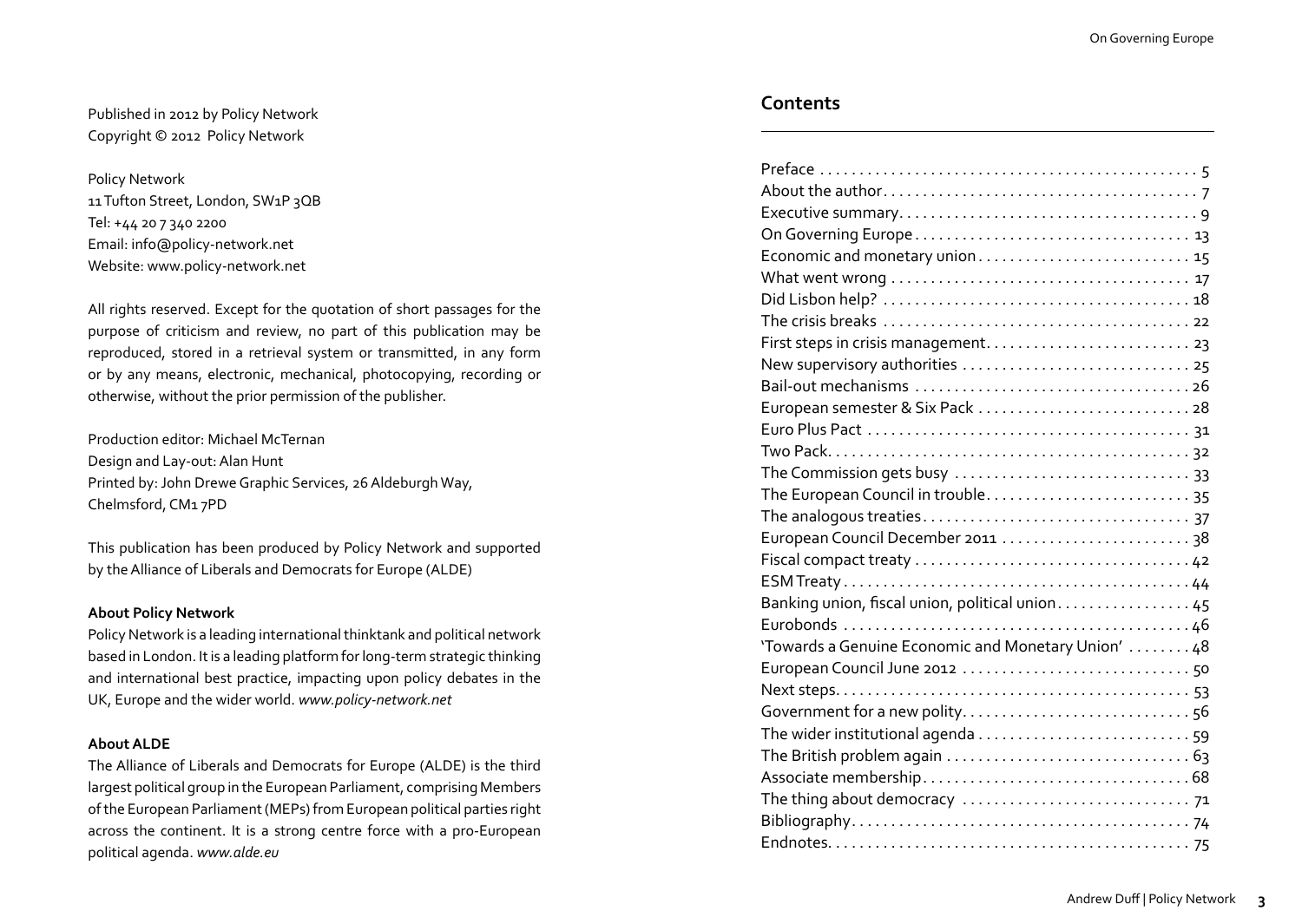#### **Preface**

Since the Treaty of Lisbon was signed in December 2007, much has happened to change the European Union. The financial crisis and economic turmoil has exposed a weakness of governance which must be overcome if economic recovery is to be assured. Many measures are being taken by the EU by way of crisis management. But the creation of a federal economic government of a fiscal union requires a long-term constitutional settlement.

Meanwhile, the coalition government in the UK has decided not to take part in this federal process which it cannot stop even if it wanted to. The pace of European integration is now rapid and its destination much clearer than it has been for many years. As the British government and parliament will not share that destiny, alternative arrangements have to be made for the UK. Pro-Europeans in Britain must not abandon the battlefield. We should work to ensure the ultimate success of Europe's federal union even if the UK takes another stage or two to get there.

It struck me that few outside a rather small circle in Brussels have been able to follow closely the unfolding events that shape the quickly emerging federal union. I have written this short book in August 2012 to try to piece together what is going on. I hope it is instructive, and that it might influence the important decisions which have to be taken in the next weeks and months if the future of the European Union is to be bright.

A short bibliography at the back includes helpful recent publications from the rich world of European think-tanks. I have kept footnotes to a minimum, only citing treaty articles and Commission documents relevant to the story I tell. Readers will surely be able to follow up references in the text to EU laws on the europa website.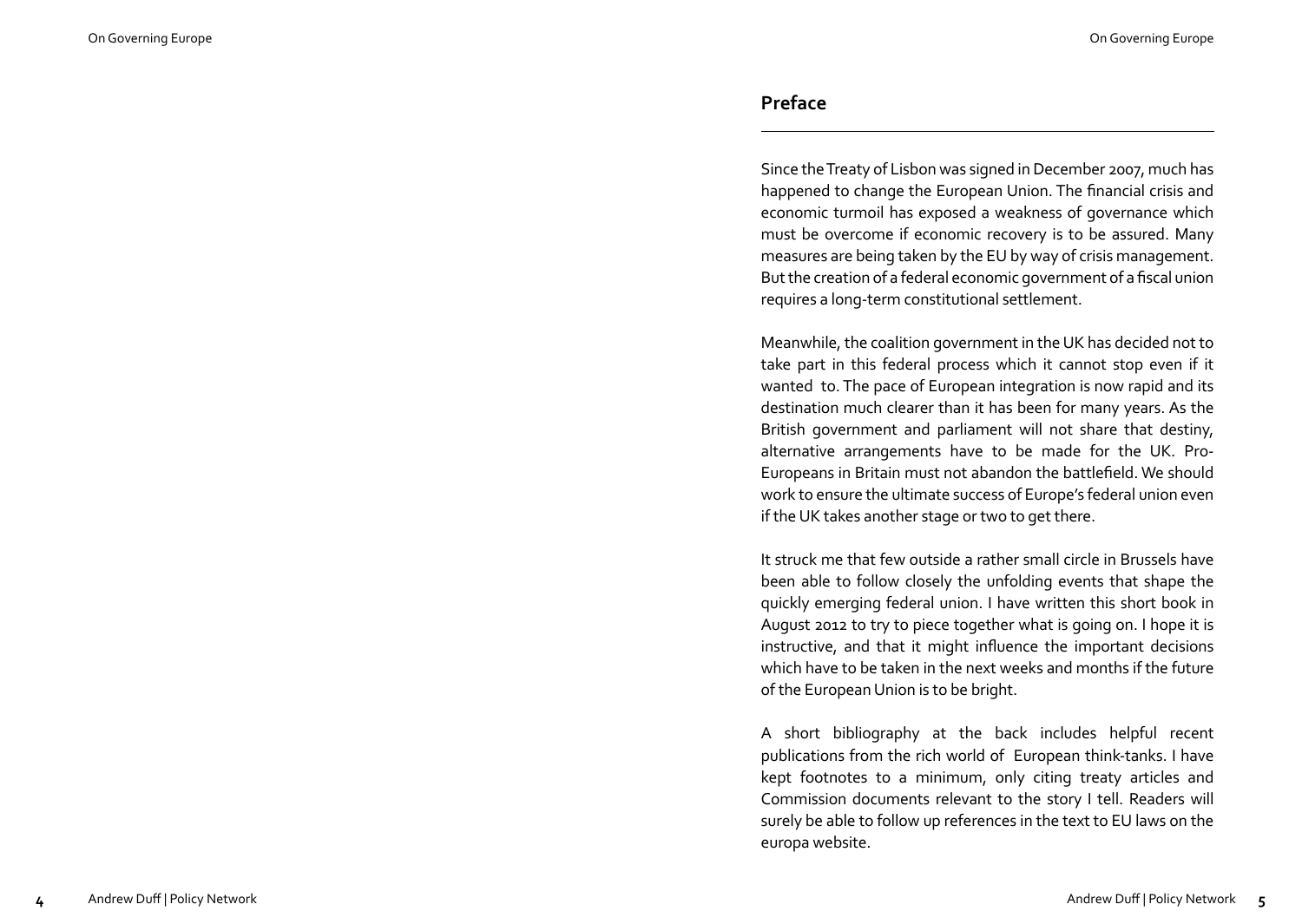My thanks go to a number of people who have read a draft of the text or who have otherwise fed me good ideas, including Iain Begg, Graham Bishop, Sharon Bowles, Richard Corbett, Sylvie Goulard, Sony Kapoor, Roger Liddle, Guillaume McLaughlin, Wolfgang Münchau, Harald Stieber and Anthony Teasdale. My parliamentary assistants Sietse Wijnsma and Maxime Rolland-Calligaro have been as helpful as only they can. Most mistakes will still be mine.

Andrew Duff www.andrewduff.eu @Andrew\_Duff\_MEP

# **About the author**

Andrew Duff has been spokesman on constitutional affairs for the Alliance of Liberals and Democrats for Europe (ALDE) in the European Parliament since 1999. He co-chairs the Spinelli Intergroup of federalist MEPs, and is Parliament's rapporteur on electoral reform. He has been President of the Union of European Federalists since 2008, a non-governmental and supranational organisation dedicated to the promotion of a democratic and federal Europe. He is a member of the European Council on Foreign Relations.

Duff was a member of the Convention on the Charter of Fundamental Rights (1999-2000) and of the constitutional Convention on the Future of Europe (2002-03). He represented the European Parliament in the intergovernmental conference which concluded the Treaty of Lisbon. Previous to his election as Liberal Democrat Member of the European Parliament for the East of England in 1999, Duff was Director of the Federal Trust for Education and Research in London.

Among his several publications are:

- Federal Union Now (2011)
- Post-national democracy and the reform of the European Parliament (2010)
- Making the Difference Essays in honour of Shirley Williams (2010)
- Saving the European Union the Logic of the Lisbon Treaty (2009)
- The Struggle for Europe's Constitution (2005)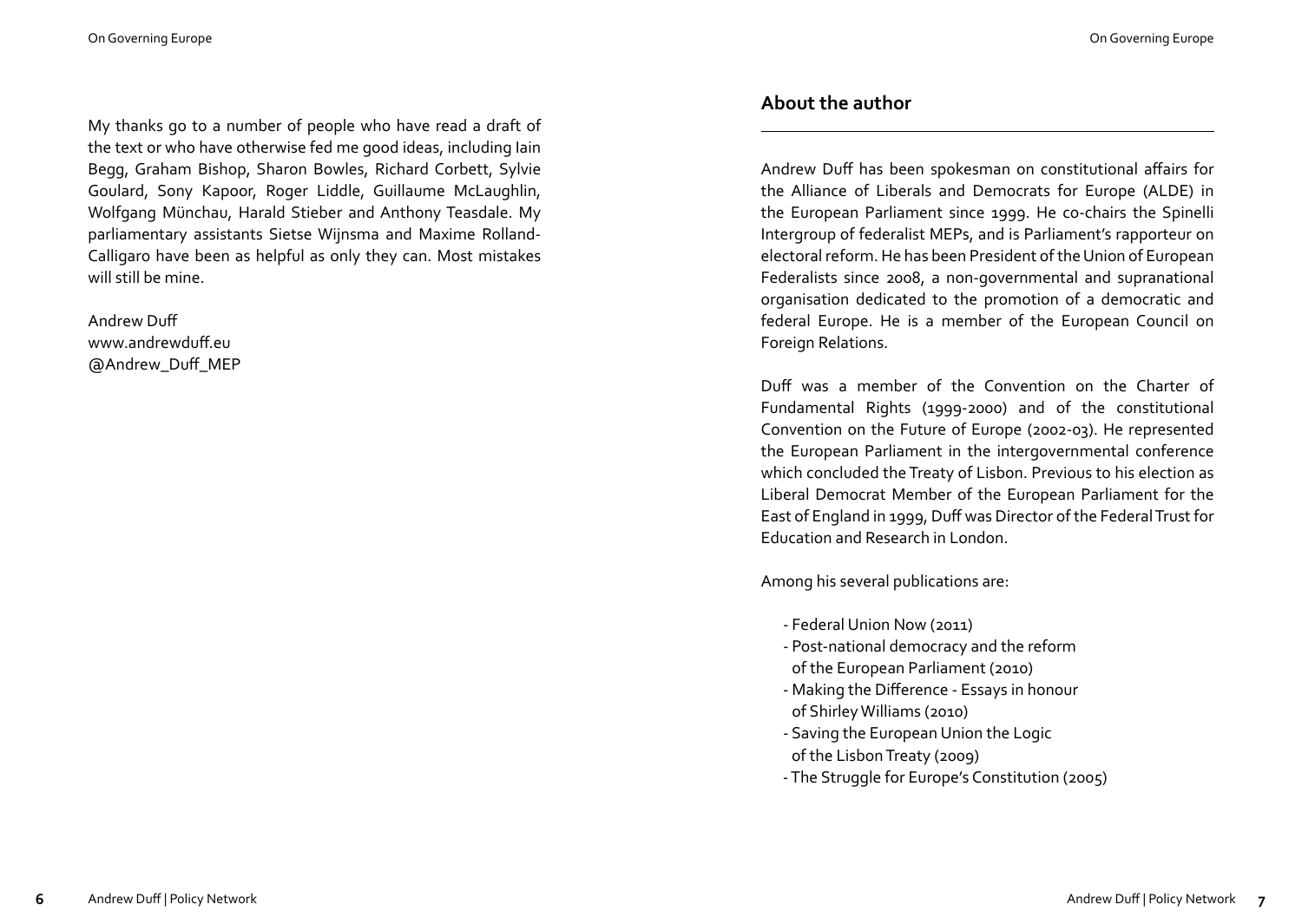#### **Executive summary**

Europe's on-going financial crisis reveals what many suspected: that the governance of the EU's political economy is too weak. Executive authority is dispersed among different and fairly obscure institutions, and democratic accountability is thin.

Since the crisis broke in 2008, the Union has strengthened the regulatory framework for the financial sector and introduced new supervisory authorities. Few aspects of financial services have been left untouched by a raft of EU secondary legislation.

Three bail-out mechanisms have been created (EFSM, EFSF and ESM). There has been one change to the Treaty of Lisbon and two intergovernmental treaties on fiscal discipline agreed for the eurozone. National budgets are subject to EU surveillance under a European semester. The Stability and Growth Pact has been strengthened and a new procedure to identify macroeconomic imbalances introduced. The decision-making procedures for the prevention and correction of excessive deficits have been improved, so that proposals of the Commission stand unless blocked by a qualified majority in the Council. The legislative process continues, helped by the energetic participation of the European Parliament.

The European Council has committed the states to a programme of productive investment to boost economic recovery. But the states still block the reform of the financial system of the Union. The Commission, meanwhile, has sparked debates on the mutualisation of sovereign debt through the issuance of eurobonds, and has proposed to introduce a financial transaction tax at EU level.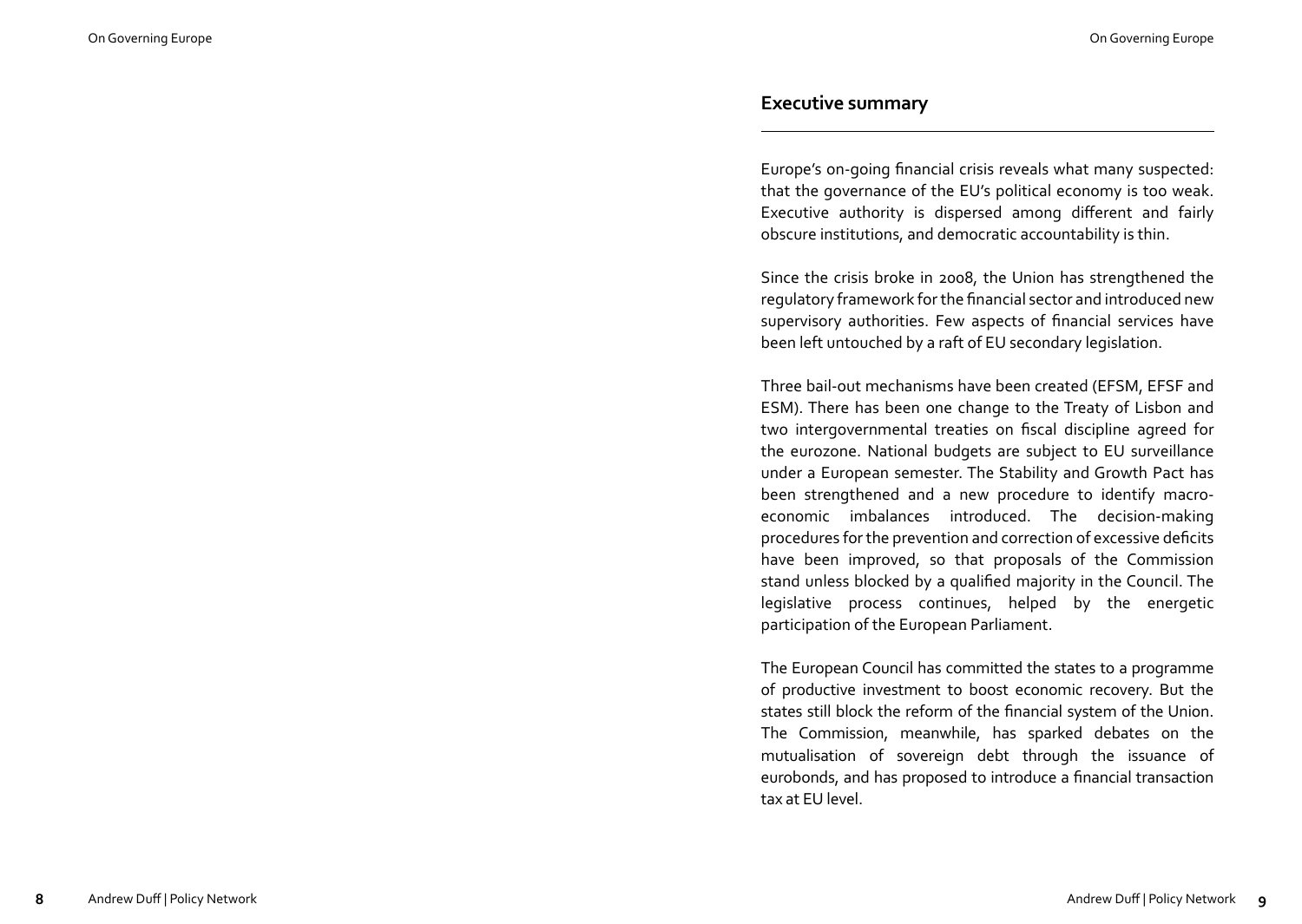Greece, Ireland and Portugal are in receipt of eurozone bail-outs, and Hungary, Latvia and Romania have benefitted from emergency financial aid. In 2012, Spain was granted substantial assistance to repair its banking sector, Cyprus requested assistance in July, while Hungary made a new request only months after the previous assistance expired. The European Central Bank has engaged in 'non-standard measures' to bolster the liquidity of the banking system. Doubts remain about the capacity of the EU's crisis management measures, extensive as they are, to save Spain and Italy should they prove unable to convince the markets of their own creditworthiness.

Aware of the inadequacy of the crisis management measures to restore market confidence and democratic trust, the President of the European Council has launched an initiative to build integrated financial, budgetary and economic policy frameworks. Plans are being worked up for a banking union, fiscal union and political union and the completion of the internal market. Although these proposals will command a large majority in Parliament, they will divide the Council. As the euro heads of government themselves suggested, extensive use of enhanced cooperation, allowing a core group of like-minded integrationist states to go forward, is therefore essential.

The crisis is shaping the design of the new polity. A federal economic government is needed to run the fiscal union in the interests of its member states and citizens. The ECB and the Commission need fresh powers. The job of EU treasury secretary has to be created. The Eurogroup should be made a formal part of the new system of governance of the Union, which must then be entrenched in a proper federal constitution.

A constitutional Convention, involving national as well as European parliamentarians, should begin work early in 2015 to draft the necessary treaty amendments. These will be focussed mainly on building a genuine economic and monetary union, but should include other items as well to boost the legitimacy and ensure the future of a more united Europe.

The United Kingdom has decided it will not be part of the federal union. So a new form of associate membership of the EU will have to be devised to suit the British, but also to prevent a British veto of the constitutional evolution needed and desired by its partners. Associate membership may also cater for the needs of other countries.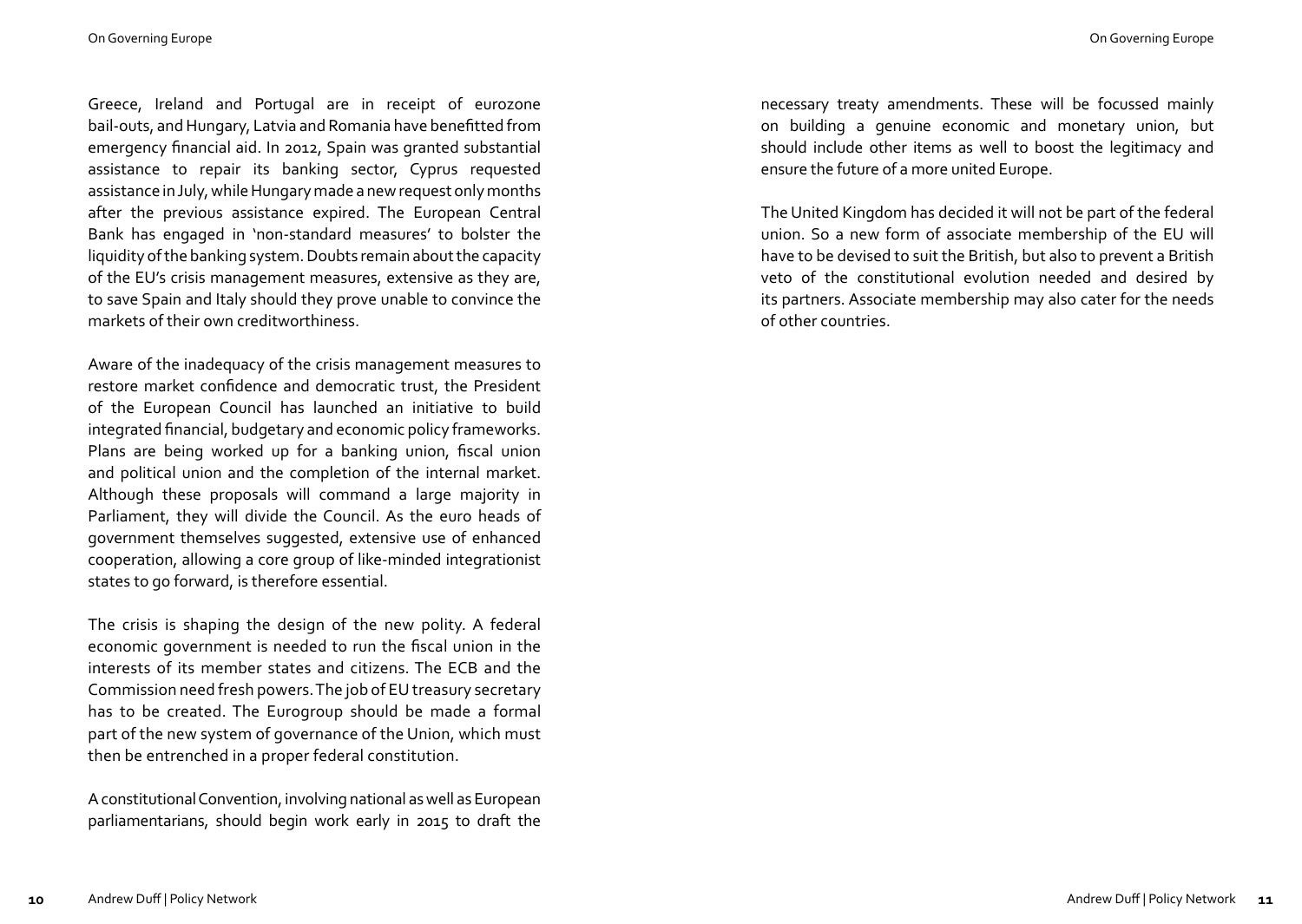### **On Governing Europe**

As parliaments go, the European Parliament is a good parliament. It is necessarily large and complicated, but it works hard and well. It is serious about its law making and its budgetary responsibilities. It is fairly open to the public, with a lively petitions culture. It has a large international operation, fostering relations with other parliamentary assemblies across the globe. Of course, the European Parliament is not faultless and has sometimes struggled to reform its own internal affairs. It is prone to voting somewhat footling, dare one say academic resolutions about matters on which it has no significant influence. The reason for this, and the curious thing about the European Parliament, is that it has no government to lead it and, having no government to sustain, it has no need to form a controlling majority.

In historic terms, parliamentary democracy in Europe emerged as an expression of popular sovereignty to challenge autocratic government. For the European Parliament, without a credible European government to oppose it has been difficult to command the genuine loyalty of the citizens it represents.

The closest thing the European Union has to government is the multi-party European Commission which is appointed jointly by the Parliament and European Council once every five years, and can be sacked en bloc by the Parliament. But the survival of the Commission, barring accidents and scandals, is not reliant on the day-to-day support of a majority of deputies. And the Commission itself has to share executive authority with the Council, representing the twenty-seven member states of the Union, in a number of important areas, including economic and foreign policy. That 'Council' is of three types: the European Council of heads of state of government, the Council of Ministers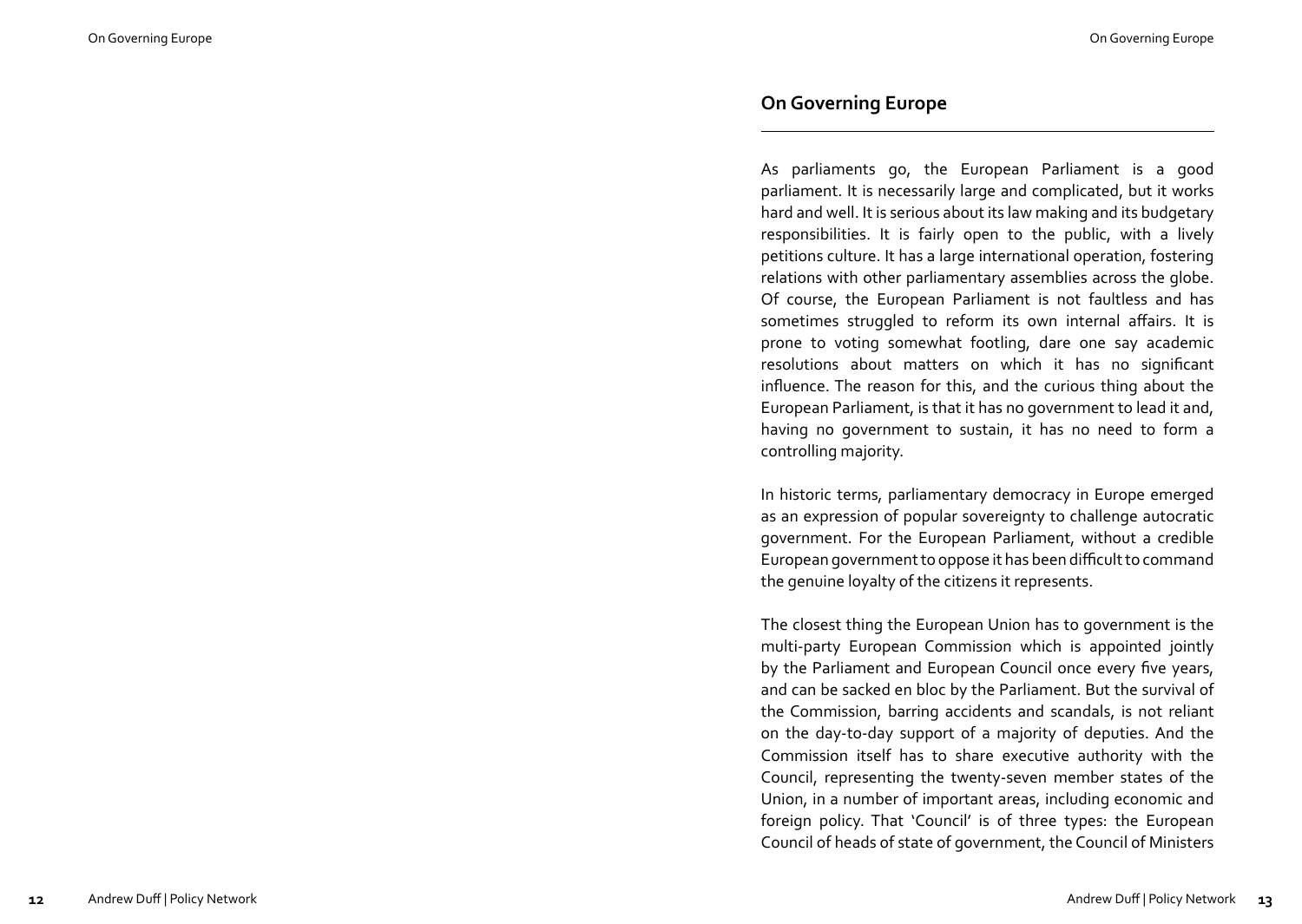which meets in various sectoral formations, and the Eurogroup, which is an informal meeting of the finance ministers of the seventeen states which have adopted the euro. The Council of Ministers doubles as the second chamber of the legislature, and there is now very little EU law that does not have to pass through both Houses. Parliament is not only busy as co-legislator but also has its work cut out to hold the Commission to account and to scrutinise the executive activities of the Council.

If this seems complicated to the European Union citizen, it is. The European Union citizen as national citizen has grown accustomed to orderly states which are presidential or parliamentary democracies with a government and opposition. The government rules through ministers and officials; it has constitutional instruments of executive authority (which are broadly trusted even if they are neither transparent nor understood) for so long as it can maintain the support of a democratic majority. The competences of the state are classic and its territory well defined. The contrast between the old states and the new European Union is self-evident.

When things go well, strong government seems less important. Lack of government begins to matter more in bad times. Democrats have the right to know who to blame and, importantly, who can put things right. For many years, the beneficence of the European Union could more or less be taken for granted. European integration produced real public goods in terms of peace, prosperity and rights. Its inner workings, clearly mysterious, were not a matter of general concern – a stable situation which aggravated equally militant federalists, who wanted more Europe, and militant nationalists, who wanted less.

Then came the financial crash and economic recession. This essay is about how this current, protracted crisis is changing the governance of the European Union. It looks in particular at the arrangements for the economic and monetary union which spawned the euro, at the efforts at crisis management which have been made since 2008, and at how the Union should adapt to a more federal system of government which has the best chance of resolving the crisis. In other words, how might the more united Europe we need best be governed? The essay concludes with a proposal on how to cater for states which do not wish to participate themselves in the fiscal and political union but which accept the federalist logic advanced by their partners.

# **Economic and monetary union**

The basic arrangements for economic and monetary union were laid down in the Treaty of Maastricht, signed in February 1992. The Treaty of Lisbon, signed in December 2007, clarifies rather than revises those arrangements substantively. The wellknown disjunction between integration in the economic and monetary fields persists. While monetary policy is the exclusive competence of the Union, the member states are only required to 'regard their economic policies as a matter of common concern and ... coordinate them within the Council'.<sup>1</sup> The European Council, acting on a report from the Council of Economic and Finance Ministers (Ecofin), which itself acts on a recommendation from the Commission, draws conclusions on broad macro-economic policy guidelines. Ecofin then adopts a recommendation. The Council and Commission monitor progress on the basis of information supplied by the states. The Commission may warn a state if its economic performance is not consistent with the guidelines or where the proper functioning of the monetary union is put in jeopardy. On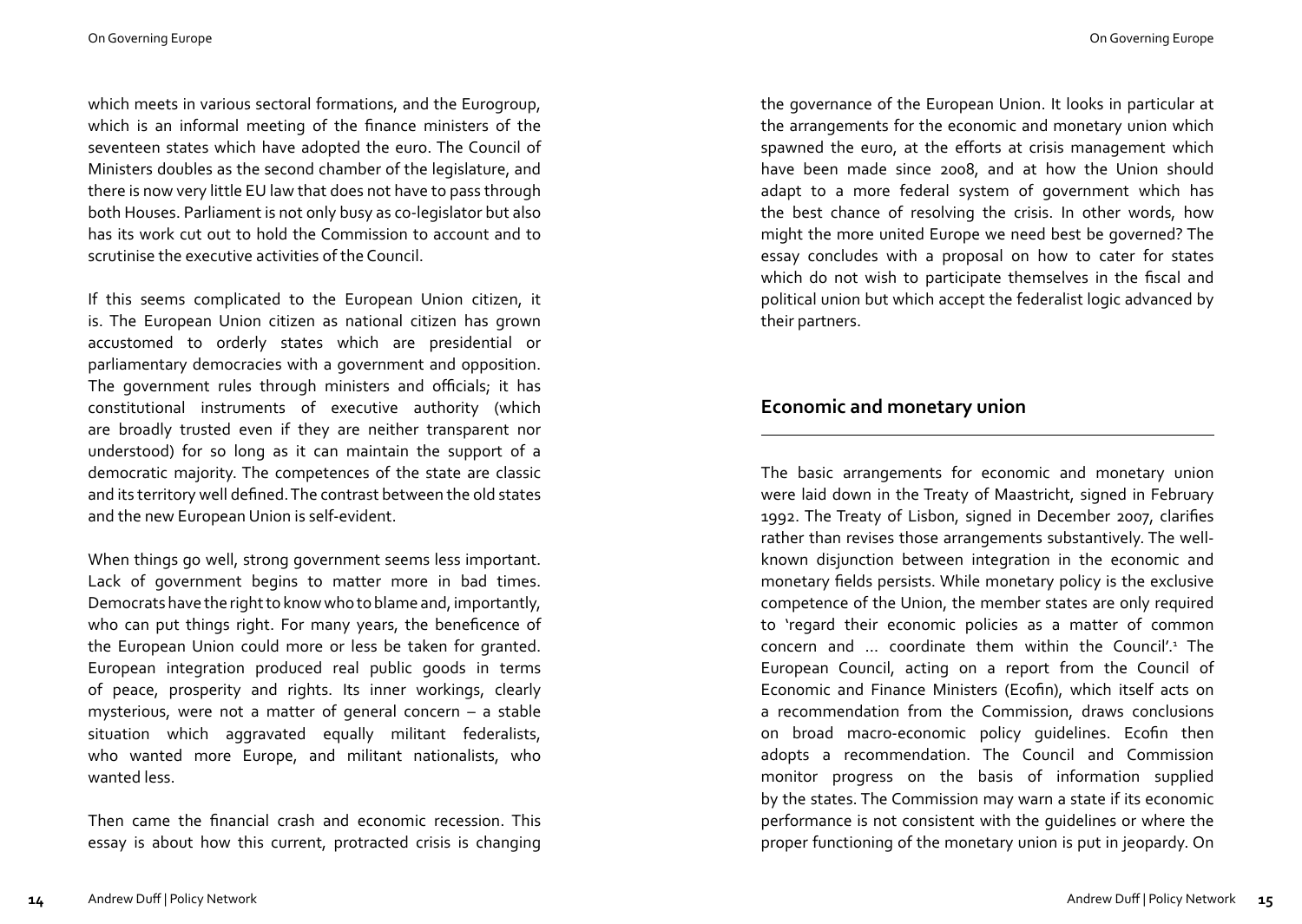a further recommendation of the Commission, Ecofin may turn that warning into a recommendation, and make it public. The Council acts by qualified majority vote (QMV) without the vote of the state concerned. Parliament is kept informed at all stages by Commission and Council.

In addition to this convoluted multilateral surveillance procedure, Maastricht also installed an excessive deficit procedure.<sup>2</sup> The Commission monitors whether the actual or planned government deficit exceeds 3 per cent of GDP and whether its debt exceeds 60 per cent of GDP. The Commission may address an opinion to the state concerned. On a proposal from the Commission, Ecofin decides whether an excessive deficit exists and then, on a Commission draft, may issue a private recommendation to the errant state. If no effective action is taken the recommendation may be made public. Persistent failure can cause the Council to 'give notice' of remedial measures which, if still ignored, may lead to fines and all-round embarrassment.

The Article 121 and Article 126 procedures apply to all EU states, although only partially to the UK.3 As we will see, one important consequence of the crisis has been to reverse the decision-making process in the Council so that instead of having to approve Commission proposals by QMV, Commission proposals will stand unless blocked by QMV.

The Treaties make special provision under Article 136 for those states which have adopted the euro to take further measures with the aim of strengthening budgetary discipline. Ministers of finance of the eurozone states meet informally in the Eurogroup, along with the Commissioner responsible for economic and monetary affairs and the euro and the President of the European Central Bank, in meetings prepared by a Eurogroup Working Group of finance officials.<sup>4</sup>

#### **What went wrong**

The arrangements put in place for economic and monetary union at Maastricht have been tested harshly and found wanting. The presumption at Maastricht, held commonly but not universally, was that the introduction of the euro would lead automatically to deeper economic integration. That presumption has been confounded. Instead of convergence, there has been a steadily widening gap between the wealth and competitivity of the stronger and weaker members of the eurozone. The financial markets fuelled the peripheral economies with cheap euro debt, but vital structural reforms were neglected. The national regulatory authorities were too weak and uncoordinated to correct the deteriorating situation. The eurozone had not developed effective instruments for crisis management when the inevitable asymmetric shocks came – and they came in seismic portions. The need for much stricter budgetary rectitude within the European Union was obvious the moment Europe's banking sector hit the liquidity crisis. When that crisis transmuted into the turmoil of sovereign debt, the future of the single currency itself was put at risk.

The seat of the problem is that the Maastricht treaty established a monetary union without putting in place a decent system to govern the political economy. Pascal Lamy rightly describes the set up of economic and monetary union as 'actually highly monetary and hardly economic at all'. This lapse allowed individual members of the eurozone to pursue their own distinctly national policies while they only paid lip-service to the broad EU framework of macro-economic policy guidelines. Ill-discipline went largely unchallenged by the European Commission and wholly uncorrected by pressure from the financial markets whose understanding of the dynamics of monetary union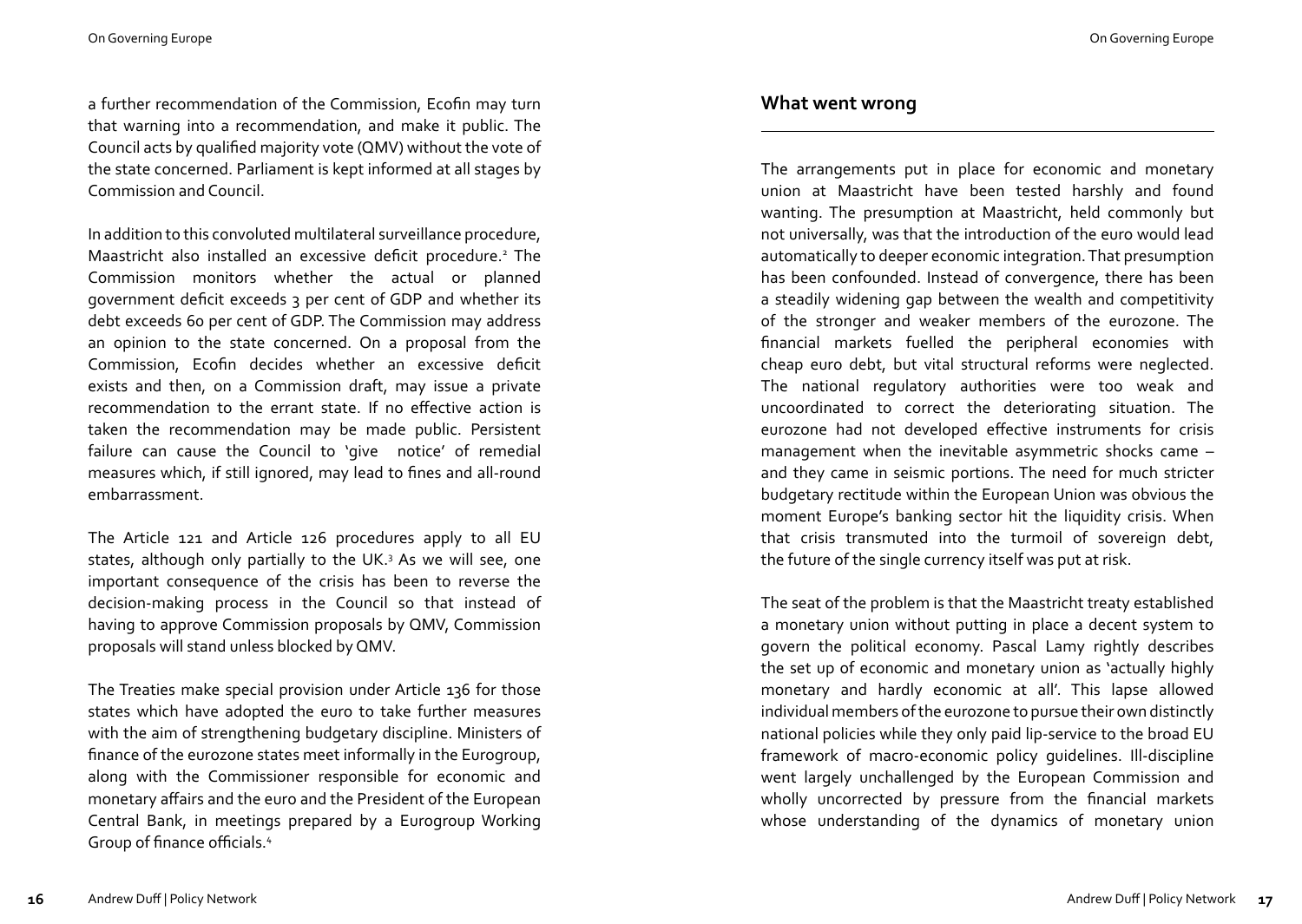proved dismal. The constitutional Convention of 2002-03, under the presidency of Valéry Giscard d'Estaing, had the occasion to act to remedy the weaknesses of the Maastricht system. Nevertheless, after deliberation, and fearing to interfere so early in the life of the euro, the Convention decided not to touch the existing treaty provisions for economic and monetary union: in that sense, the Convention was a missed opportunity.

As early as 2003, however, Germany and France breached the Council's code of fiscal discipline called the Stability and Growth Pact. In 2005 they were able to build the necessary qualified majority in Ecofin to loosen the Pact to accommodate their lapse from fiscal rectitude by making the criteria more subjective. Things went on their merry way until the first cracks appeared in the solidity of the banks. The US sub-prime mortgage market was in deep trouble by 2007, escalating through 2008, until the US government, in flight from moral hazard, let Lehman Brothers go under in September to the tune of over \$600 bn. Contagion spread far and deep inside Europe's banking system, hitting Iceland and Ireland first.

# **Did Lisbon help?**

As the crisis unfolded, the disarray of the European Union institutions was palpable. Nobody could say for certain who was in charge. Various bodies among whom the European Central Bank, the European Council, Ecofin, the European Commission and the Eurogroup vied for attention. Eventually, the IMF and the financial markets, most notably the credit rating agencies, vented their frustration at the weakness of the EU's economic governance. The European Parliament added to the cacophony.

One is led to ask if the Treaty of Lisbon, which came into force on 1 December 2009, actually made things worse. The main institutional innovation of that treaty was to install the European Council of heads of state or government at the top of a formal hierarchy of EU institutions. In part this was a mere codification of what had developed since 1974, when President Giscard, with the blessing of Jean Monnet, established the European Council. But the Lisbon treaty up-graded the status of the European Council, not least in the field of international affairs. It grounded the body in the Treaties and gave it a standing president. Again, the timing was unfortunate: the Lisbon treaty was completed, late, just as Europe was hit by the financial storm. How to improve the management of the economy of the EU was not central to the preoccupation of those responsible for the final version of Lisbon.

The remit of the European Council, according to Lisbon, is to 'provide the Union with the necessary impetus for its development and [to] define the general political directions and priorities thereof'.<sup>5</sup> It is not to govern the Union. Indeed, the European Council has no legislative functions and few executive ones. Its new-style President is empowered to 'chair it and drive forward its work; [to] ensure the preparation and continuity of the work ...; [to] endeavour to facilitate cohesion and consensus; [to] report to the European Parliament'. He also has a specific diplomatic job: 'The President of the European Council shall, at his level and in that capacity, ensure the external representation of the Union on issues concerning its common foreign and security policy'.6

It mattered (and is a good thing) that the first President of the European Council, Herman Van Rompuy, is by training an applied economist. Yet it would have been impossible for any incumbent of that post in its first years to have failed to give full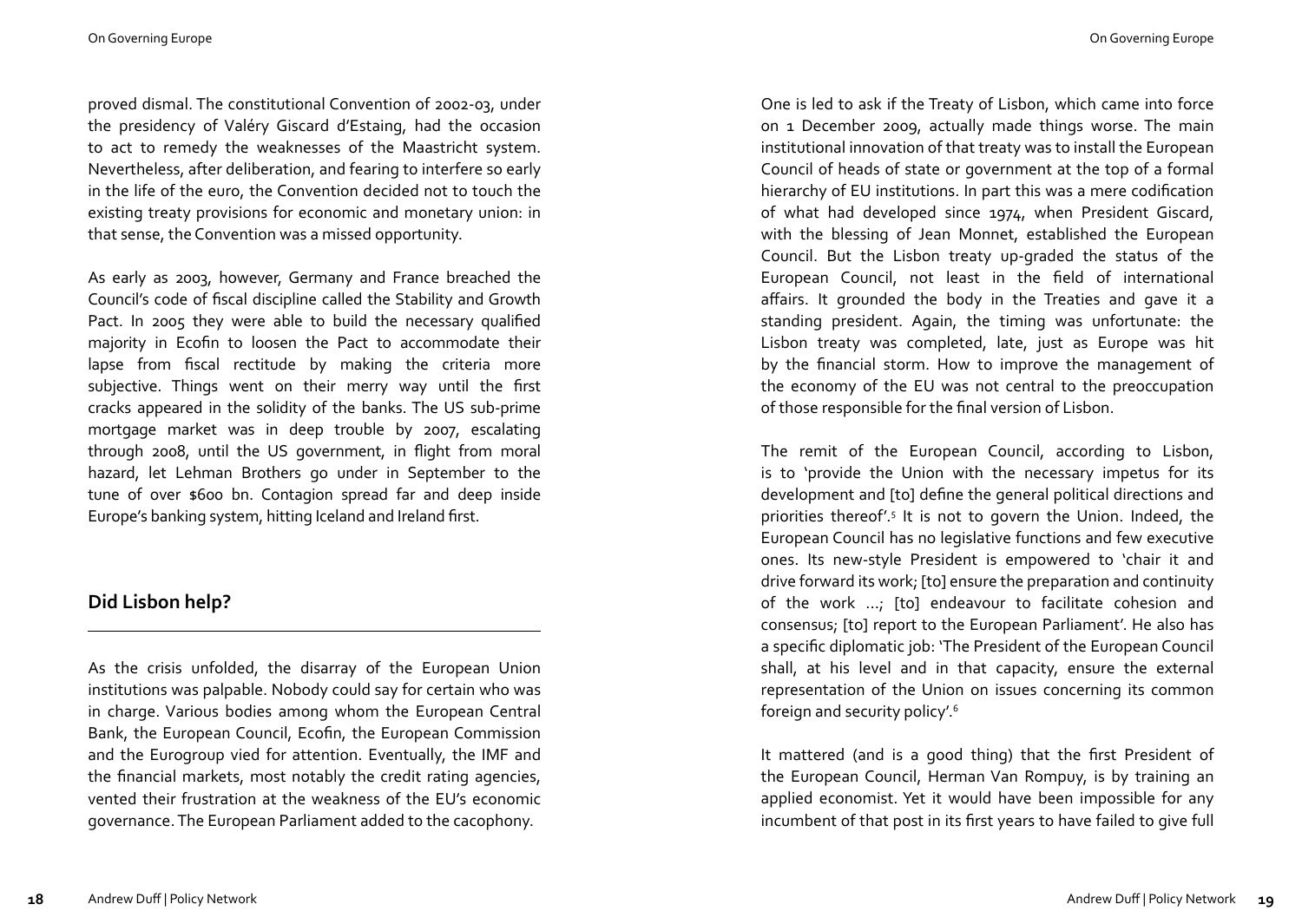and undivided attention to the unfolding financial and economic crisis. Economic historians will analyse the performance of the European Council in these matters. But there are systemic issues here which constitutionalists should not ignore. First, the upgrading of the European Council perforce downgraded the respective roles of the European Commission and the rotating presidency of the Council of Ministers. Second, the formal exclusion of the European Council from EU law making means that some of its members can live in ignorance of and largely untroubled by the ordinary legislative process of the Council of Ministers and European Parliament. Such dislocation has become evident during the recent phase of intensive crisis management when the legislative decisions to strengthen the regulatory framework in financial services at EU level, and to enhance EU surveillance and supervision of national economic policies involving controversial changes to decision-making procedures in the field of economic governance – took some time to be fully assimilated at the level of heads of government.

So it is that notwithstanding the raft of new laws initiated by the Commission and passed (with political difficulty in all cases) by Council and Parliament, the European Council tends to act in a semi-detached manner. Many of its members make ex cathedra statements, relentlessly unhelpful, about the reform of the EU budget; some file off in smaller groups to undermine the collective effort to reform the system of economic governance; others (especially the French and German leaders) tend to exacerbate divisions between larger and smaller states, and between older and newer members. In short, the Lisbon style European Council is proving to be something of a volatile and unpredictable player in the running of the EU. Whatever it is, it is not, at least on its own, the economic government which the Union so badly needs.

So what are the alternatives? The traditional federalist response to the search for government would put every egg in the basket of the European Commission. But here too there are limitations on the Commission's role imposed by the Treaties which it would be difficult to lift. Article 17(1) TEU mandates the Commission to 'promote the general interest of the Union and take appropriate initiatives to that end'. It oversees the application of the Treaties and of EU law under the control of the Court of Justice. It executes the budget, manages programmes and exercises 'coordinating, executive and management functions'. Famously, EU law (with very few exceptions) may only be adopted on the basis of a Commission proposal. Clearly the college of Commissioners and its services will always form an indispensable part of the government of a federal union, but it will not do so on its own. The Commission is precluded from leading on foreign and security policy, which constraint led to the foundation under the Treaty of Lisbon of the External Action Service, a mixed administration drawn from the Commission, the Council and states' diplomatic services under the leadership of a hybrid Vice-President of the Commission who doubles as the Council's High Representative for foreign policy and chairs the Council of Ministers of Foreign Affairs.

Likewise, and significantly for the point of view of this discussion, the Commission has to share executive power in economic affairs with Ecofin which is itself empowered to 'carry out policy-making and coordinating functions' – which it does, in the manner of a cabinet of a national government.<sup>7</sup> For example, it falls to the Council, albeit on proposals from the Commission, to 'determine the guidelines and conditions necessary to ensure balanced progress' in the internal market.<sup>8</sup> The Commission's task in these matters is complicated by the fact that although the euro is the currency of the Union, only seventeen of the twenty-seven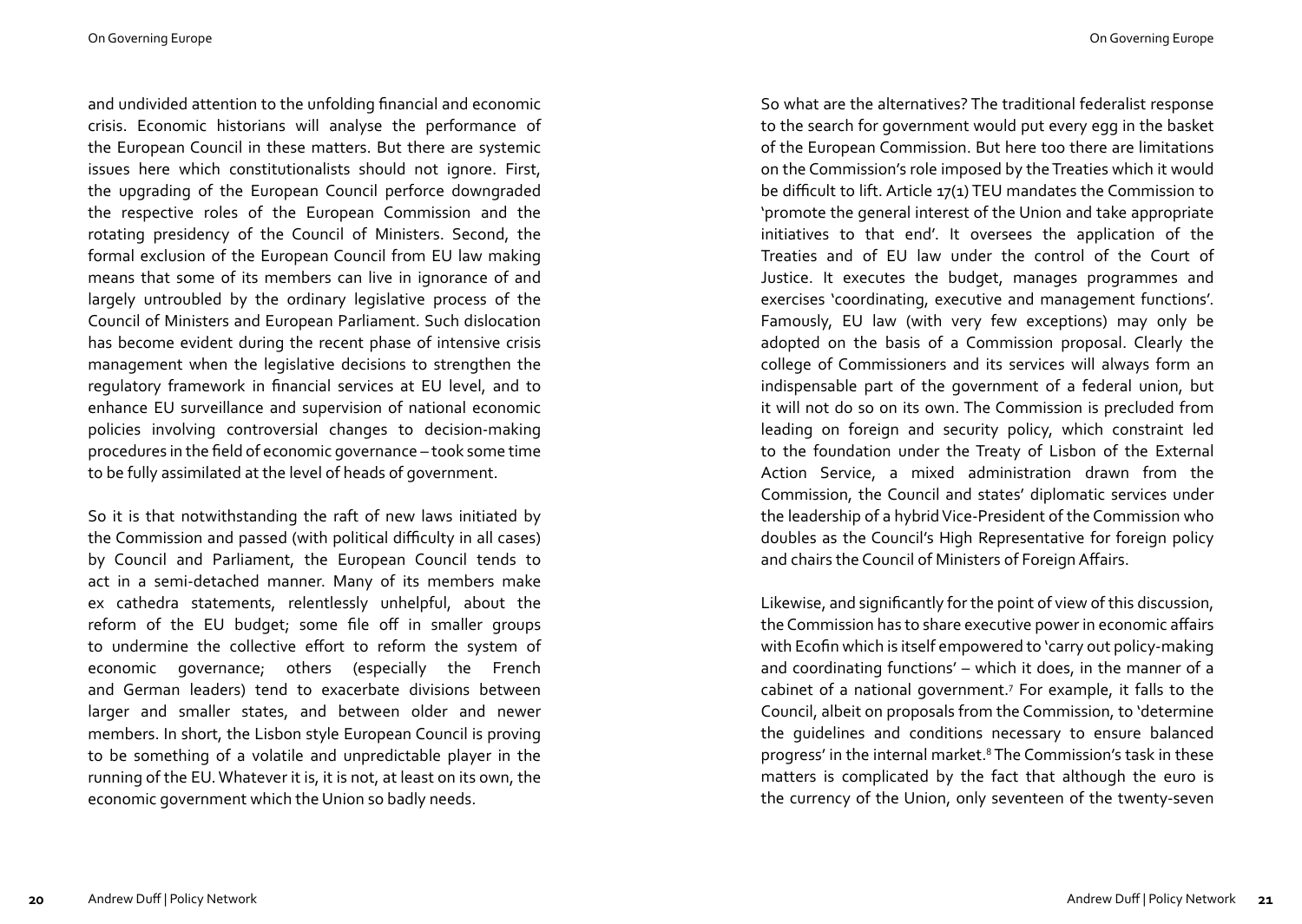member states have as yet met the convergence criteria to join it, and two of the non-eurozone states, Denmark and the UK, have separate (and different) derogations from the single currency.<sup>9</sup> In constructing an economic government for the eurozone, the Commission will be a central participant but not an exclusive player. Moreover, the reputation of the Commission has in recent years lost some of its earlier lustre, not least because it tends to be treated, especially by France, as being merely the secretariat of the European Council. Any proposal to radically boost the Commission's powers to the detriment of the Council will provoke a difficult debate about the inter-institutional balance of power. Yet it is a debate the EU has to have. For it is certain that as the Union moves through a process of fiscal integration towards political union a new form of federal economic government will need to be established and that will involve, in one way or another, an enhanced role for the Commission. The manner in which the EU has managed the financial and economic crisis since 2008 will prove to have shaped decisively what comes next.

### **The crisis breaks**

When did it all begin? There had been much academic literature and earnest political debate about the capacity of economic and monetary union to resist occasional asymmetric shocks which were, after all, expected to befall the project. Very few, however, had anticipated the massive and all-encompassing financial blow which befell the world economy on the back of the failure of the Western banking system in 2007-08.

My first-hand shock took place one Saturday morning in September 2007 when I was astonished to see a long queue

of fellow Cambridge citizens form outside the city's branch of Northern Rock, a former building society turned bank in trouble in the short-term money markets. I had never seen a bank run before, and immediately recalled the photographs of the queues of Viennese outside Creditanstalt in 1931. Had I not heard the chair of the Treasury Select Committee of the House of Commons tell BBC Radio 4 that morning: "I don't think customers of Northern Rock should be worried about their current accounts or mortgages"? In any case, having no savings in Northern Rock, I did not have to join the Cambridge run. On the Monday (17 September) the Bank of England, as lender of last resort, began to bail out Northern Rock to the eventual tune of some £25 bn. In February 2008, Northern Rock was nationalised by the British government  $-$  in the process thereby pushing the UK's Public Sector Borrowing Requirement way over prime minister Gordon Brown's famous 'golden rule' of 40 per cent of GDP. The collapse of Northern Rock also exposed the feebleness of the Financial Services Authority which had been set up in 1997 as the lynch pin of the UK's newly liberalised, softtouch financial regulatory system.

### **First steps in crisis management**

The EU's initial response to the risk of financial instability was to agree a 'roadmap' in October 2007 focussing on improving transparency in the financial sector. Only when Lehman Brothers collapsed on 15 September 2008 were the EU institutions galvanised into a round of hectic activity aimed, first, at preventing a rash of uncoordinated actions by member states seeking to protect their national banks and, second, at assembling a coherent EU approach to the international talks which culminated at a meeting of G20 in Washington in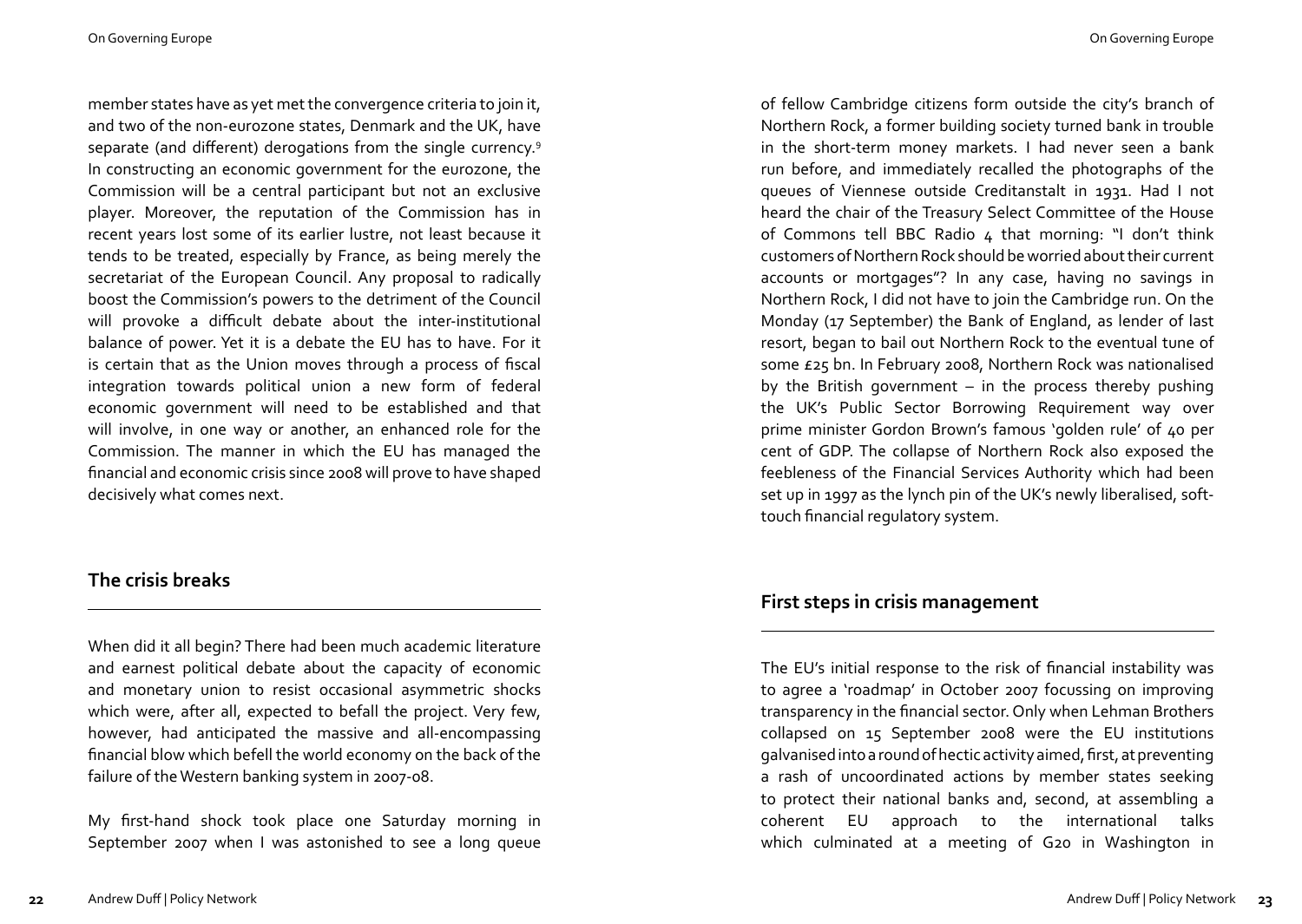mid-November. This meeting was preceded by a meeting of Nicolas Sarkozy, as President-in-office of the European Council, and José Manuel Durao Barroso, President of the European Commission, with US President Bush in New York.

On 12 October the first summit meeting of the eurozone heads of government took place, with Jean-Claude Trichet, President of the European Central Bank in attendance, to prepare for the full European Council on 15-16 October. Concretely, the Commission launched a revision of the capital requirements directive aimed at strengthening the management of liquidity risk and improving the quality of capital.<sup>10</sup> It proposed a new regulation on credit rating agencies which sought to improve external surveillance.<sup>11</sup> And it set up a working party under the chairmanship of Jacques de Larosière to study how to bolster cooperation between international and national supervisors of the financial markets. As a crisis measure, national regulatory supervisors were enjoined to meet monthly to strengthen oversight of the EU's financial sector. Minimum deposit guarantees were increased five-fold from €20,000, and state aid rules were temporarily relaxed, as they can be in 'exceptional circumstances'.12 The EU's special assistance fund for non-eurozone countries with liquidity crises was raised from  $\epsilon$ 12 bn to  $\epsilon$ 25 bn.<sup>13</sup> Hungary, Latvia and Romania availed themselves of such aid. Finally, the December European Council adopted an economic recovery programme of the Commission which proposed to inject €200 bn into the European economies (1.5 per cent GDP) on a coordinated basis while respecting the constraints of the Stability and Growth Pact.<sup>14</sup> €30 bn of that injection would be found from the EU budget, the rest by the states.

### **New supervisory authorities**

As the scale of the financial crisis continued to worsen, so the fiscal position of the states deteriorated and unemployment rose. The ECB was driven to 'non-standard measures' to inject liquidity into the banking system, which provoked well-justified fears that the banks were largely unsupervised at the EU level. On the basis of the De Larosière report, the Commission launched five reforms.<sup>15</sup> These were to create a supervisory framework to detect and negate risk; to join up EU and national frameworks; to improve the security of private investors; to strengthen risk management and limit excessive bonuses; and to impose effective sanctions against abuse. With commendable agility, the EU institutions moved to legislate for the setting up of a European Systemic Risk Board to be responsible for macroprudential oversight, along with new bodies responsible for the three sectors of the financial markets: the European Banking Authority (EBA), the European Insurance and Occupational Pensions Authority (EIOPA), and the European Securities and Markets Authority (ESMA).<sup>16</sup> The Systemic Risk Board is chaired by the President of the ECB. The three micro-economic surveillance bodies replace weak consultative committees and will focus on cross-border activities and on resolving disputes between national supervisors.

This intense legislative activity in 2009-10 was aimed to put in place a system which would prevent a crisis of the present magnitude from ever happening again: it did not, of course, resolve the current crisis. The European Parliament pointed out at the time that the powers of the new supervisory authorities were likely in the longer run to prove to be insufficient.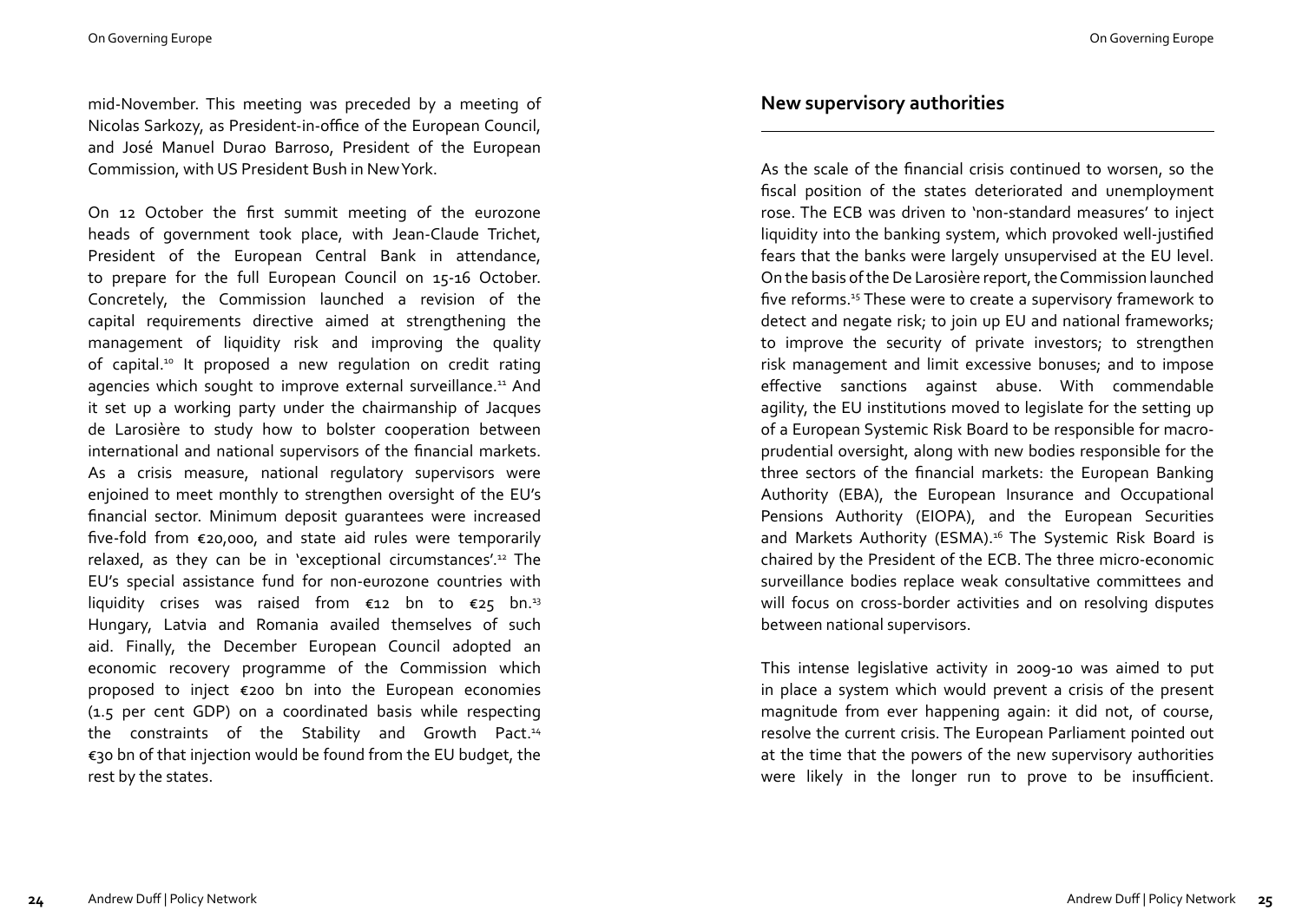On Governing Europe

Concerned about coherence, MEPs also ridiculed the decision of the Council to disburse the location of these new bodies across several European cities. However, they were all ready to begin their work in January 2011, and the EBA, in London, immediately set about conducting its first stress tests on 90 banks in 21 countries.

Other relevant initiatives included a controversial draft directive on alternative investment fund managers, aimed at curbing the worst excesses of hedge funds and private equity operations which had escaped monitoring and risk supervision.<sup>17</sup> This was followed by a Commission proposal for a regulation on the complex global market in over-the-counter derivatives, requiring central clearing and controls on short-selling and credit default swaps.18 President Barroso launched the 'Europe 2020' strategy aimed at boosting economic recovery, thus contributing a more optimistic tone to the otherwise depressing debate.19 Five ambitious targets were proposed covering employment, research, greenhouse gas emissions, education and social inclusion.

# **Bail-out mechanisms**

Nothing could stop the escalation of the financial crisis, however, which soon turned from a liquidity crisis for the banks into a sovereign debt crisis for the states. Greece was bailed out by eurozone states (via the Greek loan facility) and the IMF to the tune of €110 bn in May 2010 and for a second time in October 2012 with an aid programme of €100 bn which involved a 50 per cent 'haircut' for the private sector; in December 2010 Ireland was bailed out for €85 bn by the EU (EFSM share), the eurozone states (EFSF), Denmark, Sweden and the UK plus the

IMF; and in May 2011 €78 bn was agreed for Portugal. Temporary instruments had to be created for this purpose. The first, the European Financial Stability Mechanism (EFSM), worth €60 bn, was established by stretching the meaning of Article 122(2) TFEU which allows financial assistance to be granted to an EU state which 'is in difficulties or is seriously threatened with severe difficulties caused by natural disasters or exceptional occurrences beyond its control'. It remains a moot point, of course, about whether the financial collapse of Greece and Ireland had been strictly speaking beyond their control. At any rate, in order to reassure the lawyers – as well as to placate the UK (of which more later) – a supplementary instrument was also created on a non-EU treaty basis, the European Financial Stability Fund (EFSF). This mechanism is a special purpose vehicle of €440 bn for the eurozone alone, with an additional bung of €250 bn from the IMF.

The EFSM makes use of the budget and borrowing capacity of the EU to raise loans for the beneficiary state under the joint and several liability of all member states. The EFSF issues its own debt to provide loans which will be guaranteed by all the eurozone countries and by prospective eurozone members Sweden and Poland. It is enabled to provide loans for the recapitalisation of financial institutions, and it can intervene in both the primary and secondary markets. Both bail-out mechanisms come with strict conditionality of fiscal rectitude and constant supervision by the Commission, the ECB and the IMF.

The crisis spawned the rapid realisation that the existing – and much abused conditions of the Stability and Growth Pact were in any case inadequate to the job of ensuring fiscal prudence not just in the Greek and Irish case but across the eurozone more generally. The spiralling of the sovereign debt crisis now put the euro itself at risk. By 2010, twenty four of the twenty-seven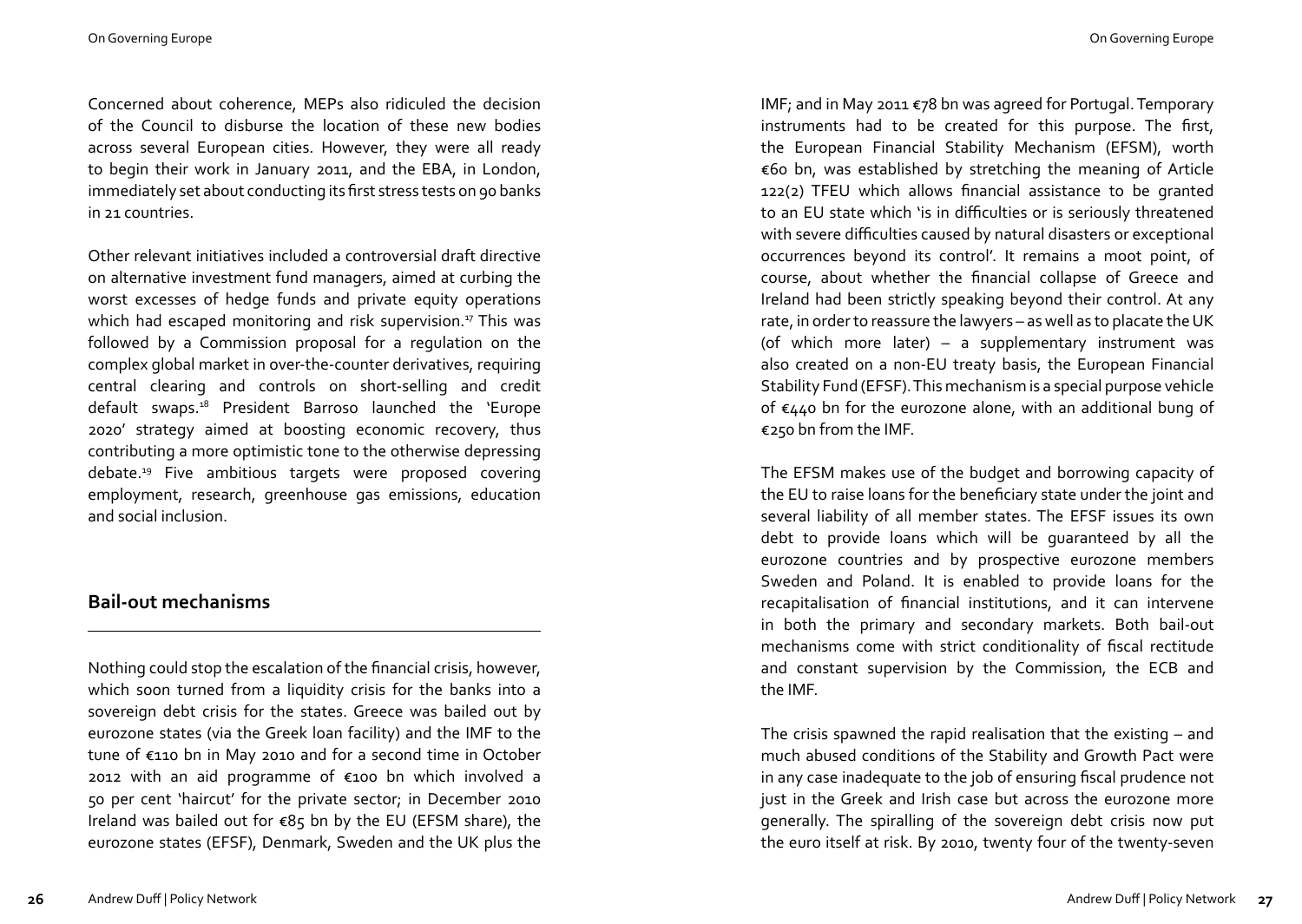member states were subjected to the excessive deficit procedure. In recognition of the gravity of the situation, the European Council agreed in October 2010 to establish a permanent bailout instrument, called the European Stability Mechanism (ESM). This involved a change in the Lisbon treaty, by way of an addition to Article 136 TFEU which provides for the member states of the eurozone to take specific measures. A new sub-paragraph reads:

 *3. The Member States whose currency is the euro may establish a stability mechanism to be activated if indispensable to safeguard the stability of the euro area as a whole. The granting of any required financial assistance under the mechanism will be made subject to strict conditionality.*

The ESM is intended to replace the EFSM and the EFSF in 2013, and is established by its own intergovernmental treaty, a first draft of which was signed in July 2011. At full capacity, the ESM will have an effective lending capacity of €500 bn.

# **European semester & Six Pack**

To complement the EU's new bail-out instruments, whose setting up required both EU primary law revision and new intergovernmental accords, it was agreed to adopt by EU secondary legislation a package intended to strengthen both the preventive and enforcement arms of economic and monetary union. Since the 1990s, and on the legal bases of Article 121 TFEU (broad economic guidelines) and Article 148 (employment guidelines), states had been expected to deliver regular progress reports to the Commission. Now, stronger surveillance of national fiscal policies and greater coordination of growth policies by the EU involves a 'European semester'. Under

the terms of the new European semester, national governments are obliged to present together for the inspection of the Commission both their national reform programmes (comprising structural policies on pensions, products and labour and capital market reforms) and their stability and convergence programmes (comprising budgetary projections). The cycle starts at the beginning of each year with an annual growth survey from the Commission which is discussed, possibly modified and agreed by the March meeting of the European Council. In April each government (excepting those countries already in a programme) publishes its reform programme and action plan in accordance with the EU orientation: these are assessed by the Commission and Council in time for the start of the annual round of national budget making.

How effective the European semester concept will prove to be in the longer term will depend on the close alignment of the macro-economic policy guidelines with the requirements of the Stability and Growth Pact. This approach effectively reverses the earlier policy, which had permitted the relaxation of the terms of the Pact to accommodate national foibles at a time of crisis. The semester, whose first full run took place in 2012, should also keep states on track towards the accomplishment of the Europe 2020 strategy. Greater involvement of both national parliaments, in quality control of the contribution of their own governments, and the European Parliament, in horizontal scrutiny, would help the European semester be a successful innovation.

In September 2010 the Commission published four proposals on fiscal matters which sought to toughen up the Stability and Growth Pact and impose sanctions against errant states. Two draft regulations were also drafted with the aim of detecting and correcting emerging macroeconomic imbalances. Together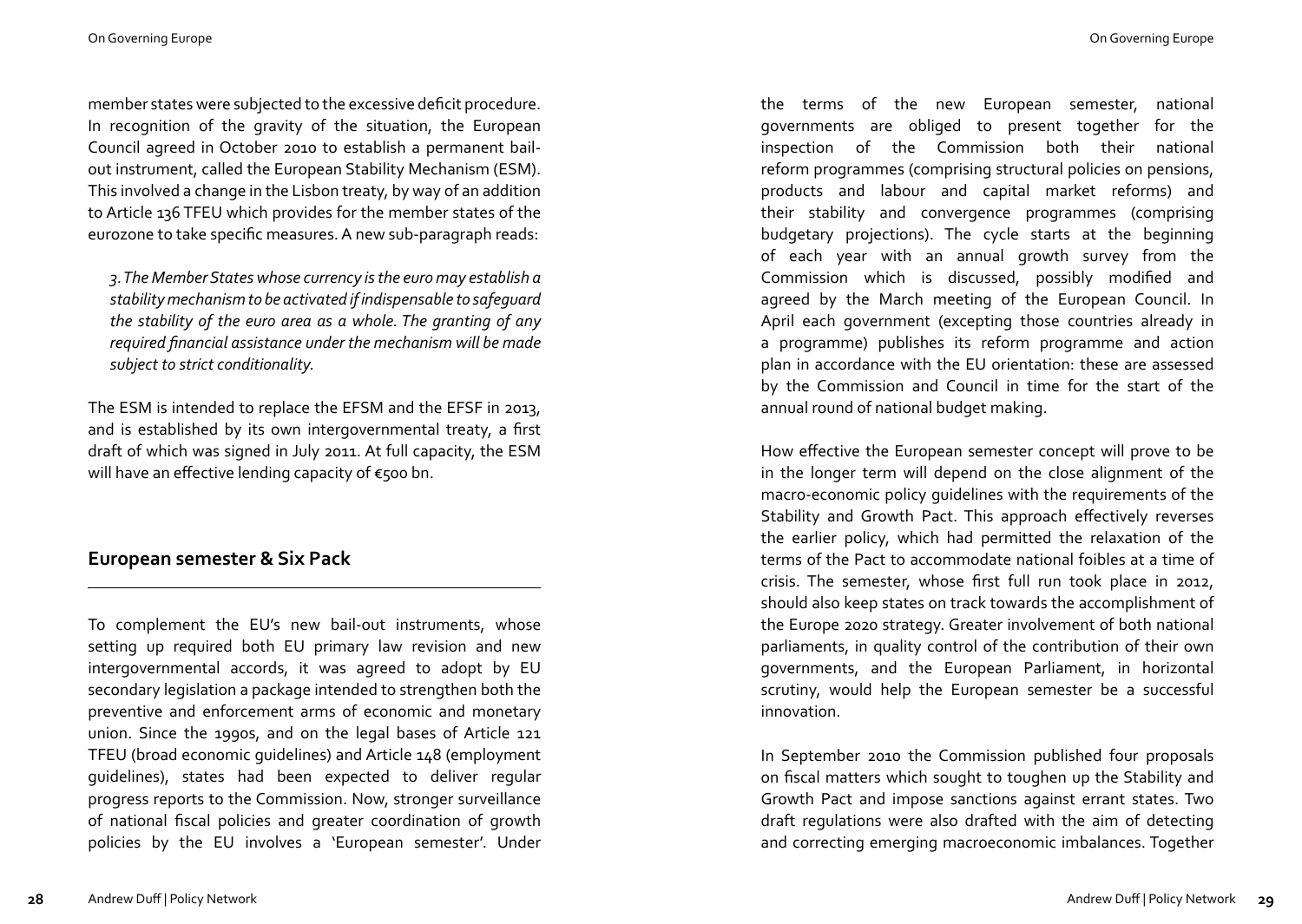this package of legislation became known colloquially as the 'Six Pack', as follows:

 1. Regulation to reinforce economic policy coordination through the Stability and Growth Pact, giving the Commission the power to issue preventive warnings against imprudent national budgetary decisions; introduces the European semester;<sup>20</sup>

 2. Regulation to strengthen the corrective role of the Pact by opening the excessive deficit procedure if a state deviates from debt reduction below 60 per cent GDP at the defined rate of  $1/2$ oth per annum;<sup>21</sup>

 3. Regulation setting terms and conditions for the levy of an interest-bearing deposit as a preventive measure and a noninterest bearing deposit of 0.2 per cent GDP as a corrective measure, possibly converted to a fine; introduces 'reverse QMV' so that a Commission proposal will be adopted unless blocked by a qualified majority of the Council; $^{22}$ 

 4. Directive to transpose Pact rules into national budgetary frameworks, including standard accounting systems and a common methodology for dealing with regional and local authorities;<sup>23</sup>

 5. Regulation laying down rules for Commission surveillance and Council recommendations for states with excessive macroeconomic imbalances, including sanctions for states failing to take corrective action; $24$ 

6. Regulation to impose fines of 0.1 per cent GDP on any errant eurozone state by reverse QMV.<sup>25</sup>

The European semester process is designed to help EU states avoid the need for formal EU intervention of the type prescribed in the Six Pack. Moreover, it took immediate effect: Belgium and Holland, for example, were impelled to settle their domestic budgetary quarrels in 2012 as both peer and institutional pressure from the EU rose. The EBA reinforced its stress tests on the banks

in year two, and will do so again in year three. The Commission's annual reports on the macro-economic situation in each state are digested by the markets. So the package constitutes genuine innovation in the policymaking of the European Union; it succeeds in fleshing out and building on the summary provisions laid down in the Maastricht treaty for the economic governance of the monetary union. The addition of wider criteria than debt which now need to be assessed at the EU level, such as balance of payments, asset bubbles, job creation and unit labour costs, is especially important: in effect, a new macro-economic imbalances procedure is added to the classic Maastricht convergence criteria.

As had been expected, the Commission's draft package met some resistance in the Council of Ministers but the European Parliament, backed by the ECB, was able to insist on the core of the Commission's original proposals while making some significant improvements itself aimed at greater automaticity and transparency. The Six Pack eventually came into force in December 2011.

# **Euro Plus Pact**

At the March 2011 European Council, in the course of the first European semester, 23 members of the European Council signed a new agreement proposed by the Commission called, rather oddly, the Euro Plus Pact. This committed the signatory governments to fostering convergence in the fields of competitiveness, employment, sustainability of public finances and financial stability. Presumably out of conviction, three eurosceptic conservative governments refused to join the Euro Plus Pact (the Czech Republic, Hungary and the UK);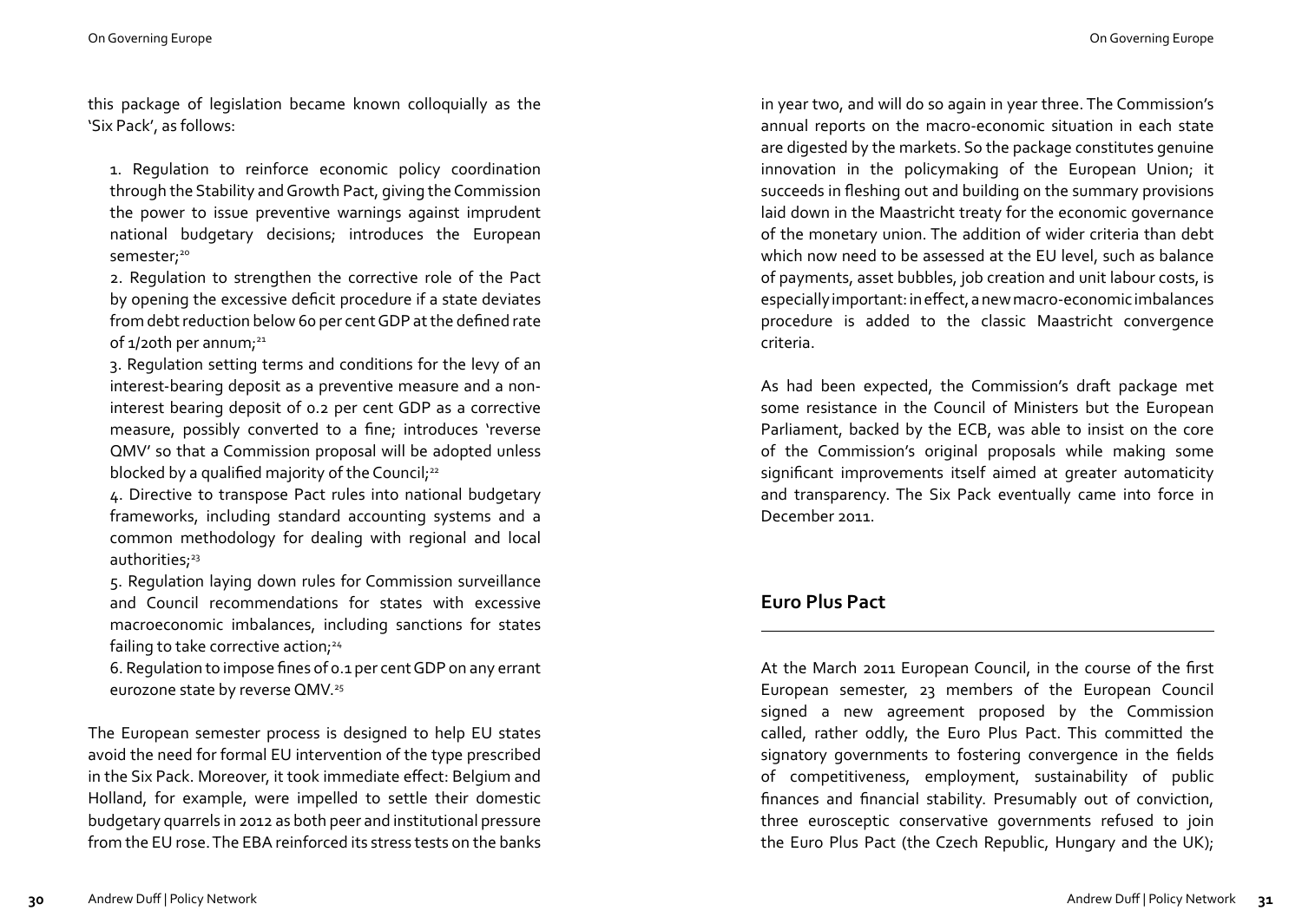Sweden declined to participate at that initial stage as a mark of annoyance at the imperious behaviour of the German Chancellor and French President, dubbed 'Merkozy'. Yet the Euro Plus Pact was a significant moment for the future economic governance of the Union in that a large majority of states showed themselves perfectly willing to go further and faster in the direction of integration than the British, notably, were prepared to tolerate. Moreover, the Pact emphasised the personal political responsibility of the heads of government to undertake 'concrete national commitments' – a welcome attempt to break away from the habitual practice of presidents and prime ministers who are always tempted to say one thing with their colleagues in Brussels and another to domestic audiences back home.

#### **Two Pack**

The momentum was kept up by the Commission, which in November 2011 put forward two new draft regulations on the legal basis of Article 136. The first would require every eurozone state to submit their draft national budgets (and not simply their pre-budgetary strategies) to the Commission for prior approval; this process would be public, and would require all the eurozone states to establish independent fiscal monitoring authorities (such as the UK's Office for Budget Responsibility).26 The second law would enhance the Commission's powers to intervene in the fiscal policies of those countries officially under a bail-out programme.<sup>27</sup> Inevitably, this mini-package, currently under the ordinary legislative procedure, is dubbed the 'Two Pack'. Not the least significant aspect of the Two Pack is that it will link EU treaty-based surveillance to the intergovernmental bail-out mechanisms of the EFSF and ESM. The constitutional implications of the Two Pack should not be underestimated: in effect, the European Union becomes the external supervisor of national budget making.

# **The Commission gets busy**

As the crisis rolled on, the heads of government intensified their efforts to ensure the survival of the euro, meeting seven times as the European Council in 2011, with three summit meetings of the eurozone. The hard-pressed Commissioner for economic and financial affairs and the euro, Olli Rehn, was up-graded to be Vice-President of the Commission with special responsibilities for the coordination, surveillance and enforcement of the economic governance of the eurozone. At the same time, responsibility for European statistics was shifted to the Commissioner for Taxation and Customs Union, Audit and Anti-Fraud. This is the only mid-term reshuffle of the college made by President Barroso since his initial appointment in 2004.

In November Rehn and Barroso published a green paper on eurobonds which set out the arguments for and against their introduction and sparked a large debate on the several options available for complementing fiscal discipline with fiscal solidarity expressed either in pro rata or joint and several liability for the sovereign debt of the eurozone states.<sup>28</sup>

The decision of G20 to back the 'Basel III' agreement between national bank regulators led the Commission in July 2011 to propose a further regulation and directive on capital requirements in order to strengthen the resilience of the sector.29 The indefatigable Commissioner responsible for financial markets, Michel Barnier, delivered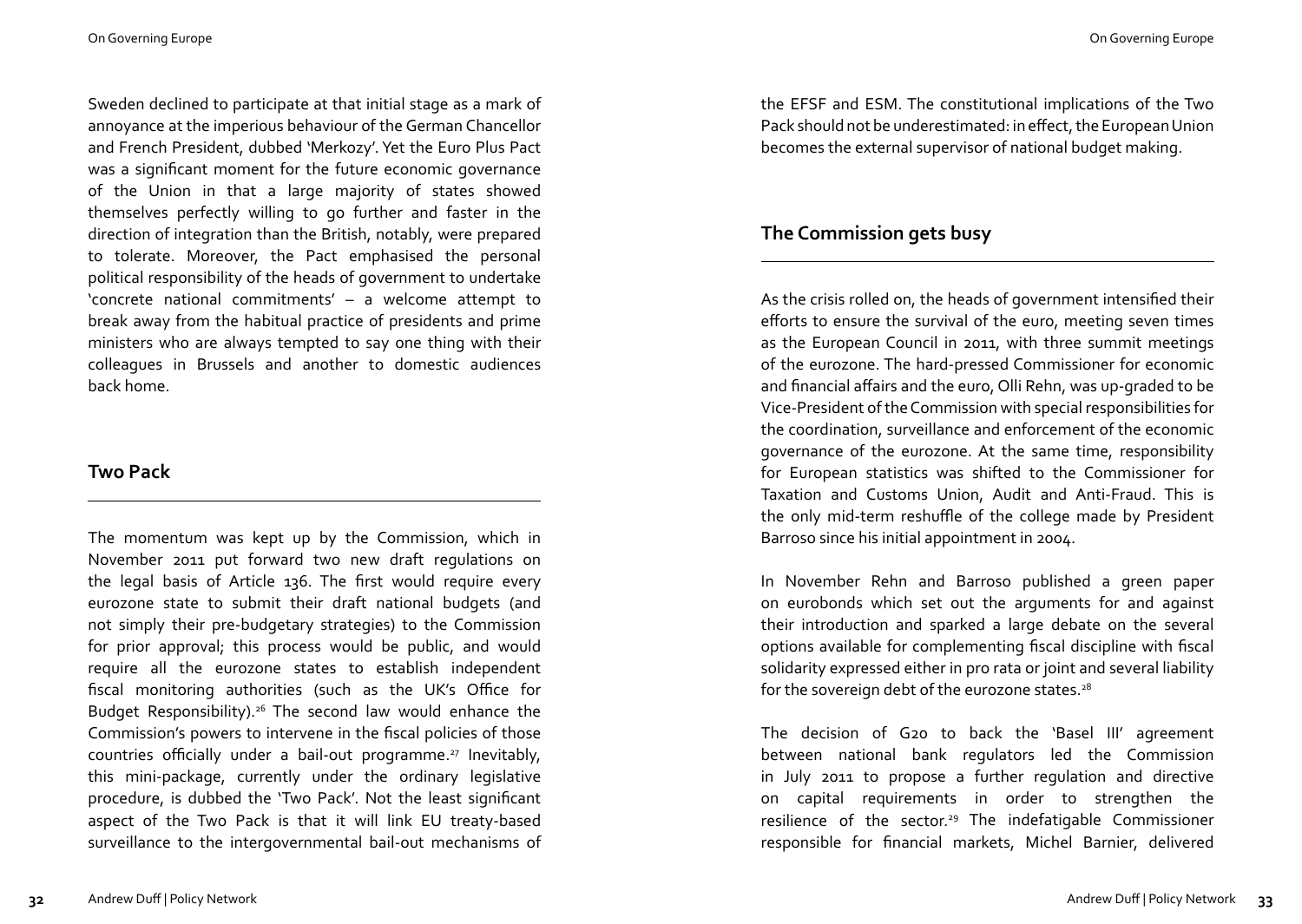another controversial draft directive on markets in financial instruments (Mifid) aimed at reducing volatility in commodity derivatives.30 This was followed by a proposal for a regulation on insider dealing and market manipulation and a related directive on criminal sanctions against market abuse.<sup>31</sup> Credit rating agencies were not spared from a third round of legislation: the Commission proposes to try to inject greater transparency, diversity and accountability into the ratings business.32 Likewise, auditors are to be the target of similar EU legislation in the field of accountancy.<sup>33</sup>

Running in parallel to the crisis management was the scheduled negotiations on the EU's new Multi-annual Financial Framework (MFF) for the expenditure period after 2013 and the related revenue issue of the reform of the own resources system.34 Neither the Hungarians nor Poles, who held the rotating presidency of the Council of Ministers in 2011, had been able to make headway. The Commission had proposed a fairly ambitious package of budgetary reform which allowed for modest growth to meet the expanding work programme and contractual obligations of the Union. The very idea that there could be growth in spending at the EU level was enough to antagonise those national governments and parliaments which, mired in austerity, cared not to look deeper into the matter. Were they to do so, they would discover that it is only their national budgets and not the EU budget which are in deficit. They should also be reminded that EU spending represents only 2 per cent of their total public expenditure, amounting to little more than one per cent of EU GDP.

Undeterred, the Commission suddenly announced its proposal for a financial transaction tax, part of the proceeds of which was intended to become a new revenue stream to the EU budget.<sup>35</sup> Under the Commission's proposals, transactions in bonds and

shares would be taxed at 0.1 per cent, and derivatives at 0.01 per cent, raising approximately  $\epsilon$ 57 bn a year. The motivation was two-fold: to levy the sector of the economy which had been so culpable in causing the recession, and to deepen the integration of the single market by complementing the regulatory measures in train. British government spokesmen had apoplexy.

# **The European Council in trouble**

The European Commission, which goaded on by the European Parliament, was responsible for this frenetic level of political and legislative activity. It will take time for the real significance of the raft of fire-fighting measures to be accurately assessed. What was immediately clear, however, was that even the combination of the reforms we have outlined here plus the continual emphasis on the need to take deeper supply side measures was insufficient to restore the confidence of the financial markets in the long-term viability of the euro. Whereas the ECB won praise for quietly continuing its extensive liquidity operations (lending approximately  $\epsilon_1$  trillion), the impression grew that the EU's political leadership was behind the curve, doing too little too late. Criticism was levelled in particular at the European Council, many of whose members seemed strangely unaware of the complexity of the economic situation, out of touch with the legal realities, and unappreciative of the unfulfilled potential of the EU to address the crisis. Weighed against such criticism is the undeniable fact that the European Council has had to respond in unprecedented circumstances to a very rapidly changing situation in the markets while lacking the executive instruments common to economic government and, at the same time, teetering at the edge of the legal competence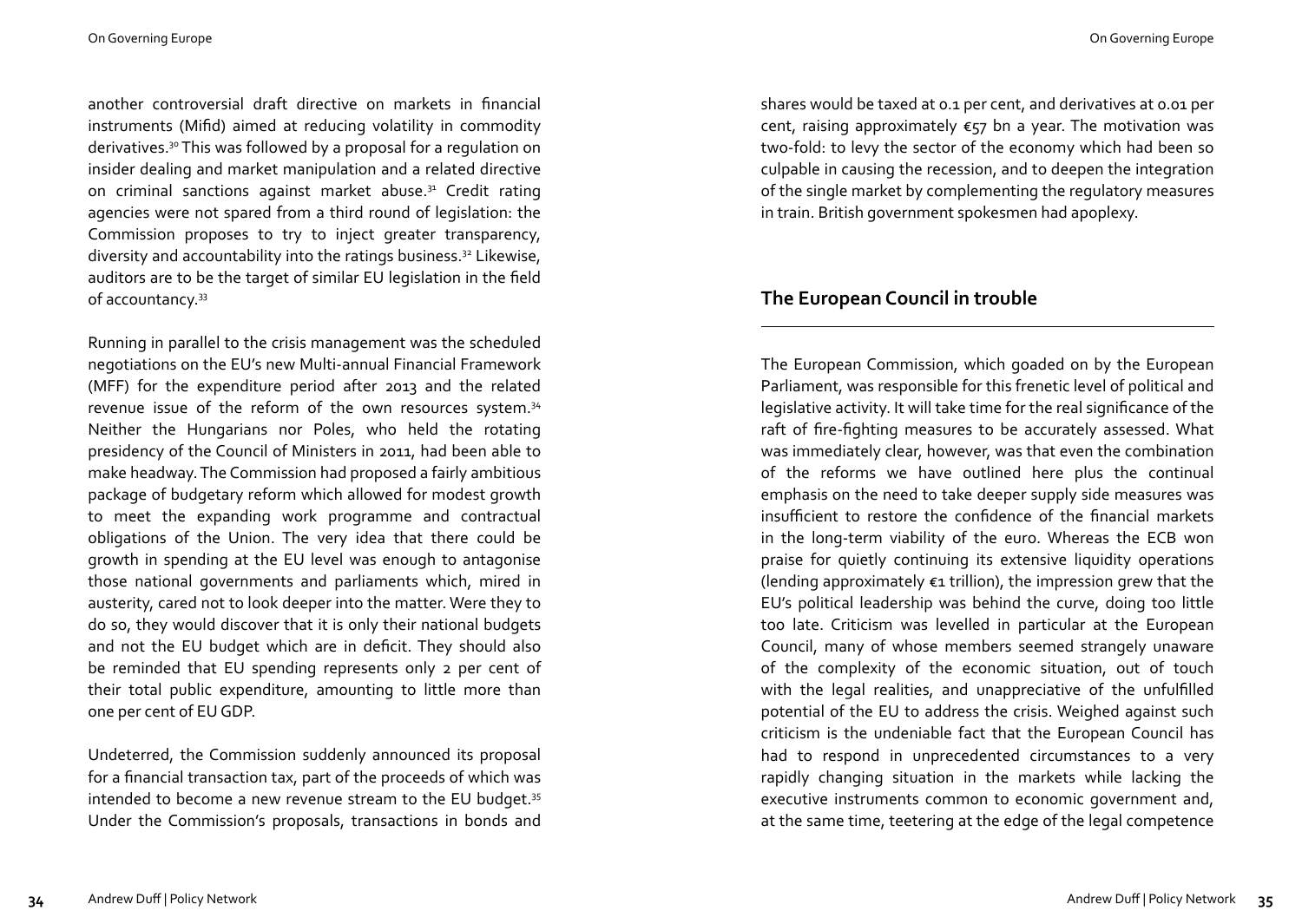of the European Union. Herman Van Rompuy complained of the 'empty tool box' he discovered on taking up his appointment in late 2009 as the first permanent President of the institution.

Nevertheless, while Van Rompuy and Barroso could never be accused of a lack of diligence, they found it difficult to command the strategic high ground, especially when the French President and German Chancellor were seen to plot alone in bilateral meetings – notably at Deauville in October 2010 and to come up with proposals which were antithetic to the working method of the Union. 'Merkozy' were in something of their own predicament, however. Neither Gordon Brown nor David Cameron, eurosceptic British prime ministers, were credible interlocutors. And the Italian prime minister was a buffoon: the eventual replacement in November 2011 of Silvio Berlusconi by the economics professor (and former European Commissioner) Mario Monti was an invaluable contribution not only to Italy but to all Europe.

For the rest, the membership of the European Council is underwhelming. Trenchantly, but rather rudely, Jean-Claude Juncker described his colleagues as 'ungifted pragmatists'. The turnover in prime ministers during this period was fairly rapid, as one after the other lost office in the teeth of electoral unpopularity. By the time Nicolas Sarkozy departed the French presidency in May 2012, only Merkel, Juncker and Fredrik Reinfeldt remained from the leaders who had signed the Lisbon treaty in December 2007. In that sense, Van Rompuy and Barroso brought some sense of continuity to the affairs of government of the Union, but continuous reiteration of the same messages about fiscal solidarity and structural reform proved wearying for them and wearisome for onlookers – of whom the Brussels press corps and Members of the European Parliament are among the least cynical.

By the end of 2011, therefore, patience was running out and political trouble was brewing. The European Council meeting of 8-9 December promised to be particularly difficult as the leaders returned yet again to deliberate the crisis. The recent Commission initiatives on the financial transaction tax and stability bonds made the atmosphere even more charged than usual. The outcome, however, was spectacular: instead of more of the same, we got something completely different.

# **The analogous treaties**

The financial and economic crisis has spawned two new treaties which work by analogy with the EU but are not of it. The first is the Treaty establishing the European Stability Mechanism and involves only the seventeen countries of the eurozone. The second is the portentously named Treaty on Stability, Coordination and Governance in the Economic and Monetary Union – or fiscal compact treaty – which sprang out of the historic meeting of the European Council in December 2011. Attracting the signatures of only twenty five of the twenty-seven member states of the EU, it has two functions. The first is to strengthen yet further fiscal discipline especially within the eurozone. The second and ultimately more important thing is to set in train separation proceedings between the United Kingdom and its partners.

The necessity to articulate the arrival of discernible economic governance in terms of primary law was made forcefully by Angela Merkel. The judges of the Bundesverfassungsgericht at Karlsruhe insist not only that further steps in European integration should enjoy legal certainty but also that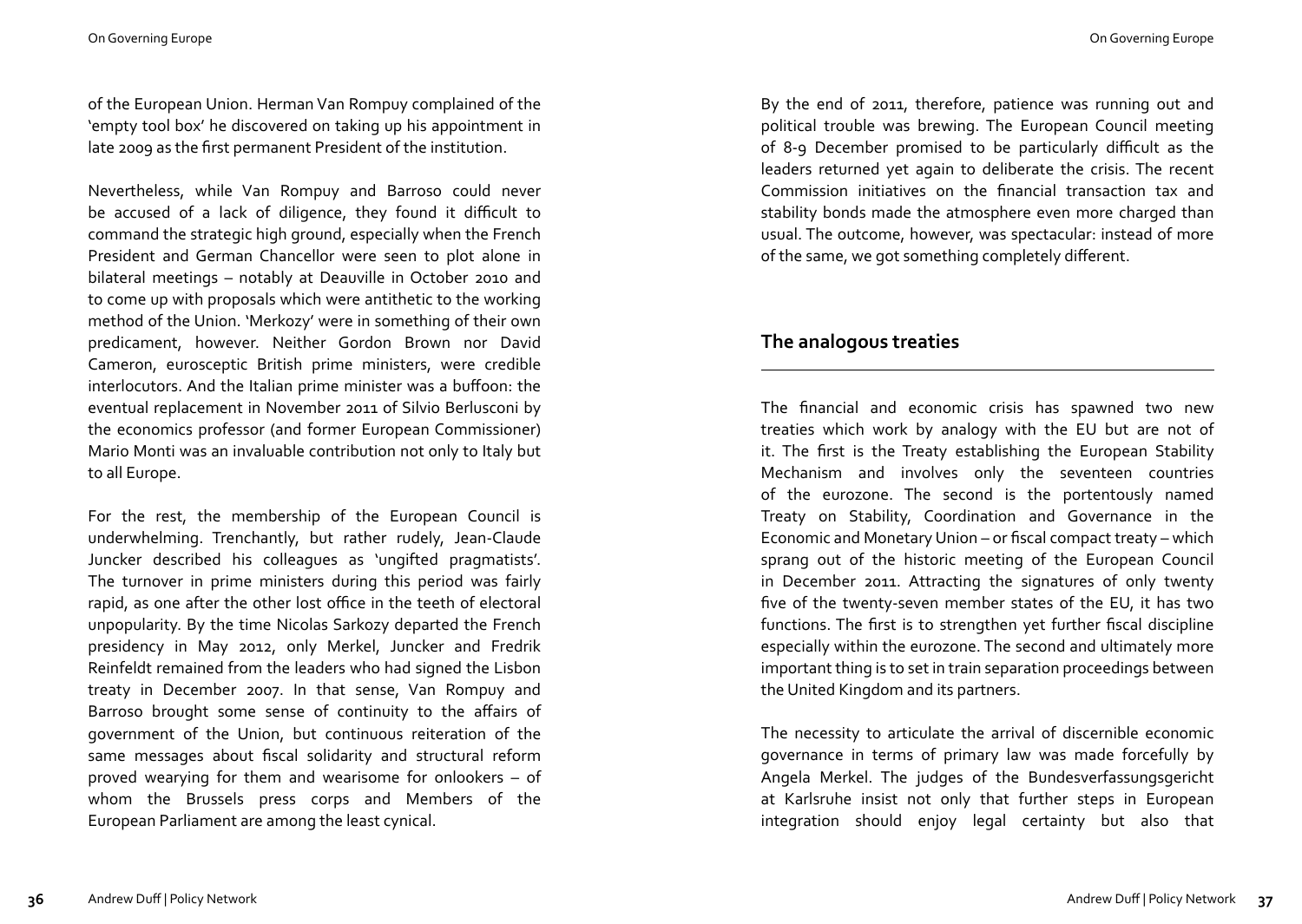every step will be accorded a fully democratic 'legitimacy guarantee'. This means treaty change at the European level, and, if necessary, a revision of German Basic Law too. In party political terms, Merkel has tricky coalition partners in the FDP and CSU who seem willing to risk euroscepticism, and an opposition which continues to makes gains in regional elections in the run up to the Bundestag election in the autumn of 2013. When it comes to EU constitutional matters, Germany has to be accommodated – and no advance towards fiscal solidarity is in any event possible without the consent of Europe's principal paymaster. With varying degrees of zeal, therefore, the euro summit meeting in October 2011 agreed to consider 'limited Treaty changes'. Mario Draghi, President of the ECB, told the European Parliament (1 December) that he wanted a 'new fiscal compact' which would be a 'fundamental restatement of the fiscal rules together with the mutual fiscal commitments that euro area governments have made', in order that those commitments should become 'fully credible, individually and collectively'.

#### **European Council December 2011**

So the European Council on 8-9 December tackled the question of how to represent the measures already agreed, and to reinforce them, in treaty form. Most governments would have preferred to revise Protocol 12 of the EU Treaties on the excessive deficit procedure, as Van Rompuy suggested. But the British refused to agree to opening up the Treaty of Lisbon for further amendment despite the fact that the UK would in any

circumstances keep its unique erogation from the euro. $36$ Moreover, the use of Protocol 12 would have allowed Cameron to avoid a referendum as this is one of the items specifically mentioned in the EU Act of July 2011 as enjoying a derogation from the general contention that all major revisions to the EU treaties require a referendum in the UK. Cameron laboured the point that while he accepted the inexorable logic of fiscal union for the rest, for Britain the single market was sacred turf and that no eurozone activity should intrude upon it. Then, late into the summit, David Cameron waved a document at his colleagues containing seven demands, some of which, ironically, would require changes to primary law, some to secondary law and others which fenced at windmills. At the meeting, this sudden and inelegant British initiative was taken to mean that the UK wanted a general opt-out for the City of London from EU financial regulation. As the UK government must have known that such demands would be unacceptable to the rest of the EU, it is difficult to conclude other than that the British move was entirely spurious and, in fact, deliberate sabotage. It is also odd that the British government does not seem to understand that it cannot keep the UK's main export to the single market – financial services – if it does not apply the new single market rules for financial services. The notorious Cameron document is reproduced exactly in the boxes  $[PG_{40-41}]$ .

The real surprise, however, came when, under the guidance of Van Rompuy, the rest of the European Council did not succumb to Cameron's veto but decided instead to outflank the UK by agreeing to draft an entirely new intergovernmental treaty on fiscal integration. After a month of intensive drafting, to which the European Parliament sent observers, a final text was agreed.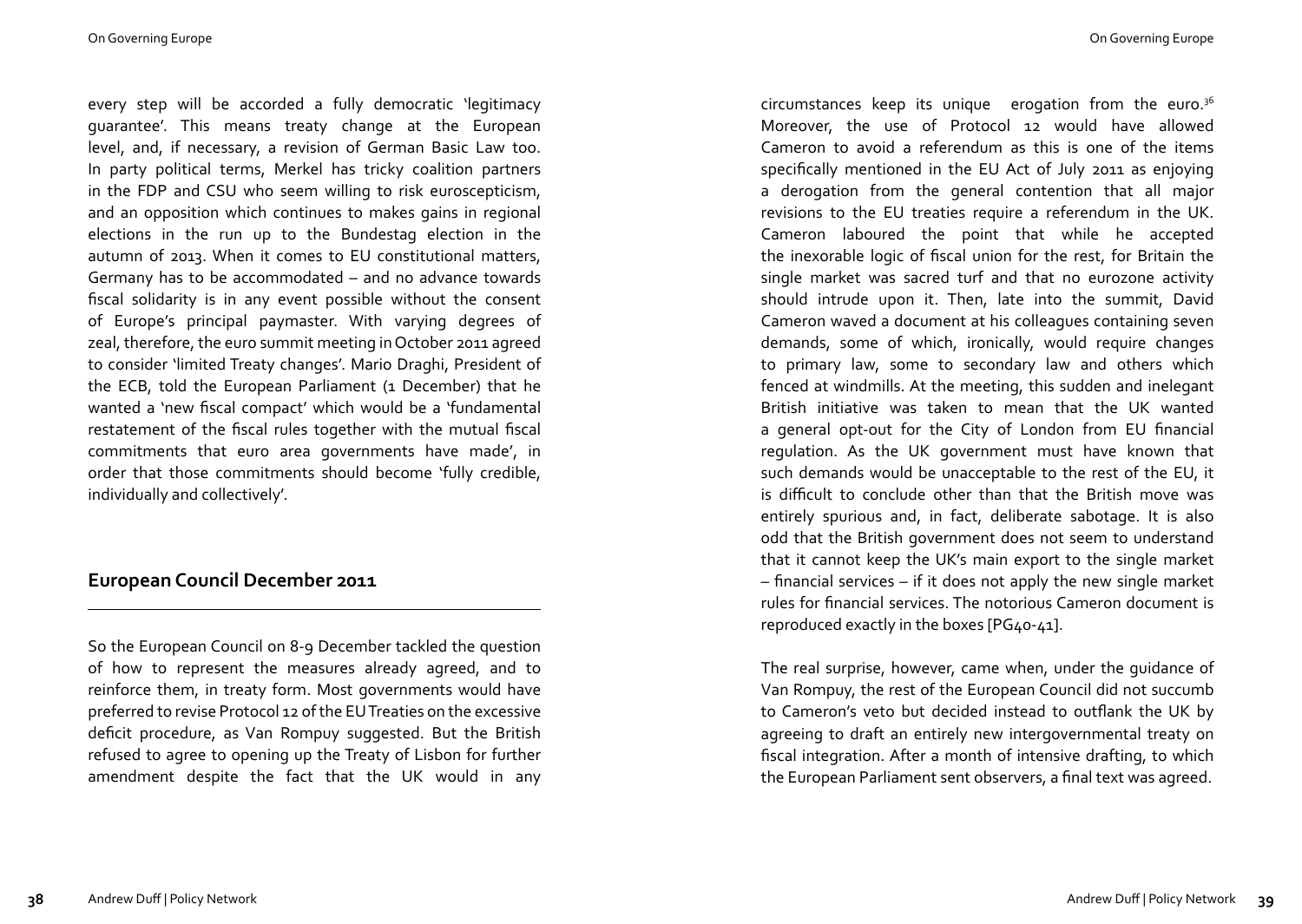#### **THE UK'S DEMANDS ON THE EUROPEAN COUNCIL, 9 DECEMBER 2011**

#### **Annex: Financial Services – Explanatory note**

1. Unanimity on:

i) Transfer of powers from national level to EU agencies

 *Explanation: this issue was debated at length before the European Council of June 2009. The June 2009 Ecofin agreed that 'national supervisors should remain responsible for the dayto-day supervision of individual firms'. The UK signed up to the Commission's proposals on the basis that the European Supervisory Authorities (ESAs) should have direct supervision powrers only in relation to credit rating agencies, which is what the Council Conclusions record. These restrictions are being tested routinely in new legislation seeking to extend the supervisory powers of the ESAs.* 

ii) Maximum harmonisation provisions that prevent member states imposing **additional** requirements

*Explanation: member states may need to impose additional requirements on institutions within their own jurisdiction to reflect the nature of their financial sector – eg. the UK's decision to impose higher capital requirements on certain institutions to reflect the potential call on UK taxpayers of the UK's large and international financial sector. This does not affect other Member States or the ability of their financial sector institutions to compete in the single market.* 

iii) Fiscal interests of member states and imposition of taxes, levies etc. *Explanation: the June 2009 European Council agreed that 'decisions taken by the ESAs should not impinge in any way on the fiscal responsibilities of member States'. Furthermore, measures which entail very sizeable levies on the financial sector, such as the Deposit Guarantee Scheme Directive, are being pursued under QMV legal bases.* 

iv) The location of the European Supervisory Authorities

#### 2. General provisions for:

i) Requirement for executive powers of ESAs to be clearly set out and not replace the exercise of discretion by member states' competent authorities

 *Explanation: this would have the effect of giving Treaty status to the ECJ Meroni judgement which prohibits discretionary powers from being imposed on EU agencies. This is consistent with the conclusions of the June 2009 Ecofin which agreed that 'the framework for the exercise of the [ESAs] competences should be specified exhaustively and in precise detail in the relevant sectoral legislation in parallel with the creation of the ESAs'.*

ii) Ensuring that 3rd country financial institutions that operate only in one member state are authorised and supervised in that member state if they do not want a passport

*Explanation: a number of third country institutions operate in UK as part of their international business. These institutions have no EU business and no requirement for a passport to provide services in other member States. This provision ensures that their authorisation and supervision would continue to be determined by the UK as no other member State is affected.* 

iii) No discrimination within the single market for financial services on the grounds of the member states in which an institution is established

 *Explanation: This addresses the issues which lie behind our challenge to the ECB's location policy.*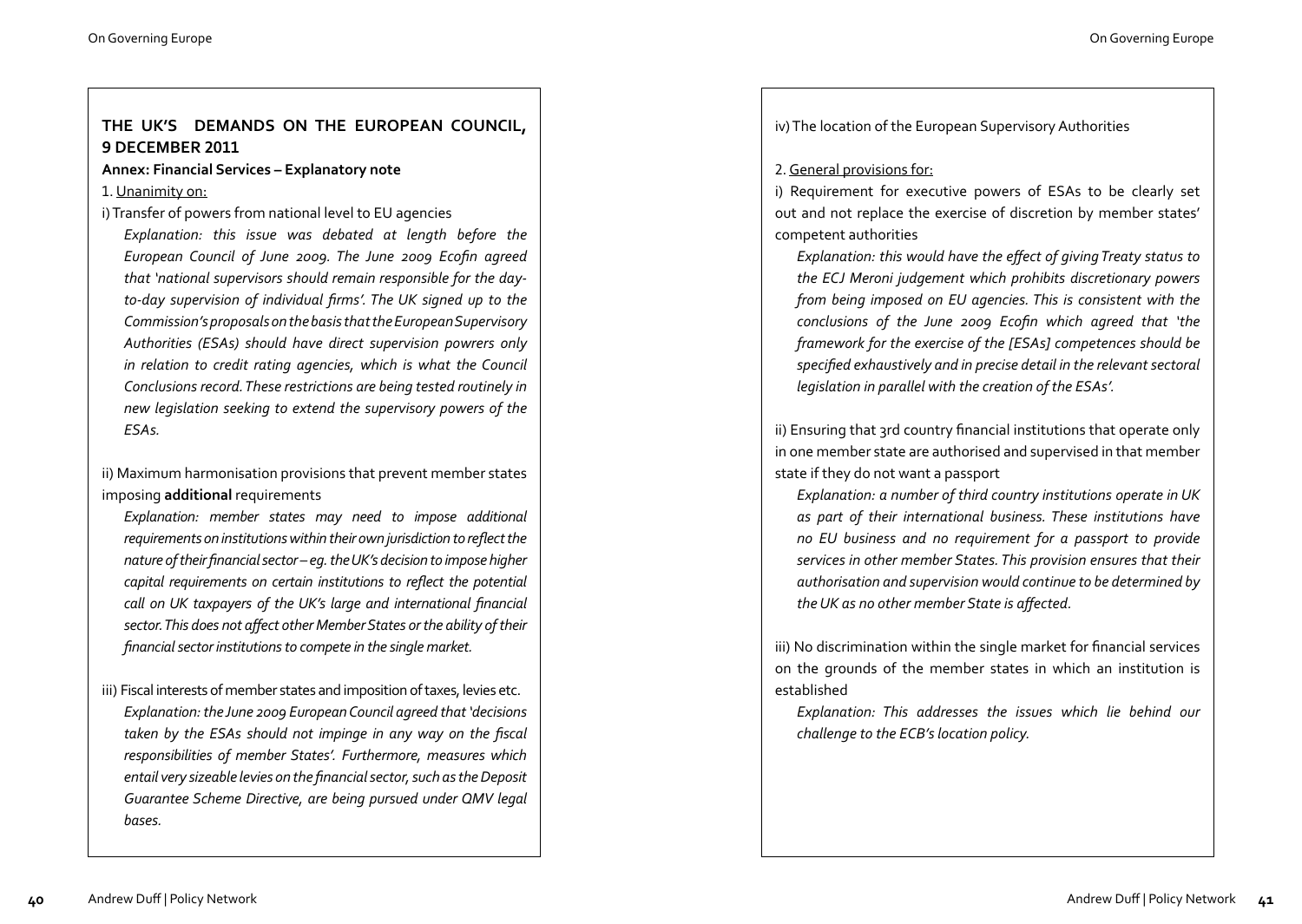#### **Fiscal compact treaty**

The Treaty on Stability, Coordination and Governance in the Economic and Monetary Union was signed on 2 March 2012 by all the heads of government of the European Union except those of the Czech Republic and the United Kingdom. Ireland submitted the new agreement nervously but successfully to a referendum on 31 May; others ratify it through national parliaments. Free of the classical unanimity constraints of the EU treaties, the fiscal compact will enter into force once it is ratified by twelve of the seventeen eurozone states. A target date of 1 January 2013 was set for this event. In any case, signatory states of the fiscal compact are enjoined to transpose the rules on balanced budgets into national law 'through provisions of binding force and permanent character, preferably constitutional' within one year of its entry into force.<sup>37</sup>

What are the main features of this treaty to which the British government so strongly objected? The purpose of the signatory states is, simply, 'to strengthen the economic pillar of the economic and monetary union by adopting a set of rules intended to foster budgetary discipline through a fiscal compact, to strengthen the coordination of their economic policies and to improve the governance of the euro area'.38 It will be applied in a way which fully respects the EU treaties and ordinary legislative procedure where secondary legislation is required; it will follow the conventional decision-making procedures as far as the European semester is concerned and in the case of excessive deficit, as embellished by the Six Pack (and prospectively by the Two Pack). The states commit themselves to maintaining the revised Stability and Growth Pact that is, with a lower limit of 0.5 per cent structural deficit over the medium term and to accept automatic correction in cases of serious deviation. That is the debt brake.

By way of a curious cartel agreement, the contracting parties agree to support the Commission's positions through the excessive deficit procedure. They stand ready to exploit the enhanced cooperation arrangements of the EU treaties 'on matters that are essential for the proper functioning of the euro area'.39 And they promise to consult each other on all major economic reforms. The European Court of Justice will be used to settle disputes between the signatory states in accordance with Article 273 TFEU, an as yet unused provision of the original Treaty of Rome which, if used, would pitch the ECJ straight into the role of a federal supreme court.

With respect to governance methods, the treaty foresees regular euro summit meetings, including the Commission President, and establishes the office of a permanent chair. The non-eurozone signatory states will be invited to euro summits at least once a year. The president of the euro summits will report to the European Parliament after each meeting, to which the President of Parliament 'may be invited to be heard'.40 The European Parliament and relevant national parliaments will be expected to cooperate with each other in the ordinary way in order to discuss the issues covered by the new treaty.

The sting comes in the tail. Article 16 says that 'within five years, at most, of the date of entry into force of this Treaty, on the basis of an assessment of the experience with its implementation, the necessary steps shall be taken … with the aim of incorporating the substance of this Treaty into the legal framework of the European Union'. This provision presupposes that the objections levelled at the fiscal compact treaty at its conception will have disappeared by 2017, for the revision of the EU treaties still requires the unanimous agreement of all member states. The Czech Republic may be expected to change its mind and join the fiscal compact once President Vaclav Klaus retires in 2013. For the British, there is a more fundamental choice.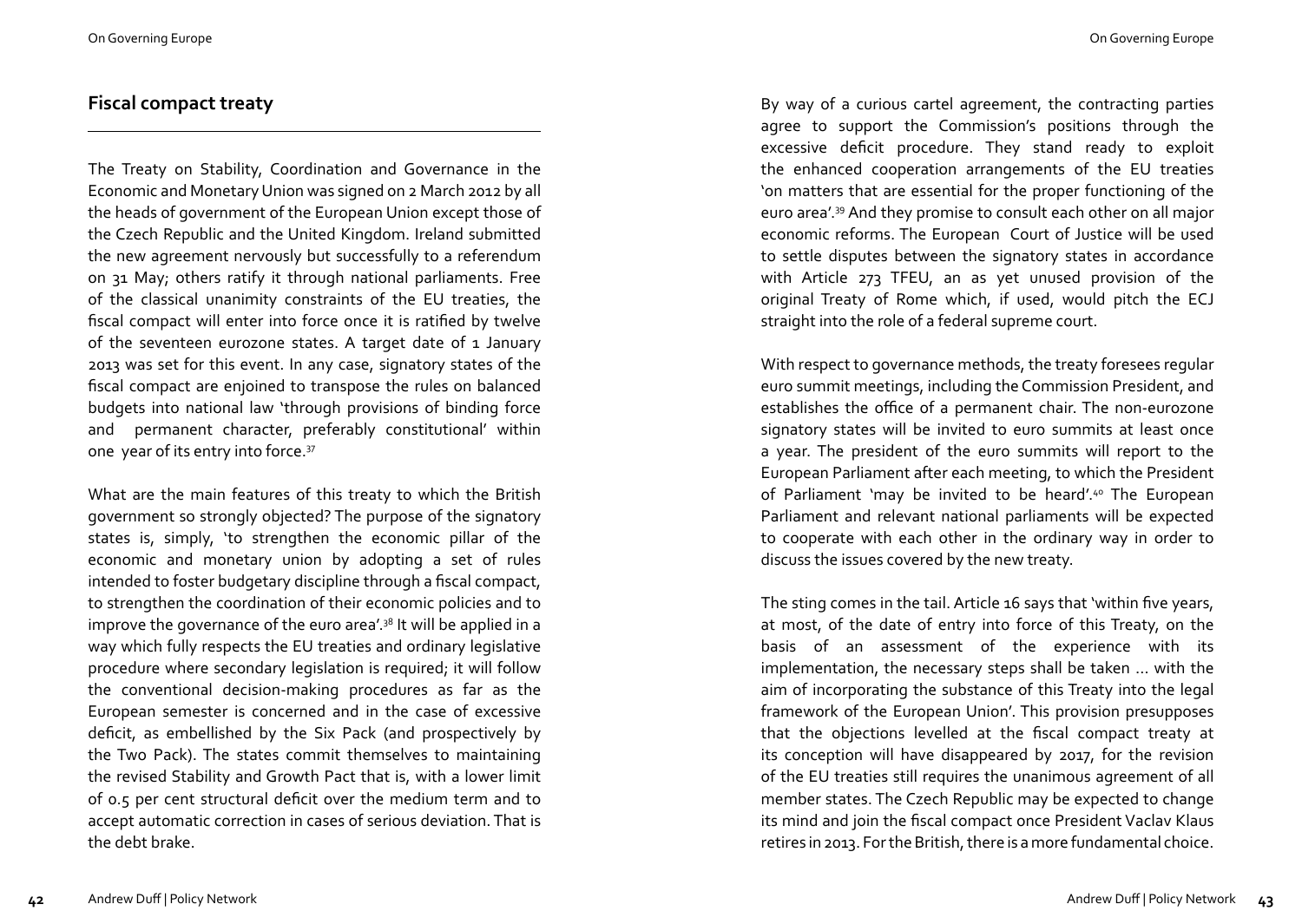Prime minister Cameron was received like a conquering hero on his return from Brussels after his vain veto. In the Commons, the Liberal Democrats were mute and Labour dissembling. Bizarre as it may seem, the likelihood is that the UK will never agree to the integration of the fiscal compact within the EU treaties. To make the point, the UK Permanent Representative to the EU, who is not a diplomat, wrote to the Council to 'reserve our position' on the fiscal compact.41 The UK, he said, 'considers that it is important to ensure that no objectionable precedents are set. In this context, it notes that the EU institutions must only be used outside the EU Treaties with the consent of all Member States, and must respect the EU Treaties'. There may be litigation trouble ahead.

The fiscal compact treaty will only work by way of close analogy with the EU treaties. It cannot be implemented in any other way than through the good offices of the EU institutions, especially those of the Commission. It does not contradict the Six Pack but it goes further in that it insists on the establishment of debt brakes in national law. The European Parliament may seek to amend the Two Pack to insert a similar provision in EU law.

# **ESM Treaty**

The other substantive innovation of the fiscal compact treaty was to make its ratification the condition for a state to access financial assistance from the European Stability Mechanism. A revised version of the ESM treaty was duly signed on 2 February 2012. The revisions were aimed at improving the flexibility of the mechanism, including urgency procedures, providing for the same financing tools as the EFSF, and linking the ESM to

the conditionality prescribed inter alia under the fiscal compact treaty.42 As with the fiscal compact, the operation of the ESM relies on the work of the EU institutions: critically, a decision to grant stability support to a state will only be made by the board of governors of the ESM, acting by mutual agreement, on the assessment of the Commission and ECB. The ECJ will perform the same arbitration role in ESM disputes as it will under the fiscal compact treaty.43 The ESM will enter into force once parties representing 90 per cent of the capital subscription have ratified it (effectively giving Germany a veto) – and, of course, once the enabling amendment to Article 136(3) TFEU has been ratified by all member states. Due to a certain dilatoriness among national parliaments as well as legal challenges in the German Federal Constitutional Court, the ESM will not be up and running as soon as was hoped.

# **Banking union, fiscal union, political union**

By the start of 2013, the European Union will have managed to put in place the rules necessary to ensure that such a crisis from which we now suffer could not happen again. Some satisfaction can be drawn from that. Things that were unimaginable before the banking crash have now been agreed and put in place. The Maastricht system has been embellished and made operational. The Six Pack, Two Pack and the Fiscal Compact Treaty have left the Union's rule book for economic and monetary union in good order.

Yet two problems persist. The first is that the very rules-based nature of the improved system of governance, with its emphasis on automaticity and coercion, makes the EU even more technocratic and less political than it was before. The very strictness of the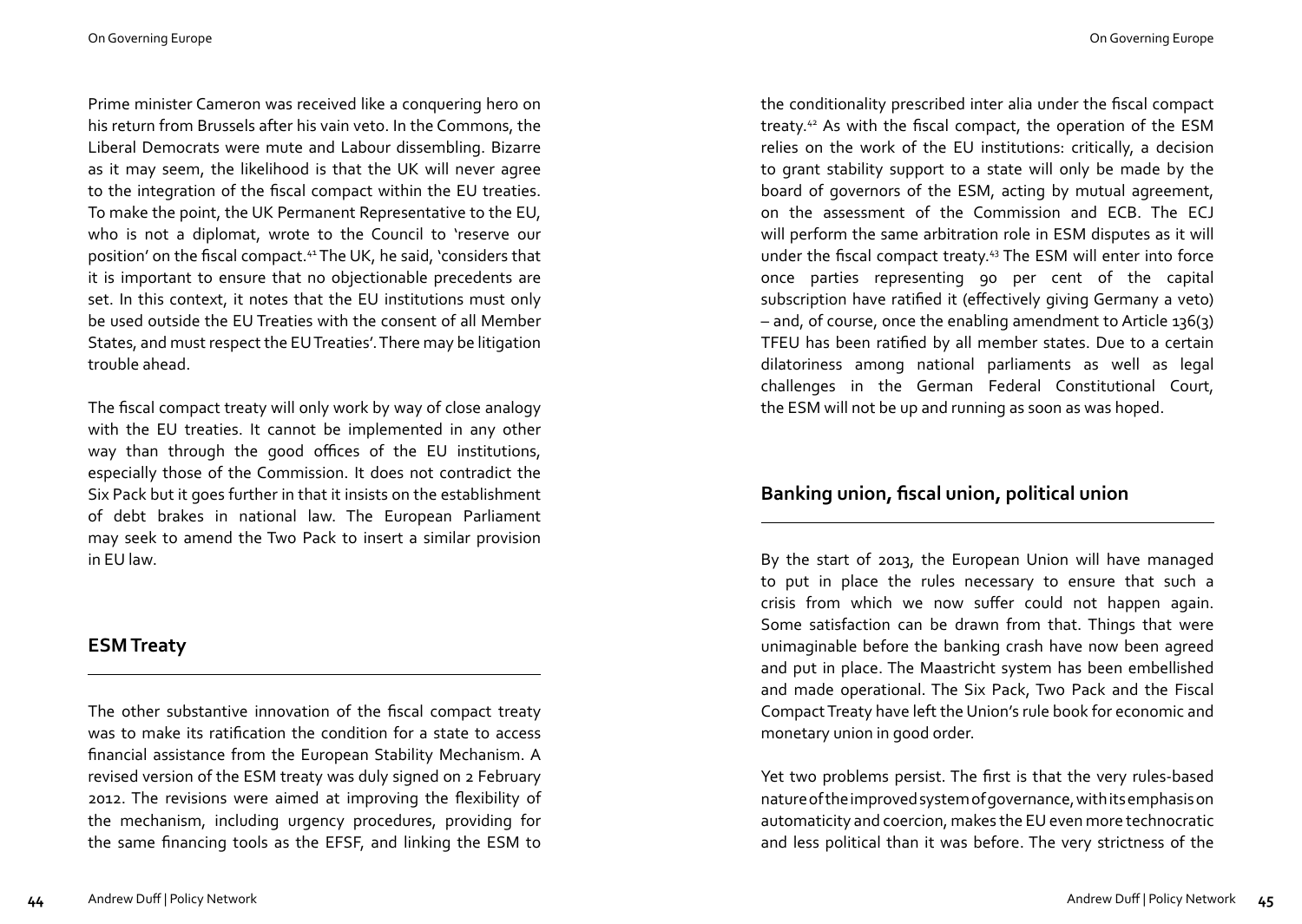rules may prove to be something of a fiscal straitjacket, proving too inflexible to allow for unforeseen events. Politics are further attenuated, which might please the financial markets but which increases the distance between authorities and the real economy. Eurozone governments have strapped themselves into the vehicle and locked the doors, but they pile into the back seat. None can claim to be truly responsible for the speed or direction of travel. Rules are no substitute for leadership; market confidence is not democratic trust; and the citizen still waits for the answer from Europe to the question 'So, who's in charge?'.

The second problem is the continuing chronic imbalance in the eurozone, where weaker states are picked off one by one by the markets as their efforts to reduce current deficits serve only to increase their overall indebtedness. It is widely accepted that the firewall of the EFSF/ESM is not large enough to get Spain or Italy back to the marketplace should the price of their national bonds rise inexorably. There is one big thing that will be certain to bring the cost of borrowing down for the eurozone as a whole, and that is the pooling of risk through eurobonds. Eurobonds would create a large liquid market of global attraction akin to the US Treasury bond. They would require a single instrument which, unlike the ESM, will be jointly and severally guaranteed by all eurozone states.

### **Eurobonds**

The EU will need to establish a treasury facility of its own to control the issuance of eurobonds and to set conditions to counter the risk of moral hazard. Such a treasury authority is conceived by some as a neutral EU debt agency, adding to the galère of remote technocratic bodies in Brussels, Luxembourg or Frankfurt. In my view, however, the EU treasury should be designed to eventually become a prominent and powerful part of the federal economic government. Its job is to provide a fiscal policy counterpoint to the monetary policy of the ECB, equipping the Bank, indeed, with an alternative source of advice to that from the ineluctably pro-cyclical credit rating agencies. The EU treasury needs to have the fiscal authority to be able to respond dynamically to social and economic policy dialogue; it must be accountable to the European Parliament. In its role as borrower the EU treasury would create a debt redemption fund; as lender, it should issue short-term T-bills and, ultimately, eurobonds where it would take sensitive decisions to vary the terms to one or other member state. Fiscal solidarity of this advanced type demands the growth of trust between the taxpayers of Europe. The design of the EU treasury, therefore, is a complex thing which we need to get right from the outset. More empirical development of the kind witnessed over four or five years as the EFSM transmuted to the EFSF and then to the ESM will not do. Fiscal union means big bang.

The European Commission's consultation paper on eurobonds of November 2011 pleased the federalist wing of the European Parliament, at least, which had been demanding action on the partial mutualisation of sovereign debt long before it had become an acceptable topic among consenting adults elsewhere. Its publication succeeded in exporting the rich academic discussion about options for eurobonds into the political marketplace, despite the apparent disapproval of Chancellor Merkel. The debate began to widen from a narrow focus on fiscal discipline to the broader question of fiscal solidarity.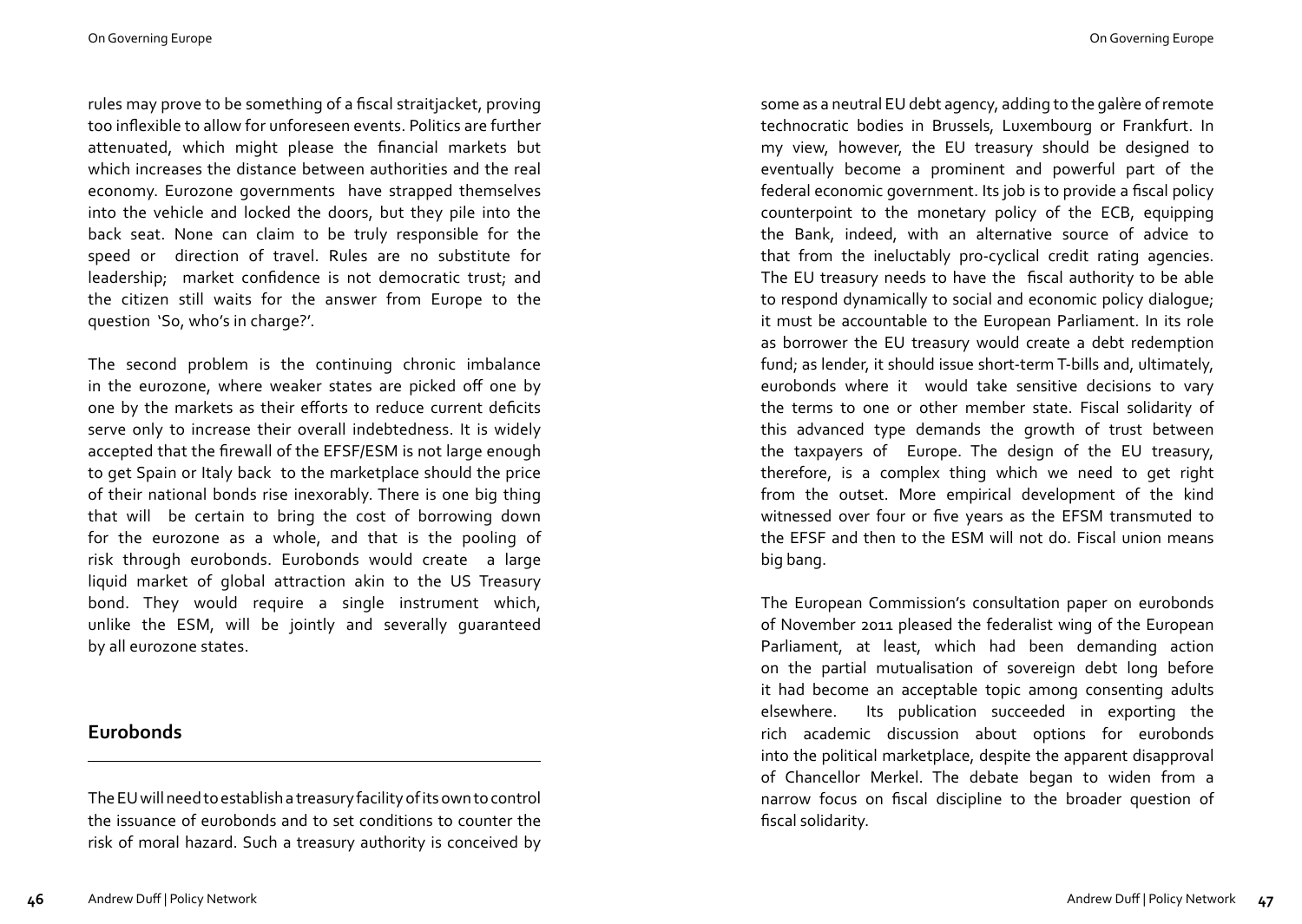### **'Towards a Genuine Economic and Monetary Union'**

The next initiative was taken by Herman Van Rompuy in close collaboration with José Manuel Barroso, Jean-Claude Juncker and Mario Draghi. This was belated leadership. On 25 June the gang of four presidents published 'Towards a Genuine Economic and Monetary Union', and sent it to the European Council which was to meet three days later.<sup>44</sup> The report laid out four building blocks for an integrated financial framework, an integrated budgetary framework, an integrated economic policy framework, and improved democratic legitimation.

The challenge is to maintain 'an appropriate level of competitiveness, coordination and convergence to ensure sustainable growth without large imbalances'. Over the next decade the EU should build the following:

 *1. An integrated financial framework to ensure financial stability in particular in the euro area and minimise the cost of bank failures to European citizens. Such a framework elevates responsibility for supervision to the European level, and provides for common mechanisms to resolve banks and guarantee customer deposits.*

The report was frank about the 'structural shortcomings in the institutional framework for financial stability'. The integrated financial framework should involve a single European banking supervision system with ultimate authority resting at the EU level for the whole Union. Conferral of new powers on the ECB under Article 127(6) TFEU 'would be fully explored'. A European deposit insurance scheme would be introduced to re-insure national deposit guarantee schemes, and a European resolution scheme, funded by the banks, would oversee the winding down of non-viable institutions. A common resolution authority would control both these schemes, backed up, so far as the eurozone is concerned, by the 'fiscal backstop' of the ESM.

*2. An integrated budgetary framework to ensure sound fiscal policy making at the national and European levels, encompassing coordination, joint decision-making, greater enforcement and commensurate steps towards common debt issuance. This framework could include also different forms of fiscal solidarity.*

Notwithstanding the agreements already reached in terms of strengthened economic governance for the eurozone, the report recommended a 'qualitative move towards a fiscal union'. In the short term this means the Two Pack. In the medium term, 'the issuance of common debt could be explored' involving 'the introduction of joint and several liabilities … as long as a robust framework for budgetary discipline and competitiveness is in place to avoid moral hazard and foster responsibility and compliance'. Progress towards the issuance of common debt should be phased according to criteria. 'A fully-fledged fiscal union would imply the development of a stronger capacity at the European level, capable to manage economic interdependences, and ultimately the development at the euro area level of a fiscal body, such as a treasury office. In addition, the appropriate role and functions of a central budget, including its articulation with national budgets, will have to be defined.'

*3. An integrated economic policy framework which has sufficient mechanisms to ensure that national and European policies are in place that promote sustainable growth, employment and competitiveness, and are compatible with the smooth functioning of EMU.* 

Building on the European semester and Euro Plus Pact, the framework for policy coordination should be more enforceable,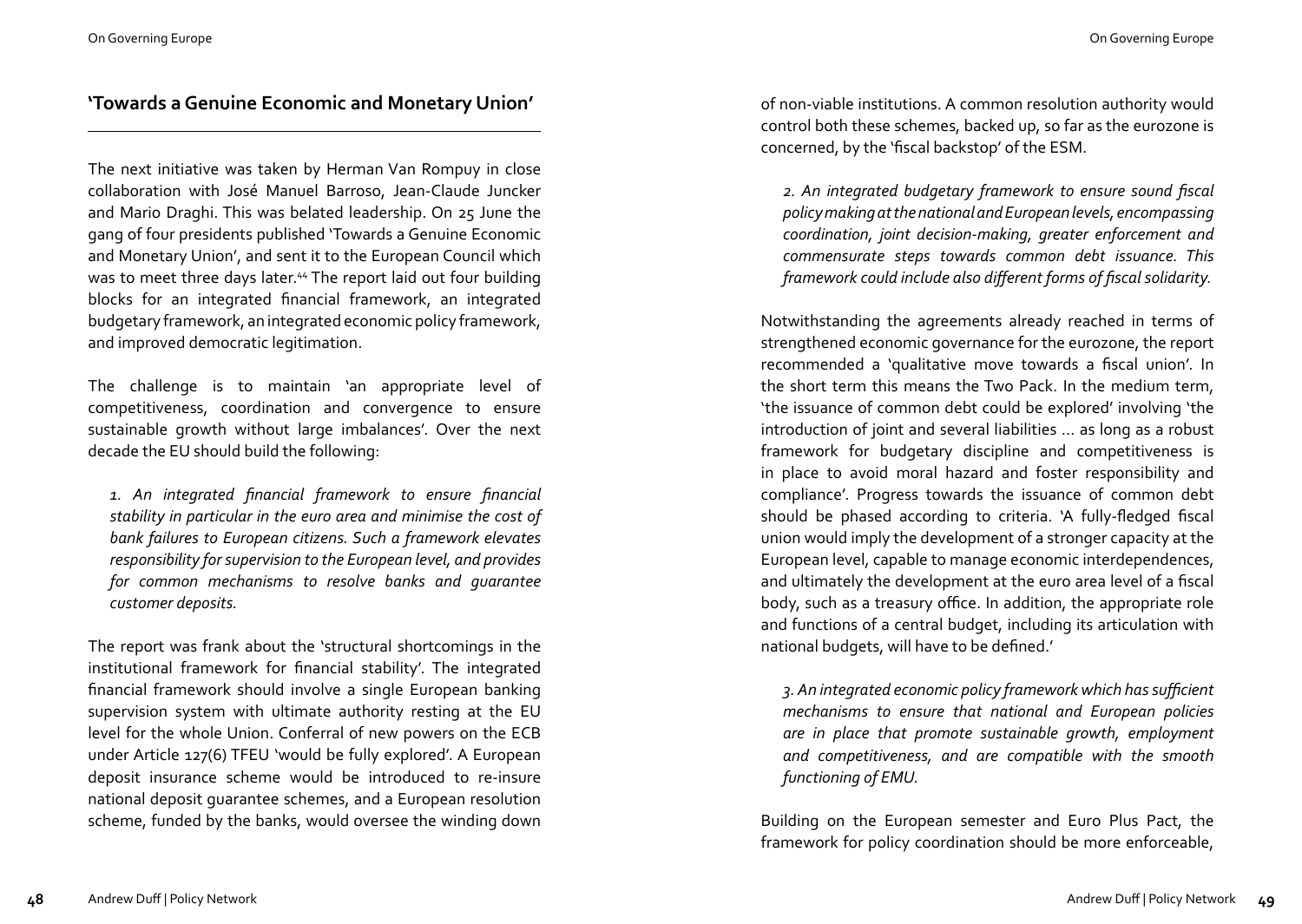including in areas such as labour mobility and tax coordination, where common action against tax evasion is an urgent necessity.

 *4. Ensuring the necessary democratic legitimacy and accountability of decision-making within the EMU, based on the joint exercise of sovereignty for common policies and solidarity.*

'Decisions on national budgets are at the heart of Europe's parliamentary democracies. Moving towards more integrated fiscal and economic decision-making between countries will therefore require strong mechanisms for legitimate and accountable joint decision-making. Building public support for European-wide decisions with a far-reaching impact on the everyday lives of citizens is essential.'

The report was short (seven pages): the original version had apparently been longer and less cautious. Nevertheless, it succeeded in provoking a real debate at the level of the heads of government and in soliciting some serious decisions.

# **European Council June 2012**

'Following an open exchange of views, where various opinions were expressed', the European Council of 28-29 June agreed to invite Van Rompuy, in collaboration with his three colleagues, to develop 'a specific and time-bound road map for the achievement of a genuine Economic and Monetary Union'. This will 'include concrete proposals on preserving the unity and integrity of the Single Market in financial services'. The road map will examine what can be done under the present treaties and what would require treaty change. 'In order to ensure their ownership,' – curious phrase – 'Member States will be closely associated to the

reflections and regularly consulted'. The European Parliament will also be consulted. An interim report is to be presented to the European Council on 18-19 October, with a final report in December.

The eurozone summit, which continued once David Cameron had gone to bed, was more decisive. It urged rapid progress to install centralised supervision of the eurozone's banks under the European Central Bank, accepting that this will weaken the power of the diverse national supervisory authorities. The European Bank Authority will continue to be responsible for stress testing the banking sector across the whole EU and for writing the common rule book for all twenty-seven states. The euro summit also agreed that once the ECB takes charge of supervision, the EFSF/ESM will be allowed to intervene directly to help ailing banks without the intervention of governments. This decision can be expected to boost the confidence of markets because it weakens the power of politicians and breaks the vicious circle between banks and sovereigns.

The ESM recapitalisation deal will apply in the first instance to Spanish banks (perhaps €100 bn) but also, if necessary, to Irish banks – helping Ireland to avoid a second bail-out. The burden of Spanish and Irish taxpayers is therefore shared with their fellow taxpayers across the eurozone. Eurozone bailouts lose their seniority, which helps private bondholders. Relief for Italy and Cyprus is less explicit but the ESM is empowered in general to buy sovereign bonds according to an EU programme based on existing austerity measures 'in a flexible and efficient manner'. Debt to GDP ratios will therefore be reduced for these countries, which should help to stabilise the euro in the currency markets.

The Board of Governors of the European Stability Mechanism – essentially the eurozone treasury ministers is set to become central to our story. The designated Managing Director is Klaus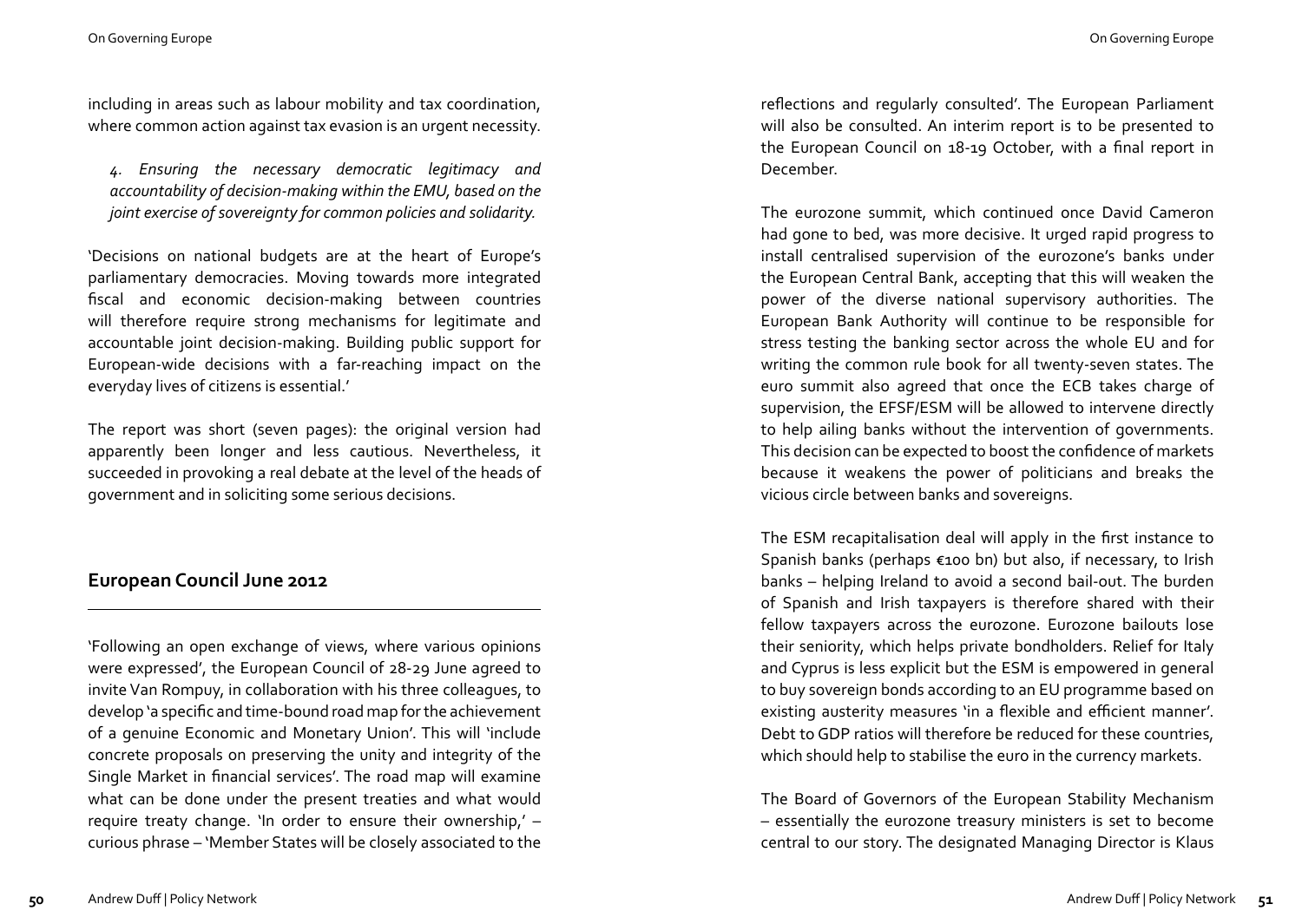Regling, who now heads the EFSF. The ESM board will have discretion under the terms of the founding statute, acting mainly by 'mutual agreement', to intervene in primary and secondary markets. In emergencies it may act by QMV weighted by shareholding. Bailing out banks, shrinking them or closing them down are not mere technical issues but have high political repercussions. The governors of the ECB and the ESM deserve now to come under closer scrutiny. This raises questions for the European Parliament: whereas the President of the ECB reports frequently to MEPs, there is no provision in the intergovernmental ESM treaty for any kind of parliamentary scrutiny. The incorporation, therefore, of the ESM treaty and the fiscal compact treaty within the EU framework proper as soon as possible – certainly within five years – becomes imperative.

The European Central Bank is also on the brink of important transformation when it assumes its new functions. The legal base for the banking union reform is Article 127(6) TFEU which allows the Council, acting unanimously on a proposal of the Commission, to confer specific tasks on the ECB relating to the prudential supervision of banks. Parliament and the ECB itself will be consulted. Other changes to the functions of the ECB, including market operations as lender of last resort to solvent but illiquid banks, can be made by way of the Statute of the Central Bank through the ordinary legislative procedure.<sup>45</sup>

Mario Draghi seems less reluctant than his illustrious predecessor Jean-Claude Trichet to allow a deeper reflection on the mandate of the ECB. Any radical widening of the powers of the ECB would require a change of political direction not least by Germany, which still vividly remembers the behaviour of the Reichsbank in the Weimar Republic. But other models of central banks exist to that of the Bundesbank, as in the Bank of England or the US Fed,

and these should inform the debate about the revised role of the ECB. It would surely be possible to revise the Bank's own decisionmaking bodies by weighting votes according to shareholding, as with the ESM. Both the ECB and the ESM, responsible for the Bank's technical operations, will need to engage with the new fiscal authority – the EU treasury – in order to impose credible variable conditions on their borrowers and to lessen the danger of moral hazard, so that being bailed out never becomes the easy option for weaker eurozone states. The ECB needs rapidly to acquire the expertise to wield its centralised powers to supervise all the systemically important banks in Europe. Lastly, to consolidate the financial position of the European Central Bank it may be necessary to raise the limit on EU borrowing above the current 1.23 per cent of GNP.46

#### **Next steps**

Encouraged to do so by new French President François Hollande, the June 2012 European Council agreed to the good yet long anticipated Compact for Growth and Jobs, mobilising investment of €120 bn in theory at least. However, the same meeting also had another difficult and inconclusive discussion on the Multi-Annual Financial Framework and the reform of the own resources system. Nor is there progress on the 2013 budget, where the Council proposes deep cuts for R&D and small businesses. MEPs were quick to point out the contradiction. President Barroso wrote to the European Council (25 July) to express his concern that the financial negotiations were undermining the spirit behind the Compact for Growth and Jobs. Cutting EU spending was, he warned, a false economy with serious consequences for economic recovery.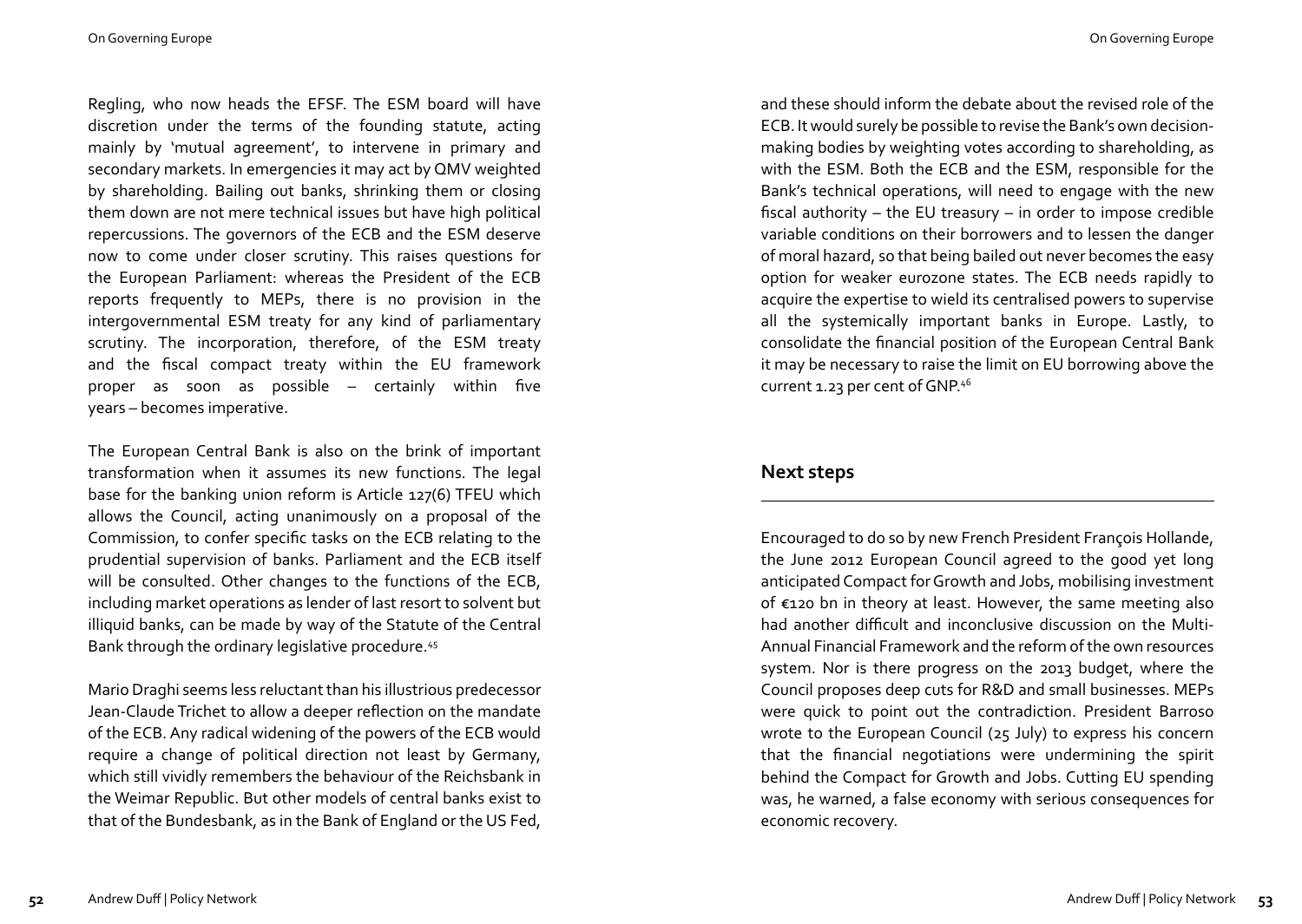When he reported to the European Parliament (3 July) on the results of the summit, Barroso made it plain that he would have liked the European Council to go further in support of the gang of four's banking, fiscal and political union. 'While there was progress in recognition that there is a need for a stronger Europe,' he said, 'there was also very significant resistance to further steps forward, but there is a resistance precisely because there is movement.' It is clear that several conservative prime ministers, such as Mark Rutte, Fredrik Reinfeldt and Jyrki Katainen, have yet to be brought to accept the federalist logic which underlies the Van Rompuy report. With respect to banking union, the Czechs and Poles have worries about losing all control over their banks (which are wholly owned subsidiaries of eurozone banks). And as is well known, Merkel continues, at least in public, to insist on a commitment to political union as the absolute prerequisite of fiscal union. A large majority of the European Parliament, however, approved the outcome of the June summit – and, in passing, gave Barroso his warmest reception (not least because he let fly at the British Tories).

Fortunately, many of the immediate steps to create a banking union can be undertaken by secondary legislation, and here the European Parliament comes into its own. The ordinary legislative procedure might take more time than the quick fixes of the intergovernmental method, as with the Six Pack, but it does provide a serious legitimation of what is agreed, as well as performing a useful didactic purpose. The Parliament, on the whole, is having a good crisis, and will be determined to capitalise on its success at the next constitutional Convention especially once it is refreshed by the elections in 2014.

One needs always to recall that, whereas national vetoes may work at the level of the European Council to block or blunt the initiatives of the four presidents, in the Council of Ministers and

in the European Parliament, where the legislative work is to be done, the occurrence of such vetoes is much more rare. Moreover, even if a blocking minority exists in the Ecofin of twenty-seven states, it only takes nine eurozone states ready to move forward under Lisbon's enhanced cooperation provisions for progress to be made as long as such progress in not challenged by an outsider state as being detrimental to the functioning of the internal market.47 Potentially, use of this facility brings the Union flexibility as to how it addresses its economic policy challenges: enhanced cooperation can be used experimentally, as a way to test-run ideas pitched to greater integration. It is doubtful whether the single market programme of the Commission can be completed at all if enhanced cooperation is not exploited. Moreover, fiscal and social security policies which are explicitly exempted from the single market programme are open to the use of enhanced cooperation as long as this does not impact negatively on the internal market.48

What all seem to agree, however, is that there will be no return to the previous situation in which the UK was allowed to veto deeper integration. Nobody evinces regret at the split that occurred at the December meeting of the European Council. It remains apparent that David Cameron cannot prevent whatever is about to happen: his bluff has been comprehensively called. Cameron boasted to the press after the meeting on 29 June: 'We won't be part of a banking union, fiscal union or political union'. This means that the UK is headed directly either for complete withdrawal from the EU or, more likely, for a formal second-class associate membership based essentially on those aspects of the single market which the British find palatable and its erstwhile partners tolerable. One notes the delicious irony of the situation in which, just as the UK government rejects the European banking union, many high priests of Anglo-Saxon capitalism residing in the City of London (itself a victim of light regulation) would prefer to participate in just such a centralised continental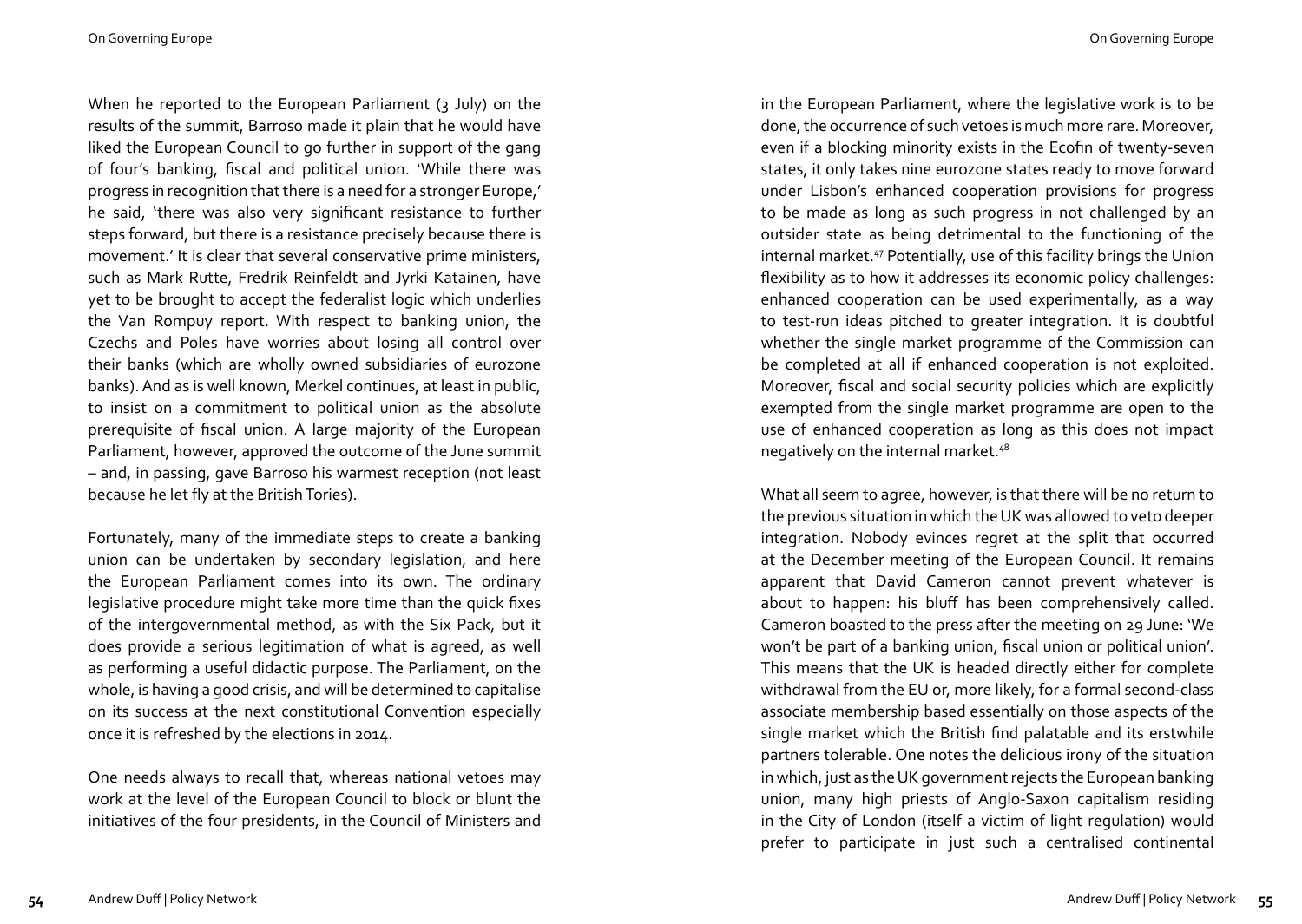banking union at least in so far as their extensive euro dominated operations are concerned.

Formalisation of the historic divide between the UK and its EU partners will have to be negotiated in the context of a general revision of the EU treaties which will also serve to incorporate the fiscal compact and ESM treaties into the EU framework, to codify in terms of primary law the elements of economic governance agreed since 2008, to establish the conditions for a fiscal solidarity union (including modification of Article 125 TFEU, the famous no bail-out clause), to rectify some of the mistakes of the Treaty of Lisbon, and to adjust the conferral and delimitation of EU competences in a number of special cases. Therefore, the EU institutions, governments and political parties need now to begin to prepare for the opening of a new constitutional Convention in the spring of 2015, followed by multiple referendums.

At least today the Union has begun to think about longer term strategy and not just immediate crisis management. In this, the EU begins to copy what the financial markets do when they deal in ten year bonds. Yet much detailed legal and political work remains to be done, and rapidly, if the EU is ever to reach the land of banking union, fiscal union and political union.

# **Government for a new polity**

If the euro survives this protracted crisis, the EU will deserve Olympic medals in crisis management. But it will also be necessary to replace ad hoc arrangements by permanent institutions which can manage affairs in a sustained way as befits a durable economic and monetary union with social objectives. Real

fiscal solidarity between EU citizens as tax-payers implies the formation of a genuine European polity. The new European fiscal union has to be representative of its citizens as well as its states, and must therefore acquire a proper federal economic government with powers to distribute resources and deliver public goods in a fair and efficient manner.

The European federal union which emerges has parallels with other federations, but also marked differences. The new union has to deliver a deep democracy; it must foster from the outset a sophisticated sense of European political citizenship with functional linkages, such as the media and political parties, connecting up the citizen with the supranational authorities. Europe's federal union cannot underestimate the powerful lasting legacy of Europe's nation states. So the different levels of federal government must be truly coordinate with each other: the subordination of any one level of government by the other must be resisted through a constitutional system of built-in checks and balances. Europe's federal democracy will only work if there is strong horizontal association among self-conscious European Union citizens of different nationalities as well as lively vertical liaison between the various levels of government.

The European Union has in place some but not all of the institutions which it needs to make the successful transition to federal union. Above all, as this essay has discussed, the present EU lacks a credible and discernible government of the political economy, and it is on this that the new polity must be based. At present, authority and responsibility for the many sensitive and sophisticated financial and economic decisions which ought to be taken is dispersed and obscure. If one could collect those who really mattered to the government of the economic and monetary union and put them in one room, at least nine chairs are needed for the President of the Commission and his Vice-President responsible for the euro, the President of the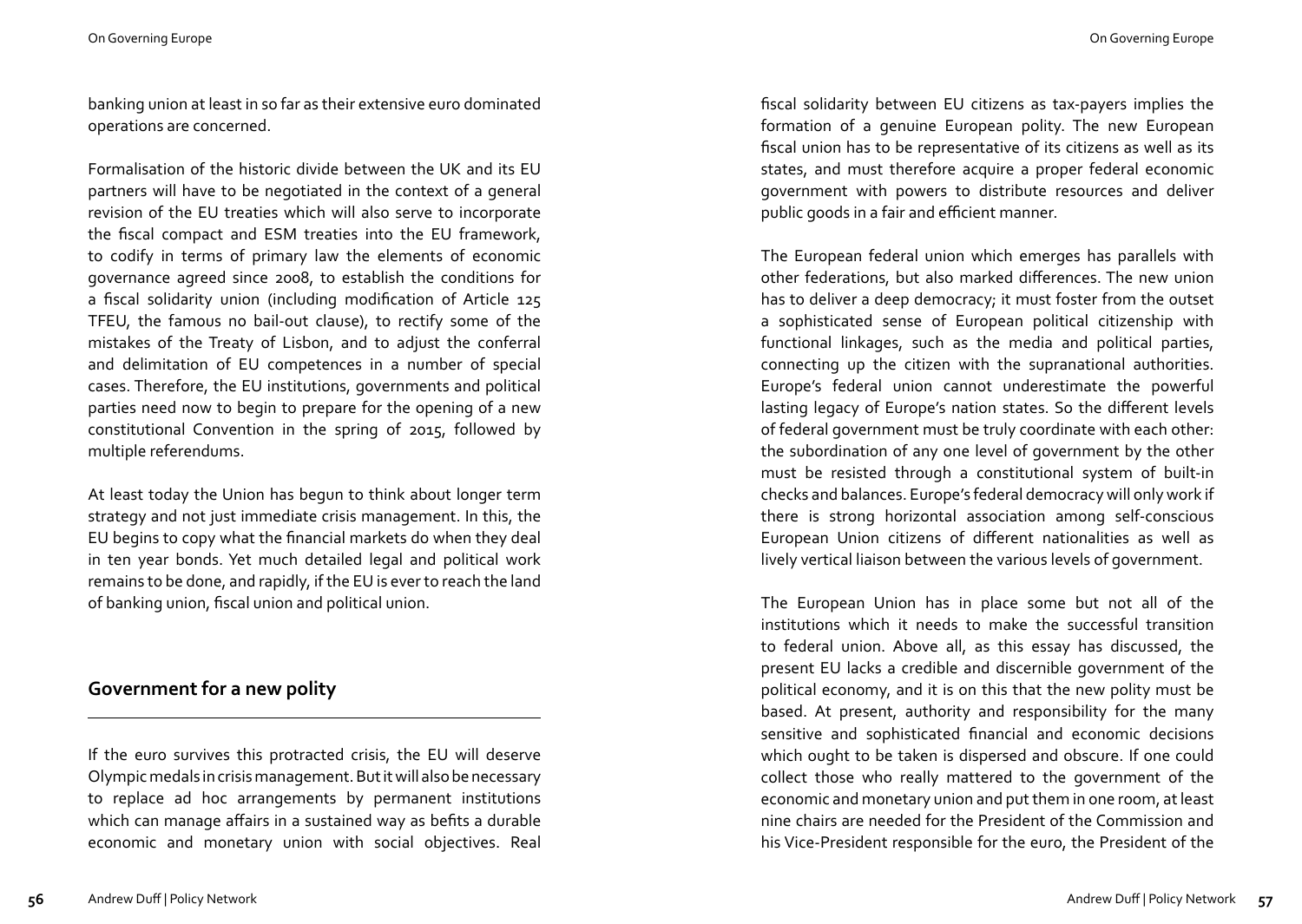European Council, the President of the European Central Bank, the rotating President of Ecofin, the President of the Eurogroup (Jean-Claude Juncker), the President of the Economic and Financial Committee and the Eurogroup Working Group (Thomas Wieser), and, last but not least, the Director of the EFSF/ESM (Klaus Regling). The ninth chair is still vacant but is designated for the EU's treasury secretary put in charge of the federal fiscal authority empowered to buy and hold state debt.

How to realise such an executive on a rational basis will be an early item on the agenda of the next Convention, which can be anticipated for spring 2015. Maybe the example of the High Representative responsible for foreign and security policy, in charge of the European External Action Service, sets a useful precedent. At the very least, these nine should make the time and space to dine together on a regular basis. (Dinner requires no treaty change.)

In addition, an early start could be made to make formal what is at present merely the informal structure of the Eurogroup.<sup>49</sup> Such informality already looks archaic in the face of embarrassing incoherence among eurozone prime ministers and ministers. Access to bail-outs, for example, must be subject to commonly agreed criteria strictly observed. Greater discipline inside the Eurogroup would eliminate the unfortunate practice of ministers going home from Brussels and, egged on by national parliaments, seeking extra collateral. In more general terms, Eurogroup ministers need more mental practice in thinking of the eurozone economy as one entity with a general interest in becoming competitive in global terms and sticking to a common policy for all international purposes, including within the IMF.

The decision to hold regular euro summit meetings is a step in the right direction. The up-grading of the Eurogroup suggests immediately the need for a stronger secretariat drawn from the

Commission and Council to service the chair, who is elected for two and a half years. Is Juncker's eventual successor the EU's pilot treasury secretary? The EU has a commendable history of being ingenious.

# **The wider institutional agenda**

On the broader front, other institutional reforms are surely desirable. The European Commission would profit in terms of cost, coherence and authority if it were to follow the injunction of the Lisbon treaty and reduce in size to nineteen in 2014.<sup>50</sup> And measures should be taken to strengthen the connection between the appointment of the Commission with the elections to the European Parliament. Each political party should nominate its own candidate for the presidency of the Commission, and half the members of the new college should be drawn from newly elected MEPs. Both of those changes can be made in 2014 without treaty change. Nobody should underestimate the possibility that Parliament refuses to accept the nomination of a Commission it does not like.

As one of the treaty amendments proposed at the next Convention, the European Parliament should agree to its own dissolution should it ever sack the entire college, as is its right.51 Parliament would also be well-advised to reform its own electoral procedure by installing a single pan-European constituency for the election of a certain number of its Members. Such a reform, long discussed, would galvanise the European political parties into becoming real campaigning organisations and add a European dimension to the Parliamentary elections which has, so far, been sadly missing.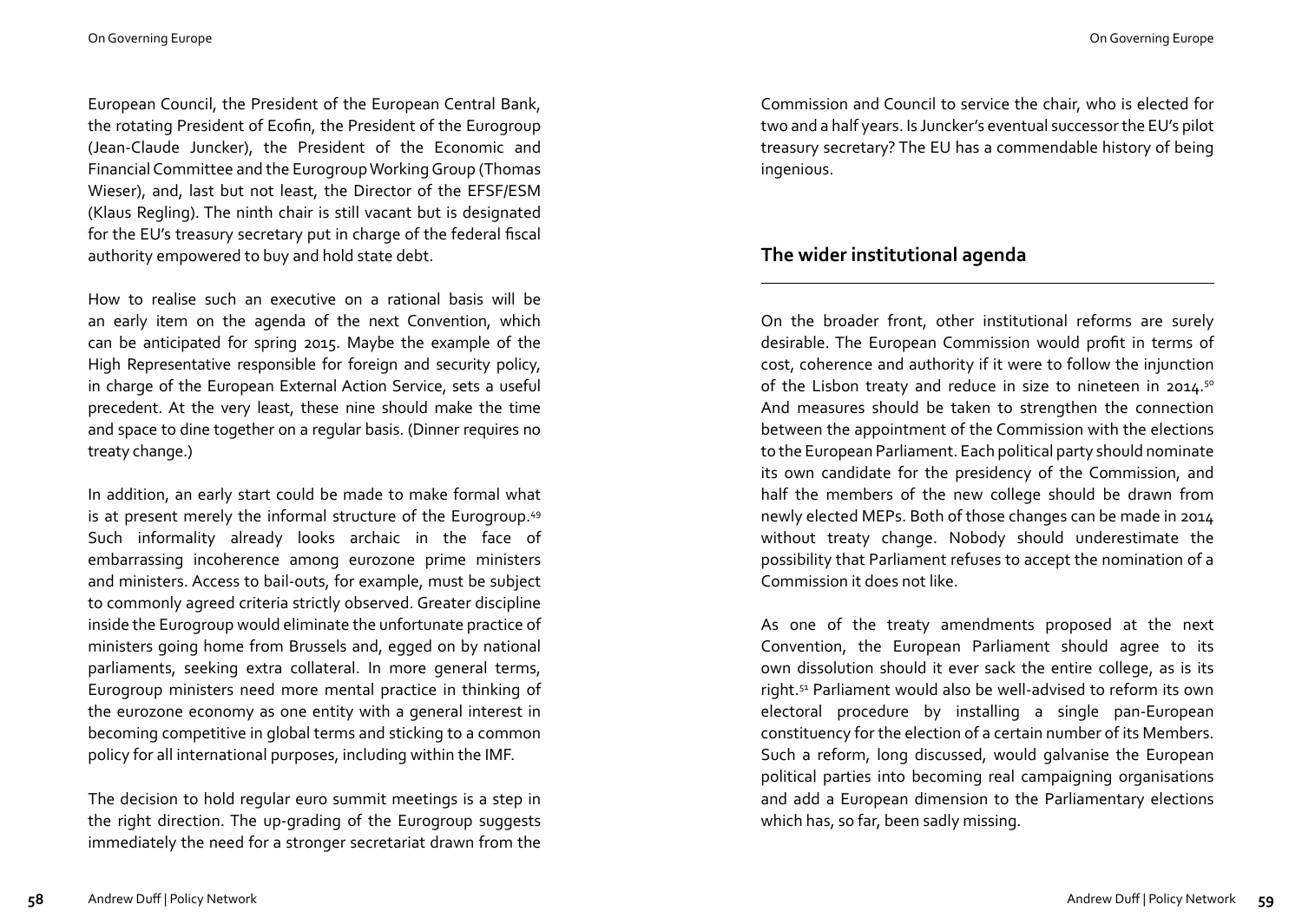There will be internal repercussions for the Parliament as and when the Eurogroup is formally established, as it surely will be, as the official legislative Council for fiscal matters. It will not be acceptable for MEPs from non-eurozone countries to vote to impose taxes on citizens who cannot vote for them. Eventually there may also be two budgets of the EU, one for the inner core and the other for the EU as a whole, which will suggest another division of responsibilities within the Parliament. The position of British MEPs is already becoming delicate as the UK government exploits to the full its multifarious opt-outs from mainstream mainland EU politics and legislation. Striking the right balance will not be easy in any of the institutions, including the Commission and the Court of Justice. But for the Parliament the problem of core and peripheral Europe is more acute. MEPs are elected as representatives of the Union's citizens who enjoy equal access to the EU's institutions regardless of nationality (or of the passing predilection of their national government). To date, single market legislation applies equally to everyone everywhere. Recourse to enhanced cooperation, which is stipulated as one of the means of implementing the fiscal compact, may complicate the situation for law makers. Authorising decisions on the choice of legal base – for example, to use enhanced cooperation (Article 329 TFEU) or to legislate only for the eurozone (Article 136) – must continue to be initiated by the whole Commission and voted on by the whole Council and the whole Parliament. Thereafter, the Treaties specify special qualified voting procedures only for the core group in the Council.52 Parliament will have to make up its own rules.

That the processes which move the EU towards fiscal union and political union must be profoundly democratic should not go without saying. There is an eminent risk, as Jürgen Habermas has observed, of 'panic-stricken incrementalism' inducing a type of 'executive federalism', or directory, of national rulers (especially from the larger member states). We have already witnessed the unpalatable fruits of 'Merkozy'. Whatever emerges by way of European executive authority, it will deserve a strong democratic counterparty in the shape of the European Parliament. As fiscal integration takes hold, fewer choices on taxation and spending policy will be left wholly to the level of the state and national parliament. National parliaments therefore have a more important role to play than ever in holding to account the performance of their own national government in the European Council, Council of Ministers and Eurogroup. Few do this well at the moment. They should, for example, get plugged in formally to the process of the European semester, and their contribution in this regard should be recognised in the revised EU treaties.53

Equally, there is scope for improved cooperation between national parliaments and the European Parliament.54 Interparliamentary cooperation between federal and state levels will be a unique feature of the European federal union as it has not been, for instance, in the USA. Each level must understand and respect the mandate of the other. The added value of European integration is more than a simple aggregation of national policies, which inevitably tends to slump to the lowest common denominator. Common economic policy and common budgetary policy is something qualitatively different to the individual national versions of the same. Economies of scale, cost efficiencies, interventions in the case of failure of the single market, all these are the objective products of an EU economy working well across the whole spectrum of a deeply integrated market. The crisis has given ample evidence (which was apparently needed) that uniform regulation at the EU level is usually better regulation than twenty-seven different sets of rules. Good collaboration between MEPs and MPs will result in better EU legislation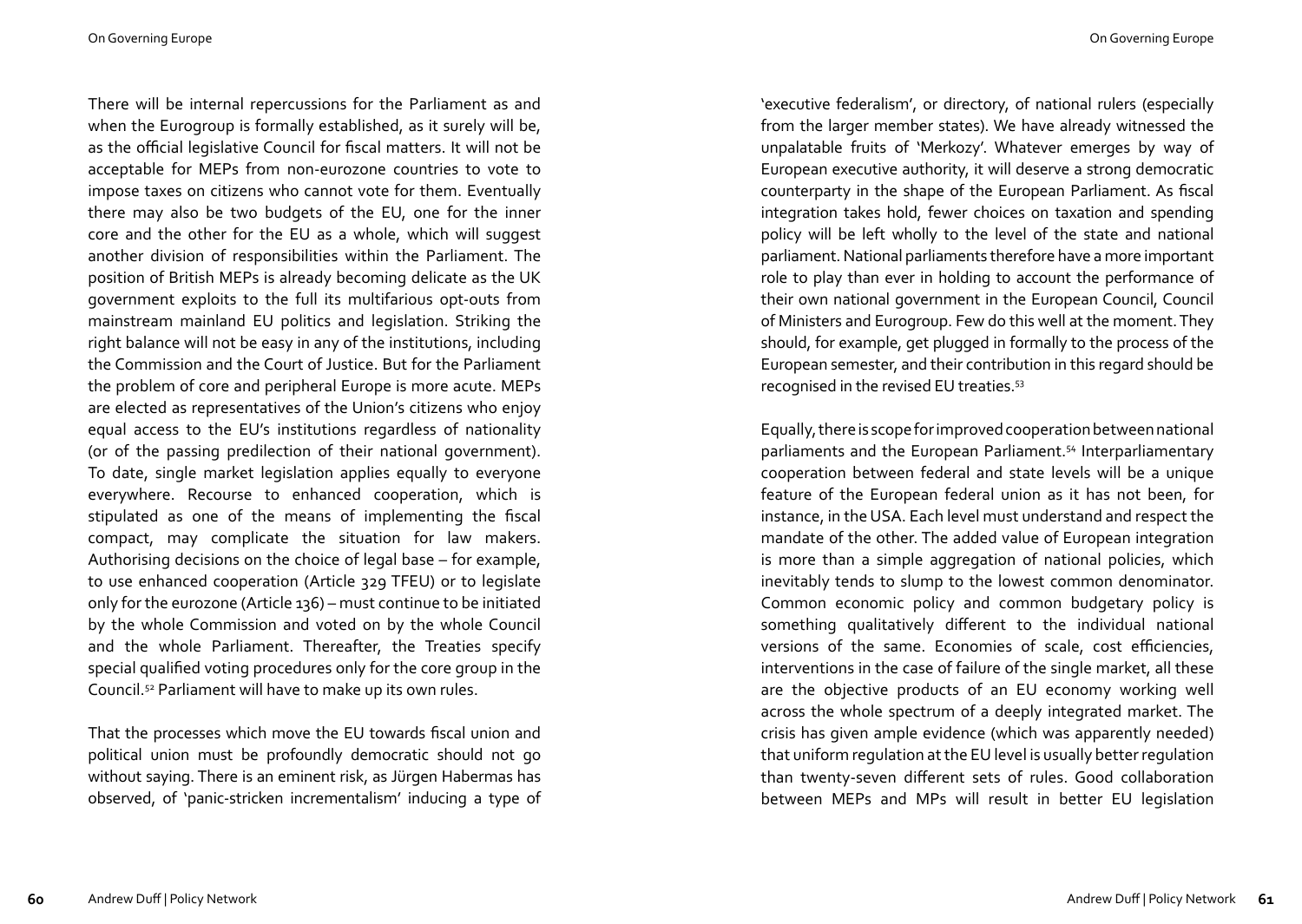On Governing Europe

and its more rigorous implementation within the states. Stronger European political parties also have an important role to play in facilitating interparliamentary cooperation.

Reform of certain aspects of the European Parliament and a larger role for national parliaments would go some way to stem the criticism of the German Federal Constitutional Court of the representative capability of the system of governance of the European Union. One need not follow the *obiter dicta* of the Karlsruhe court in all respects to heed its basic lesson, which is that a more federal EU will have to be grounded in the democratic constitutional norms of the German Federal Republic which, for obvious historic reasons, set the gold standard among the constitutional courts of the twenty-seven member states. We have not said much about the European Court of Justice in this pamphlet, but the implication of the federal surge which we propose for Europe is that the ECJ continues to evolve confidently into a federal supreme court which is respected even at arms' length by the state judiciaries. Reform of the statutes of the Court, and a necessary increase in the number of judges, is currently under way. No change needs to be made to its treaty mandate – which is, quite simply, to 'ensure that in the interpretation and application of the Treaties the law is observed'.55 That is what it must continue to do.

An important element in this process is prescribed by the Lisbon treaty: the EU's accession to the European Convention on Human Rights which will allow the ECJ at Luxembourg to build up jurisprudence in the field of human rights, based on the EU's mandatory own Charter of Fundamental Rights, in partnership with the European Court of Human Rights at Strasbourg. (Somewhere in the middle of the triangle formed by the three elegant cities of Karlsruhe, Luxembourg and Strasbourg one will find Europe's judicial hot spot.) The 2015 Convention

must make its hallmark the recognition and advancement of the constitutional interdependence among the states, and between the states and the EU, which is imperative for the ultimate success of the federal project. Recent constitutional controversies in Hungary and Romania show how a very important facet of EU citizenship is to have faith in the independence of the courts and calibre of the judiciary across the EU as a whole.

# **The British problem again**

Which talk of constitutions, brings us back again to the problem of how to deal with the Brits. Some explanation is needed about the European policy of the Conservative-led coalition government which took office during the euro crisis weekend of 9-10 May 2010. There are two main elements. The first is the European Union Act which was passed into law in July 2011. Its effect was to entrench inside Britain's fragile constitution the holding of referendums whenever there are to be major revisions of the EU treaties. Where the changes do not involve a transfer of competence to the Union or an increase of powers to the EU institutions there is provision for acts of parliament. All three British political parties had been tempted at some stage down the populist path to promise a referendum on one or other EU treaty: all three reneged on their promise. The EU Act ensures that there will have to be a referendum on the outcome of the next constitutional Convention. The state of British public opinion on any European matter has for a long time been unremittingly hostile. No political party would seem to have the wit or wherewithal to turn public opinion around to be well disposed to the UK's participation in a federal union. So the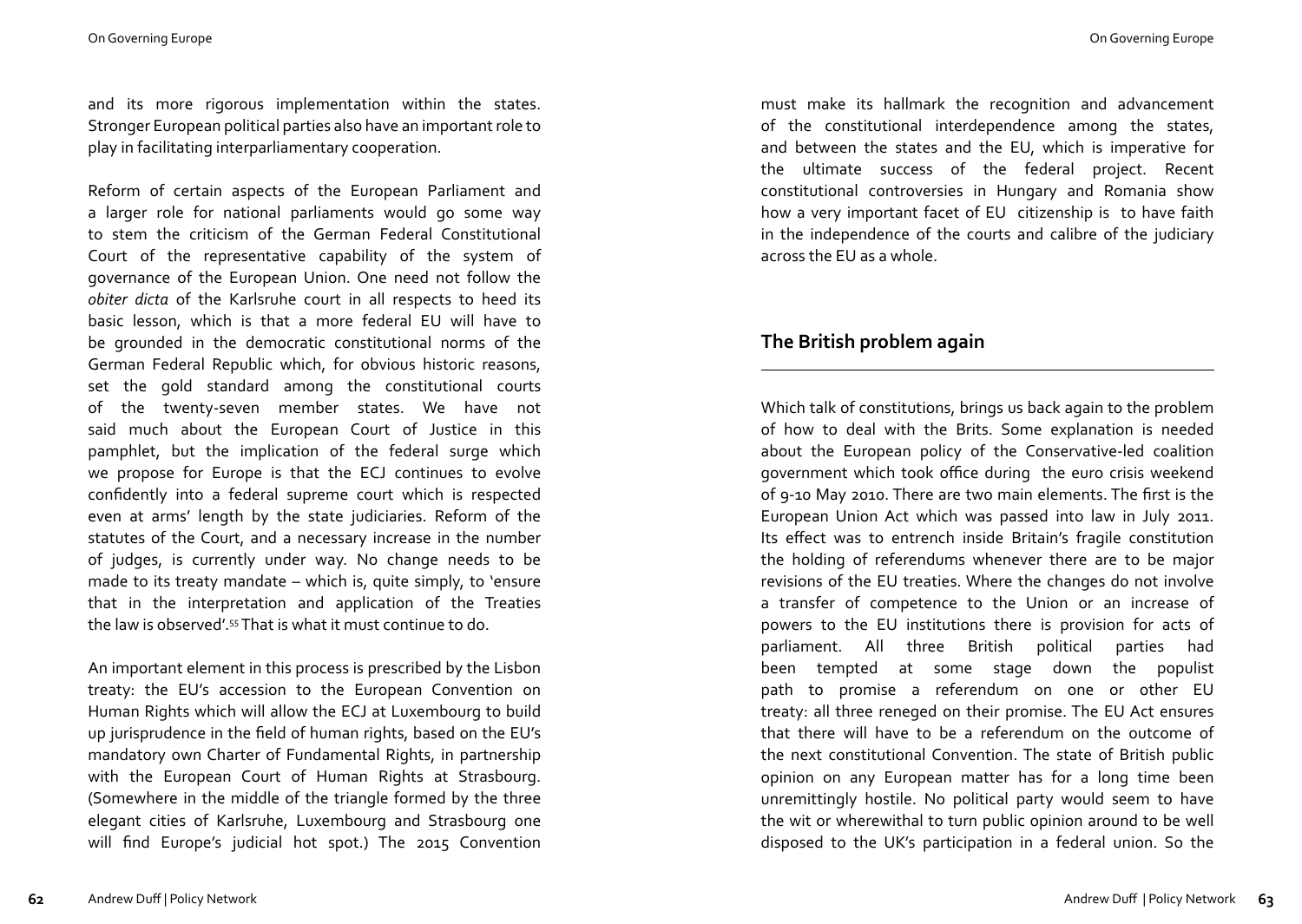practical effect of the EU Act, which cannot be repealed without doing incalculable electoral damage to the party that tried it, is to place an unmoveable British veto on the future constitutional evolution of the European Union.

In July 2012 arch-eurosceptic and foreign secretary William Hague announced the government's plans to conduct a review of 'the balance of competences' between the European Union and the United Kingdom. Such a thing had also been presaged in the hasty coalition pact with the Liberal Democrats in order to placate the nationalist wing of the Tory party. More neutral observers at home and abroad may wonder why the UK has encumbered itself with such a complex, costly and challenging exercise bang in the middle of Europe's economic turmoil and Britain's own constitutional crisis over Scotland, the House of Lords and human rights.

For indeed this is to be no minor academic study. It has very political purposes. The pace of the review is not quick, and is not meant to conclude until the end of 2014 when the coalition government is in any case intended to fold. For Hague, the object of the review is to prepare the catalogue of demands which the UK will level at the rest of the EU at the next general revision of the EU's treaties anticipated for spring 2015. Although the final report will not be published until the end of 2014, the foreign secretary has arranged that interim conclusions will be published by each ministry as and when they complete their own assessment of the balance of competences. With as many as a dozen government departments affected, there will be much diversion over the next two years to whet the eurosceptic appetite.

However Hague weighs his words, he gives more than a glimpse of the kind of EU relationship he wants Britain to have achieved after the renegotiation of its membership terms. He sees that relationship being rebuilt on two pillars of trade and security. In the variable geometry of the EU, he told the Commons (12 July), Britain would be in an outer layer comprising 'free trade, open markets and cooperation' involving 'less cost, less bureaucracy, and less meddling in the issues that belong to nation states'. The UK, he says, will continue to work to complete the single market and to support the further enlargement of the Union. Although Britain will be an 'active and activist member of a changing EU', it will play no part in deeper integration, will not agree to 'accruing greater power at the centre', will oppose a larger EU budget, and will neither join nor prepare to join the Schengen agreement and the euro. Hague boasts of the many successes of current UK policy on Europe, including self-exclusion from the impending banking union and refusal 'to allow a Fiscal Compact to be written into Treaty law without adequate safeguards for the single market'. The white paper speaks of building on national identities: while it may be logical for Britain's EU partners to pool sovereignty to salvage the euro, the British government is 'committed to playing a leading role in the EU and protecting the UK's sovereignty'. (Savour that one.)

Despite protestations that Britain should retain membership of the EU is some form, the white paper poses fundamental questions about the Union's legitimacy. 'What value has it added and can it add in the future, above action at the national or more local level, in promoting Europe's prosperity and security and increasing the influence of Europe's voice in the world?'.

The review is intended to go far beyond an analysis of the competences conferred officially on the Union by the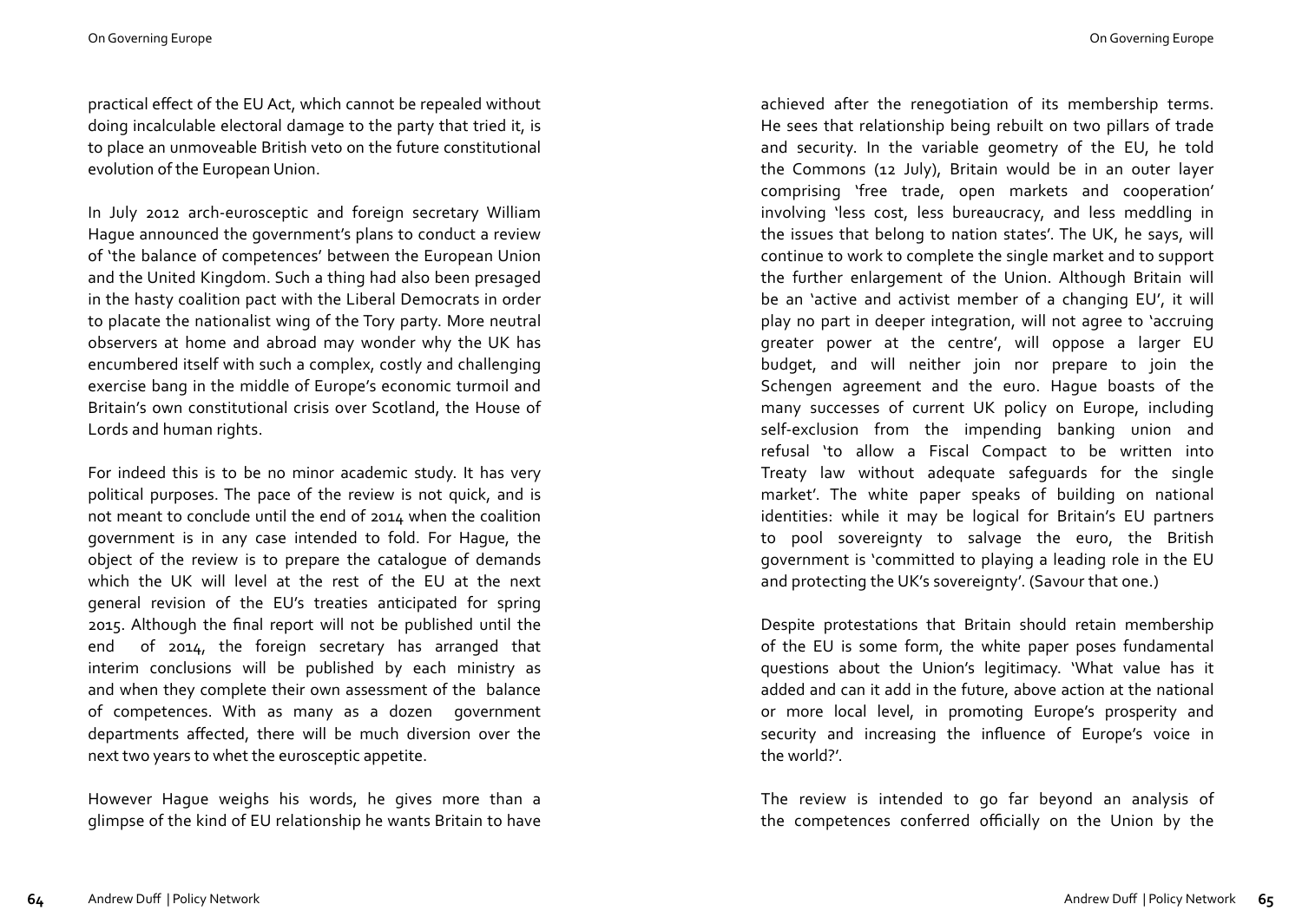member states. The government gives its own much broader definition of competence: 'Put simply,' it says, 'competence is about everything deriving from EU law that affects what happens in the UK'. Called into question are all the legislative and executive powers of the EU institutions and their decision-making procedures, as well as the alleged federalist bias of the case law of the European Court of Justice. Specific targets are the EU's provisions on state aids and free movement (presumably of persons), the working time directive, and the use of Article 352 TFEU which, according to the white paper, constitutes a 'general power to adopt legislation to pursue the Community's objectives when there is no specific legal base'.

The white paper is mercifully silent on the EU's growing competence in human rights, presumably because the status of the EU's Charter of Fundamental Rights is currently under discussion by a dedicated special Commission on a [British] Bill of Rights, and because the EU's controversial accession to the European Convention on Human Rights will in due course have to be ratified by the Westminster parliament.

In short, the review is large scale and its scope wide. It is also uniquely British: although the foreign secretary says he welcomes submissions of evidence from his EU counterparts, it is impossible to envisage a comparable review being launched in any other country. What would be left of the Union, indeed, if every member state were to embark unilaterally on such an exercise?

One hopes, nevertheless, that the European Commission will remind the British government of the political context in which competences have been conferred by treaty on the Union. President Barroso should spell out again for the tone deaf

British what the Lisbon treaty lays down as the objectives of the EU (Article 3 TEU). He should also explain why the rest of the Union is now preparing to enhance the competences of the Union and to strengthen its capacity to act – in fact, going in exactly the opposite direction to the British.

However William Hague may pretend otherwise, his review of competences will be seen elsewhere in the EU as disingenuous. He needs to be told that it is fundamentally contradictory for the UK to claim a senior role in the EU without making the perceived sacrifices in terms of national sovereignty that its partners are at long last ready to make. It does not look well for British ministers to preach the 'remorseless logic' of fiscal union to their EU colleagues, as they do, while refusing to make concessions in a federal direction themselves. For Liberal Democrats, ostensibly Britain's federalist party, it is ironic that during its time in government, the UK is setting its face firmly against a federal Europe.

Yet the Hague strategy is an accident waiting to happen even for the Tories. He appears to be trying to shape the British debate as a choice between, on the one hand, a new relationship with the EU having repatriated some competences in an outer tier (something slightly stronger than Turkey's customs association or Norway's European economic area status) and, on the other hand, the hard core secessionist position of UKIP. There are at least three reasons why this is a flawed policy. First, it does not guarantee Hague's bottom line, which is UK influence in the single market which, for the sake of the country's own economic recovery, the British need to become more deeply integrated. Second, it will diminish British influence in the wider world which cannot understand why so many Brits do not see Europe as their natural destiny. And third, being wholly unsatisfactory both to the

On Governing Europe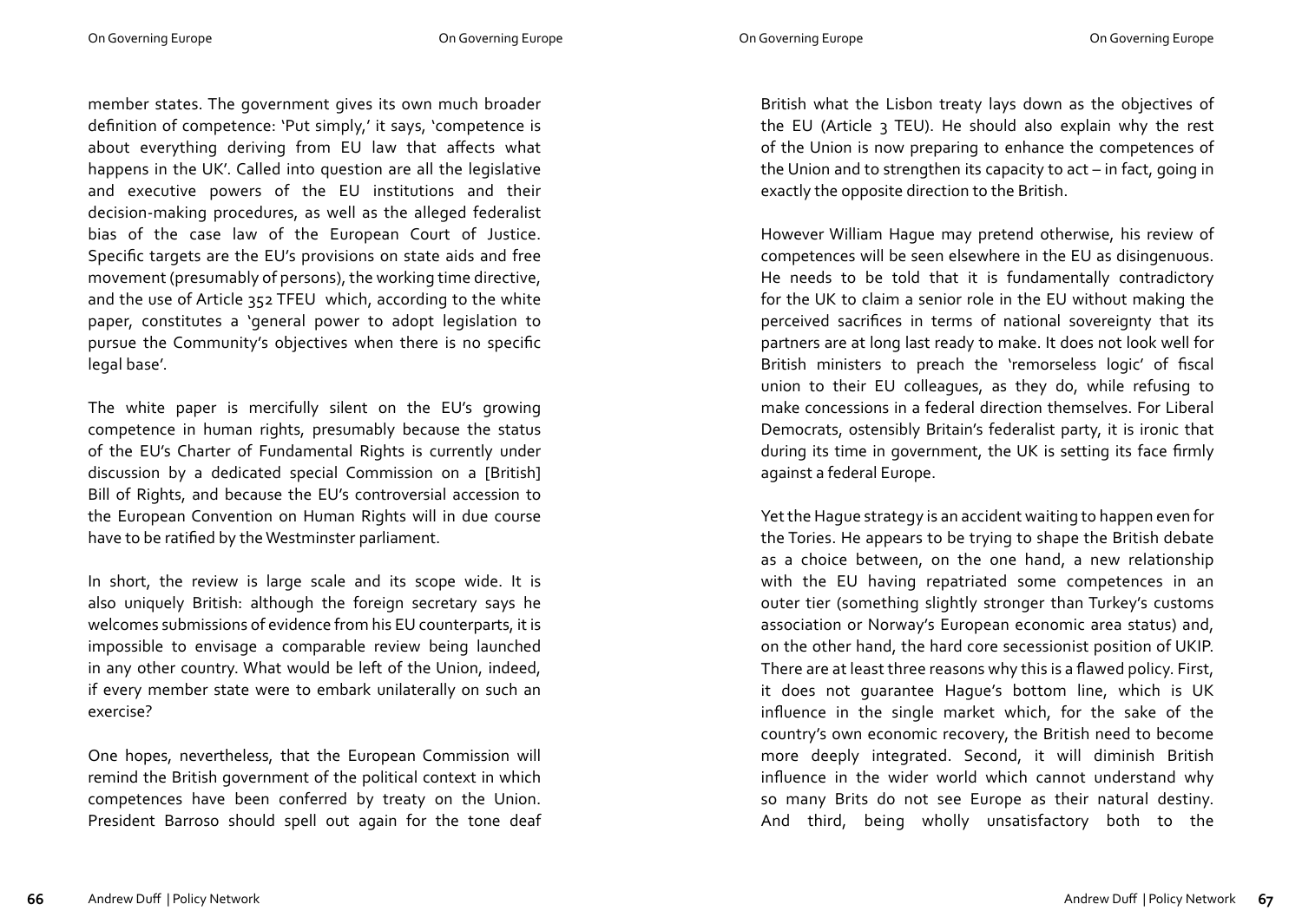nationalists and the federalists, it cannot be a stable position in the long run.

#### **Associate membership**

The immediate problem for Britain's EU partners, however, is to present a package at the 2015 Convention which will circumvent the British veto and allow the large majority of states which will by then wish to take the federal route to do so. British pro-Europeans must help to make the federated EU work as well as possible so that the option of becoming full members of it remains open for the UK. In the shorter term, the UK needs the option of a parking place short of the federal destination. The inevitable British referendum, therefore, will proffer a two-tier federal package. Without the option of becoming more clearly detached from the federal core, the British voter, in my view, is certain to answer No.

Article 49 of the Treaty on European Union lays down the procedure and criteria for any European state to join the Union. The Lisbon treaty inserted a new clause, Article 50, which provides that any member state may secede from the EU in a reasonably orderly fashion. The next treaty revision needs an Article 49a which may go like this:

 *1.Any Member State which continues to respect the values referred to in Article 2 and is committed to promoting them may notify the European Council of its intention to become an associate member of the Union. The negotiations shall be conducted by the Commission on the basis of a mandate agreed by the Council, after consulting the Parliament.* 

 *2. The conditions of associate membership and the adjustments to the Treaties on which the Union is founded shall be the subject of an agreement between the Member States and the Associate Member State. The agreement shall be concluded on behalf of the Union by the Council, acting by a qualified majority, after consulting the Commission and after obtaining the consent of the European Parliament. The agreement will enter into force once it has been approved by the Member States and the Associate Member State in accordance with their respective constitutional requirements.* 

Such an associate membership requires fidelity to the values and principles of the Union but not adherence to all its political objectives as laid down in Article 3 TEU (which include the euro) nor, of course, the duty to engage in all its activities. Participation in the EU institutions would be limited. In the case that the UK opts for associate membership based on trade and the single market, retention of a British judge at the Court would be eminently sensible, but the case for a British Commissioner would be less convincing. As for MEPs, those Brits who manage to get elected in 2014 would surely be the last: one might envisage instead twice yearly meetings of a joint parliamentary committee of the European and Westminster parliaments.

Should the UK ever stumble into associate membership of the EU, one would hope that it would be a temporary sabbatical from full membership rather than permanent relegation. However, Article 49a could prove to be an attractive springboard to full membership for other countries in the European neighbourhood, such as Serbia, as well as a satisfactory permanent accommodation for others, such as Turkey. In its drafting, the Convention would be wise to admit all these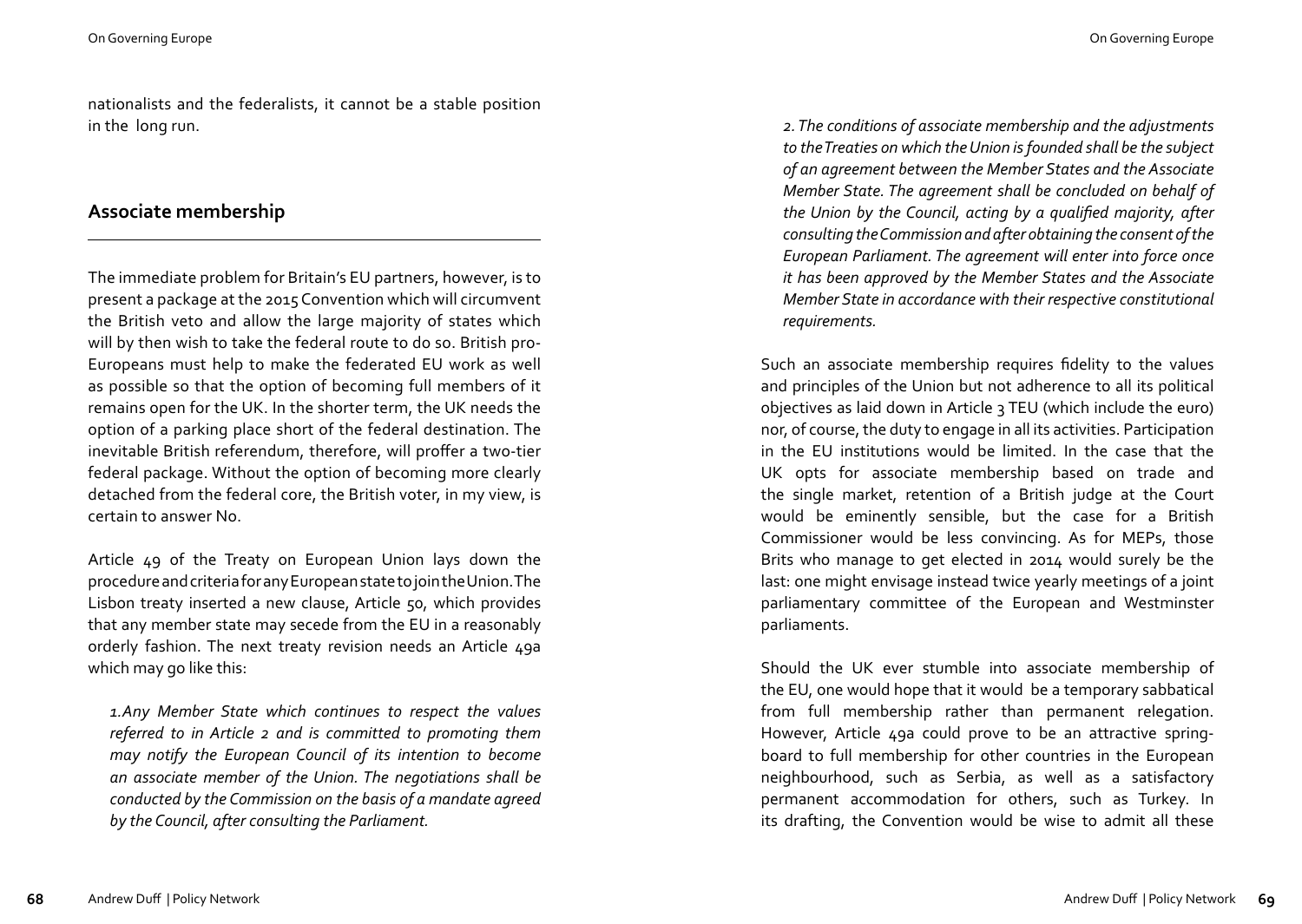possibilities – and to deal with this issue as an early item of its business.

Once it is agreed to install a form of intermediate membership of the Union, the door will be open to making more flexible the procedures to change the Treaties. Following the welcome precedent of the analogous treaties, the Convention should relax the entry into force provisions for any future constitutional amendments. While retaining the practice of consensus in the Convention and unanimity at the intergovernmental conference, so that all EU institutions and every state government have to agree the package deal, Article 48(4) TEU should be revised to read:

 *4. A conference of representatives of the governments of the Member States shall be convened by the President of the Council for the purpose of determining by common accord the amendments to be made to the Treaties.*

*The amendments shall enter into force after being ratified by four fifths of the Member States in accordance with their respective constitutional requirements.56*

Such a modification would relieve the Union of the risk of being trapped by the refusal of one national parliament or one referendum vote to accept the constitutional evolution desired and needed by everyone else. The Treaties of Maastricht, Nice and Lisbon were all delayed unconscionably by just such recalcitrance. The combination of the right to opt for second-class membership or to secede entirely from the Union will give any state a *voie de détresse* on the way home from the federal summit.

# **The thing about democracy**

It is said, by way of cliché, that in a democracy people get the government they deserve. Conversely, the European Union will not be truly democratic until it gets a government. Now is the time to make the step change. There are some important decisions to be taken and implemented if the euro is to be saved and the Union as a whole is to be set back on its beneficial course. The present inter-institutional mix of hybrid executive and opaque democracy is not proving capable of taking and implementing those decisions. Trial and error in the eye of a storm is not the best way to rule. Government should be able to plan strategically and ensure continuity; and it should have the robustness to tackle the unintended consequences of its actions. For example, the rigour of the technocratic troika against the corruption of the Greek state is all very well, but the burden this imposes on the Greek people is hardly edifying for those who believe in the European ideal. EU governance needs more ways and means of advancing the common good, and of encouraging the development of a sense of solidarity and communication among the fellow-strangers who make up the EU's citizenship of some 505 million. Post-national Europe needs a federal economic government that can be held up to scrutiny and trusted by both the political and financial representatives of the people.

A new European polity is emerging from the crisis. Its system of governance must be clearer than what the EU has now, and stronger. Where Europe's national states fail, as they do, the EU must be there to provide decent representative government to work for the public good. This government must be defined in a federal constitution so as to resist the temptation to transmute into an over-centralised super-state. The legal order will assert the primacy of the federal government but resist its supremacy.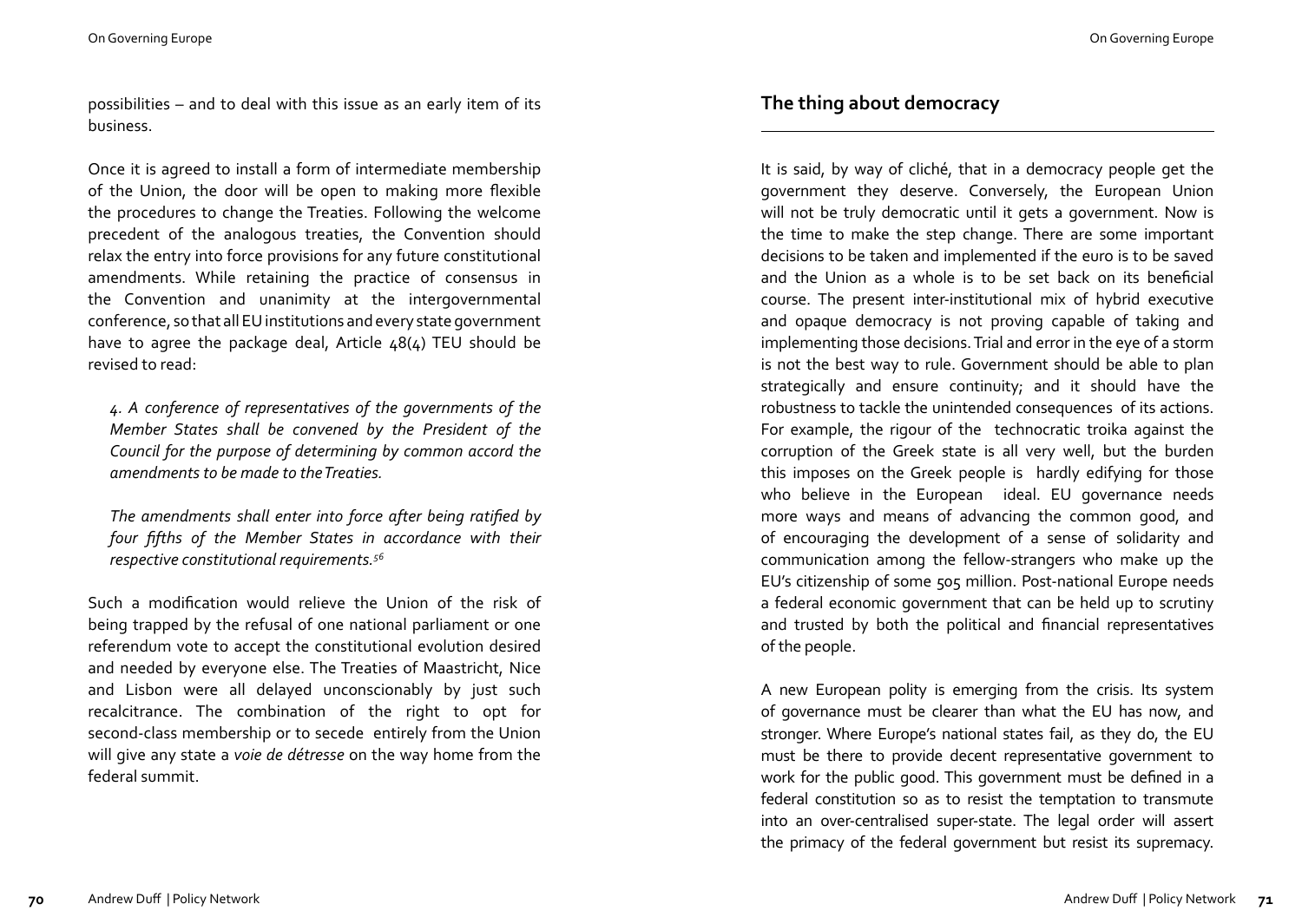And it must obtain the essential sinews of democracy, such as political parties, to connect its representative institutions with its sovereign people. Europeans have rich experience of governance bad and good, over many centuries: we need to draw on that experience now.

The elections to the German Bundestag will be out of the way in October 2013. The elections to the European Parliament and the election of the next European Commission will be completed a year later. William Hague will have completed his shopping list. At that stage, the new constitutional Convention should open strictly according to the procedure laid down in the Lisbon treaty in order to guarantee the integrity and legitimacy of the constitutive process.57

Preparations for that Convention can begin now. Indeed, in December the European Council which will receive the Van Rompuy report on political union should publicly commit itself to just such a procedure and schedule. The European Parliament should also encourage a ferment of constitution mongering, not least to weed out simplistic ideas, which will help the European political parties prepare their electoral platforms for 2014. Essays like this one may also help even from England.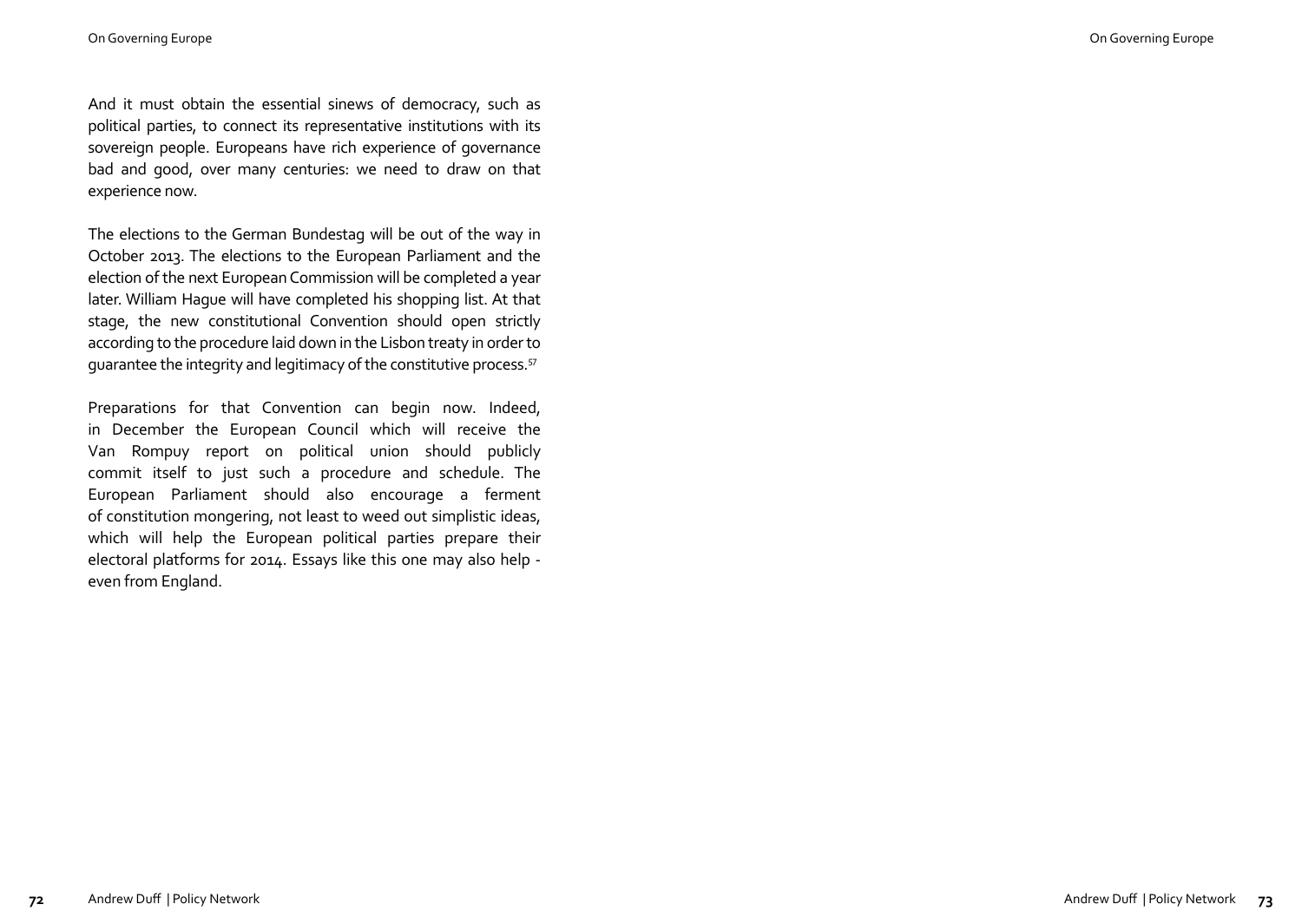# **Bibliography**

BEGG, Iain, *Fiscal union for the euro area: an overdue and necessary scenario?*, Bertelsmann Stiftung, November 2011 BOOTH, Stephen & HOWARTH, Christopher, *Trading Places: Is EU membership still the best option for UK trade?*, Open Europe, June 2012 DE GRAUWE, Paul, *The governance of a fragile Eurozone,* CEPS, 2011 DUFF, Andrew, *Federal Union Now,* Federal Trust, 2011 ELSTER, John, *The Impact of Constitutions on Economic Performance,* The World Bank, 1995 GROS, Daniel, *An incomplete step towards a banking union,* CEPS Commentary, July 2012 HABERMAS, Jürgen, *The Crisis of the European Union: A Response,* Polity, 2012 HAUG, Jutta, LAMASSOURE, Alain & VERHOFSTADT, Guy, *Europe for Growth: For a radical change in financing the EU,* CEPS & Notre Europe, 2011 JANNING, Josef, *Political Union: Europe's defining moment,* EPC Policy Brief, July 2012 LAMY, Pascal, *Setting up and governing the euro,* Notre Europe Tribune, July 2012 PIRIS, Jean-Claude, *The Future of Europe: Towards a Two-Speed EU?,* Cambridge, 2012 PISANI-FERRY, Jean, *The Euro Crisis and the New Impossible Trinity,* Bruegel Policy Contribution, January 2012 Policy Network, *The Future of Economic Governance in the EU: And where does this leave Britain?,* 2012 RENNIE, David, *The Continent or the Open Sea: Does Britain have a European future?,* Centre for European Reform, 2012 SPEYER, Bernard, *EU Banking Union: Do it right, not hastily!,* EU Monitor, Deutsche Bank, July 2012

# **Endnotes**

1 Article 121(1) TFEU. 2 Article 126 TFEU. 3 Under Protocol No 15, the UK derogates from Article 121(2) and Article 126 (1), (9) & (11). 4 Article 137 TFEU & Protocol No 14. 5 Article 15(1) TEU. 6 Article 15(5) TEU. 7 Article 16(1) TEU. 8 Article 26(3) TFEU. 9 Protocol Nos 16 & 15, respectively. 10 COM(2008) 602. 11 COM(2008) 704. 12 Article 108(3) TFEU. 13 Article 143 TFEU. 14 COM(2008) 800. 15 COM(2009) 114. 16 COM(2009) 499. 17 COM(2009) 207. 18 COM(2010) 484. 19 COM(2009) 647. 20 COM(2010) 250. 21 COM(2010) 522. 22 COM(2010) 524. 23 COM(2010) 523. 24 COM(2010) 527. 25 COM(2010) 525. 26 COM(2011) 821. 27 COM(2011) 819. 28 COM(2011) 818. 29 COM(2011) 452 & COM(2011) 453. 30 COM(2011) 656. 31 COM(2011) 651 & COM(2011) 654.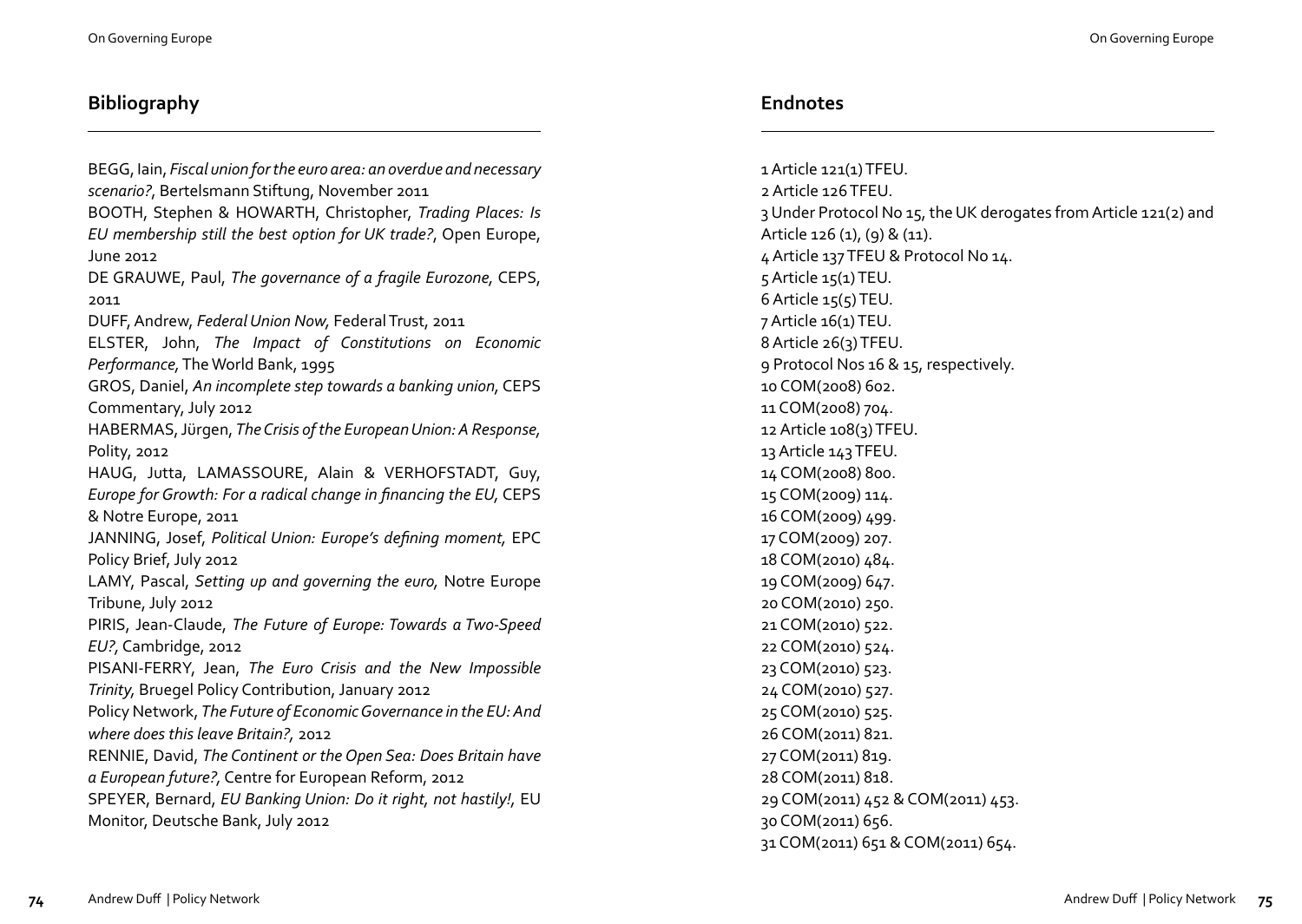32 COM(2011) 746 & COM(2011) 747. 33 COM(2011) 778 & COM(2011) 779. 34 Articles 312 & 311 TFEU, respectively. 35 COM(2011) 594. 36 Protocol No 15. 37 Article 3(2) Fiscal Compact. 38 Article 1(1) Fiscal Compact. 39 Article 10 Fiscal Compact. 40 Article 12(5) Fiscal Compact. 41 Letter from Sir Jon Cunliffe to Uwe Corsepius, Secretary-General of the Council of the EU, 22 February 2012. See also House of Commons European Scrutiny Committee 62nd Report of Session 2010-12, March 2012. 42 Conditionality is settled in a Memorandum of Understanding negotiated and monitored by the Commission. 43 Article 273 TFEU. 44 http://www.consilium.europa.eu/uedocs/cms\_data/docs/ pressdata/en/ec/131201.pdfhttp://www.consilium.europa.eu/ uedocs/cms\_data/docs/pressdata/en/ec/131201.pdf 45 Article 129(3) TFEU. 46 Article 311 TFEU; the figure is given in the Financing Decision of 2007. 47 Articles 20 TEU & 326-334 TFEU. 48 Article 114(2) TFEU. 49 Protocol No 14. 50 Article 17(5) TEU. That is, two-thirds of the number of 28 member states. 51 Article 17(8) TEU. 52 Article 238 TFEU. 53 Article 12 TEU. 54 Protocol No 1. 55 Article 19(1) TEU. 56 Article 48(5) would therefore be deleted. 57 Article 48(2-4) TEU.